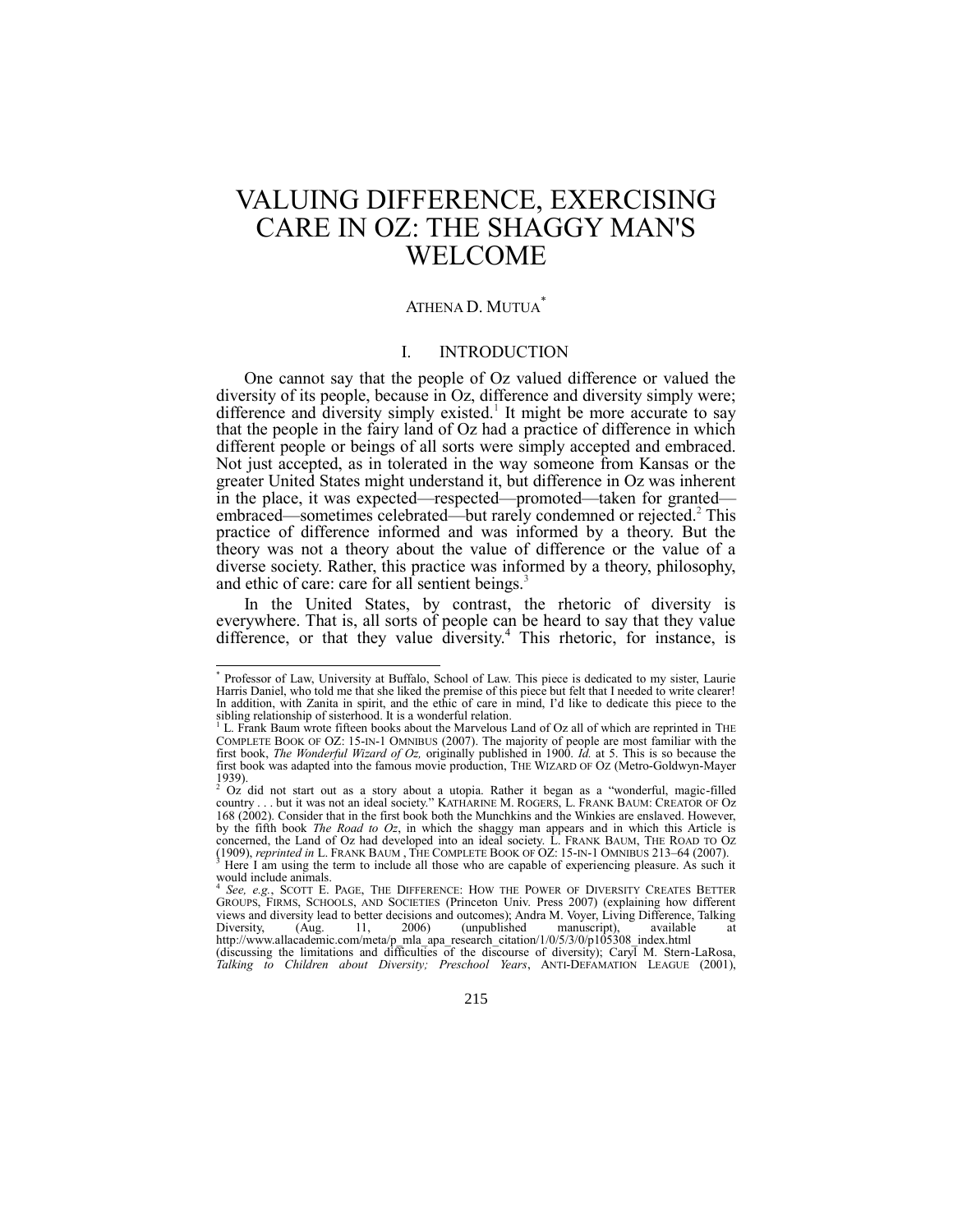bantered around in the context of identity politics—from references to racial and sexual minorities to those disadvantaged by gender or physical and mental ability.<sup>5</sup> It also features in conversations about the historical value of immigrants—if they come from the right place and if they assimilate, not just by simply internalizing some overriding value system but also by becoming mini replicas of those already here.<sup>6</sup> This rhetoric of diversity rises in response to a history of elite white domination, $\alpha$  where difference from the norm of white privilege and control is oppressed and stigmatized. And it is the continuing normativity of whiteness and white domination as well as the actual near monopoly of access to and control over the country's resources by the white elite—who are determined to keep things this way—that renders the rhetoric and practice of diversity at best superficial while hindering the full participation of those seen as different.

Take for instance, Justice O'Connor's decision on behalf of the Court in *Grutter v. Bollinger*. 8 Justice O'Connor held that the University of Michigan's admission policy of factoring in the race of admissions applicants for the purposes of constructing a diverse class in the higher education context is both a compelling state interest and is narrowly tailored to pass constitutional muster under equal protection.<sup>9</sup> But Justice O'Connor stipulated that in twenty-five years it should no longer be necessary to facilitate diversity through race-conscious means.<sup>10</sup>

6 *See, e.g.*, PATRICK J. BUCHANAN, DAY OF RECKONING: HOW HUBRIS, IDEOLOGY, AND GREED ARE TEARING AMERICA APART (St. Martin's Press 2007) (arguing that the United States runs the risk of disintegration because of policies such as free trade, abortion, and the disbelief in God as well as diversity and the invasion from the south of people other than Europeans under current immigration policies). Patrick Buchanan states, "[I]ndeed it seems a truism. To hold together a multiethnic or multilingual state, either an authoritarian regime or a dominant ethnoculural core is essential." *Id.* at 3. *But see* Priscilla Huang, *Anchor Babies, Over-Breeders, and the Population Bomb: The Reemergence of Nativism and Population Control in Anti-Immigration Policies*, 2 HARV. L. & POL'Y REV. 385 (2008) (critiquing anti-immigrant forces as trying to limit the reproductive capacity of immigrant women of color and suggesting that the immigration debate is about race); Kevin R. Johnson, *Taking Initiative on Initiatives: Examining Proposition 209 and Beyond: A Handicapped, Not "Sleeping," Giant: The Devastating Impact of the Initiative Process on Latina/o and Immigrant Communities*, 96 CALIF. L. REV. 1259 (2008) (examining the impact of popular initiatives on Latinos/as and noting that ―[u]nfortunately, race influences the immigration debate and fuels the popular anti-immigrant initiatives . . . it also contributes to the popularity of measures to regulate the use of languages other than English); Massimo Calabresi, *Is Racism Fueling the Immigration Debate?*, TIME MAG. ONLINE<br>(May 17, 2006), http://www.time.com/time/nation/article/0,8599,1195250,00.html#ixzz0vxhX6zEn.

<sup>7</sup> Elite and White are just two attributes of this dominant class. The leaders, for instance, are also overwhelming male.

Grutter v. Bollinger, 539 U.S. 306 (2003).

9 *Id.* at 343. <sup>10</sup> *Id.* at 342.

http://www.adl.org/issue education/hateprejudice/Prejudice3.asp (discussing the ways in which preschoolers can be taught tolerance); James A. Barnes, *Obama's Team: The Face of Diversity*, NAT'L J. MAG. (June 20, 2009), http://www.nationaljournal.com/njmagazine/nj\_20090620\_3869.php (last visited Sept. 16, 2010) (discussing the diversity in the Obama's administration).

<sup>5</sup> Also consider the range of statues implemented to ban discrimination and thereby promote inclusivity. *See, e.g.*, Civil Rights Act of 1964, Pub. L. No. 88-352, 78 Stat. 241 (codified as amended in scattered sections of 2 U.S.C., 28 U.S.C., and 42 U.S.C.) (prohibiting discrimination based on the ground of race, color, or national origin, among other things.); Americans with Disabilities Act of 1990, Pub. L. No. 101-336, 104 Stat. 327 (1990) (prohibiting under certain circumstances discrimination based on disability); The Murphy Amendment, 156 Cong. Rec. H. 4025 (May 27, 2010) (repealing, if enacted, the "Don't Ask, Don't Tell" policy, which prohibits the United States military from seeking to discover the sexual orientation of those thought to be gay, lesbian, or bisexual and prohibits open gay, lesbian, or bisexuals from serving in the U.S. military).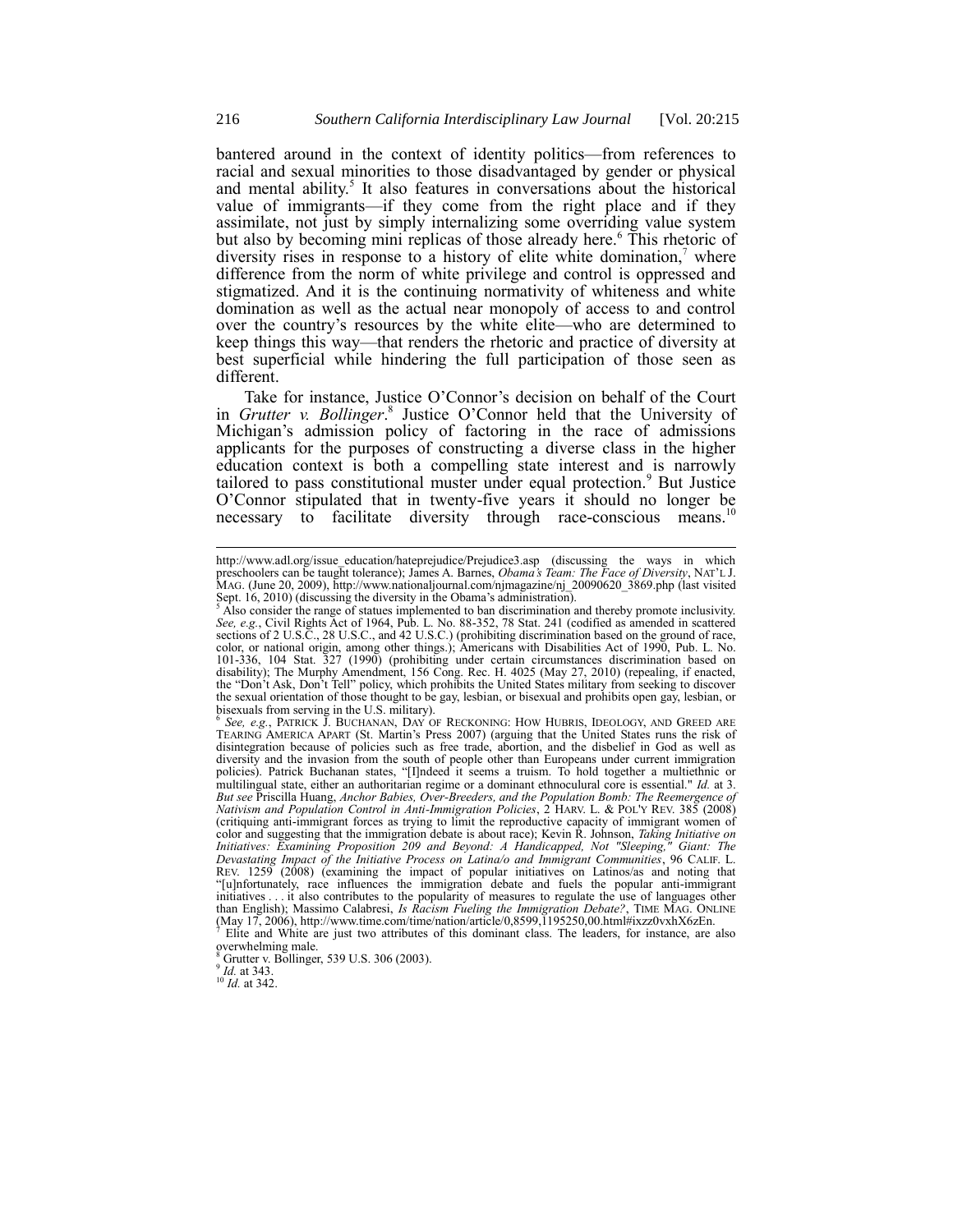Presumably, diversity will be achieved by then without recourse to raceconscious measures.<sup>11</sup>

It is curious, however, that considerations of race, presumably an aspect of diversity, should be prohibited in the long run. This prohibition potentially limits diversity. Is there no value to racial-ethnic diversity? But more telling, in describing the rationale for diversity, is that the Court betrayed the hidden norm of whiteness and its concern for those privileged and benefited by that normativity.<sup>12</sup> This calls into question whether diversity is sincerely valued or is simply a tool for maintaining the reality of white domination. Further, the Court's decision has been critiqued because in calling for the non-recognition of race in the long run, the Court eliminates a significant tool for drawing attention to and presumably challenging the patterns, structures, and relations that limit diversity and render all too many spaces overwhelmingly white in the first place: raceconsciousness.<sup>13</sup> The likely consequence, as seems true today, is that the non-recognition of race will aid in preserving the reality of white normativity and domination.

<span id="page-2-0"></span>If these critiques do not speak to the superficiality of the quest for diversity in *Grutter v. Bollinger*, the decision has been further assailed on a variety of other fronts. These include, on the one hand, a critique that the decision betrays a superficial understanding of the meaning and operation of race in the United States<sup>14</sup> and therefore can address racial concerns only superficially, and on the other hand, a critique in which some scholars agree that all racial considerations should be eliminated as factors in decision-making and should be replaced with considerations of class,<sup>15</sup> an alternative that is itself superficial.

<span id="page-2-1"></span><sup>11</sup> *Id.* In fact, Justice O'Connor suggests that since the decision in *University of California v. Bakke* in 1979, the test scores and grades of minorities have increased. *Id.* Therefore, in twenty-five years there should be no need for race-conscious measures. *See* Univ. of Cal. v. Bakke, 438 U.S. 265 (1978).

<sup>&</sup>lt;sup>12</sup> *See infra* note[s 78](#page-10-0)–[90](#page-13-0) and accompanying text.<br><sup>13</sup> The critique of the non-recognition of race or colorblindness has raged for some thirty years now. In fact I argue that the emergence of colorblindness in law helped spur the rise and development of Critical Race Theory in the late 1970s and 1980s. See, Athena D. Mutua, *The Rise, Development and Future Directions of Critical Race Theory and Related Scholarship*, 84 DENV. U. L. REV. 329, 330 (2006). Neal Gotanda made one of the clearest, and relatively early statements of this critique in law. See Neil Gotanda, *A Critique of "Our Constitution is Color-Blind,"* 44 STAN. L. REV. 1, 58–59 (1991). Many others have made similar arguments or expanded upon them. I restate several of them in short form and through what I hope is a slightly different lens. See *infra* notes [98](#page-15-0)–[113](#page-18-0) *See also* MICHAEL K. BROWN ET AL., WHITEWASHING RACE: THE MYTH OF COLOR-BLIND SOCIETY (2003); EDUARDO BONILLA-SILVA, WHITE SUPREMACY AND RACISM IN THE POST-CIVIL RIGHTS ERA (2001); EDUARDO BONILLA-SILVA, RACISM WITHOUT RACISTS: COLOR-BLIND RACISM AND THE PERSISTENCE OF RACIAL INEQUALITY IN THE UNITED STATES (Rowman & Littlefield Publishers, Inc. 2003). <sup>14</sup> Gotanda, *supra* not[e 13.](#page-2-0)

<sup>15</sup> *See, e.g.*, Geiza Vargas-Vargas, *Articles of Ornament and Bric-A-Brac*, 20 S. CAL. INTERDISC. L.J. 121 (2010); Ronald Roach, *Class-Based Affirmative Action: Battle Over Race-Conscious Approaches Pushes Idea to the Surface—Affirmative Action Watch*, BNET, http://findarticles.com/p/articles/mi\_m0KXK/is\_9\_20/ai\_104521292 (last visited Aug. 4, 2010) (discussing the Bush administration's support for class-based affirmative action programs as race-neutral means for aiding minorities); RICHARD D. KAHLENBERG, THE REMEDY: CLASS, RACE, AND AFFIRMATIVE ACTION ( $1996$ ). The "class or race" debate is even older than the colorblindness v. race consciousness debate. In fact the class or race debate is over one hundred years old. *See generally infra* note [81,](#page-11-0) at 87–132 (discussing the "class first, race first" debate and the contradictions in black nationalism and internationalism). Again, I hope I add a small twist to it in talking about it from the perspective of the ethic of care.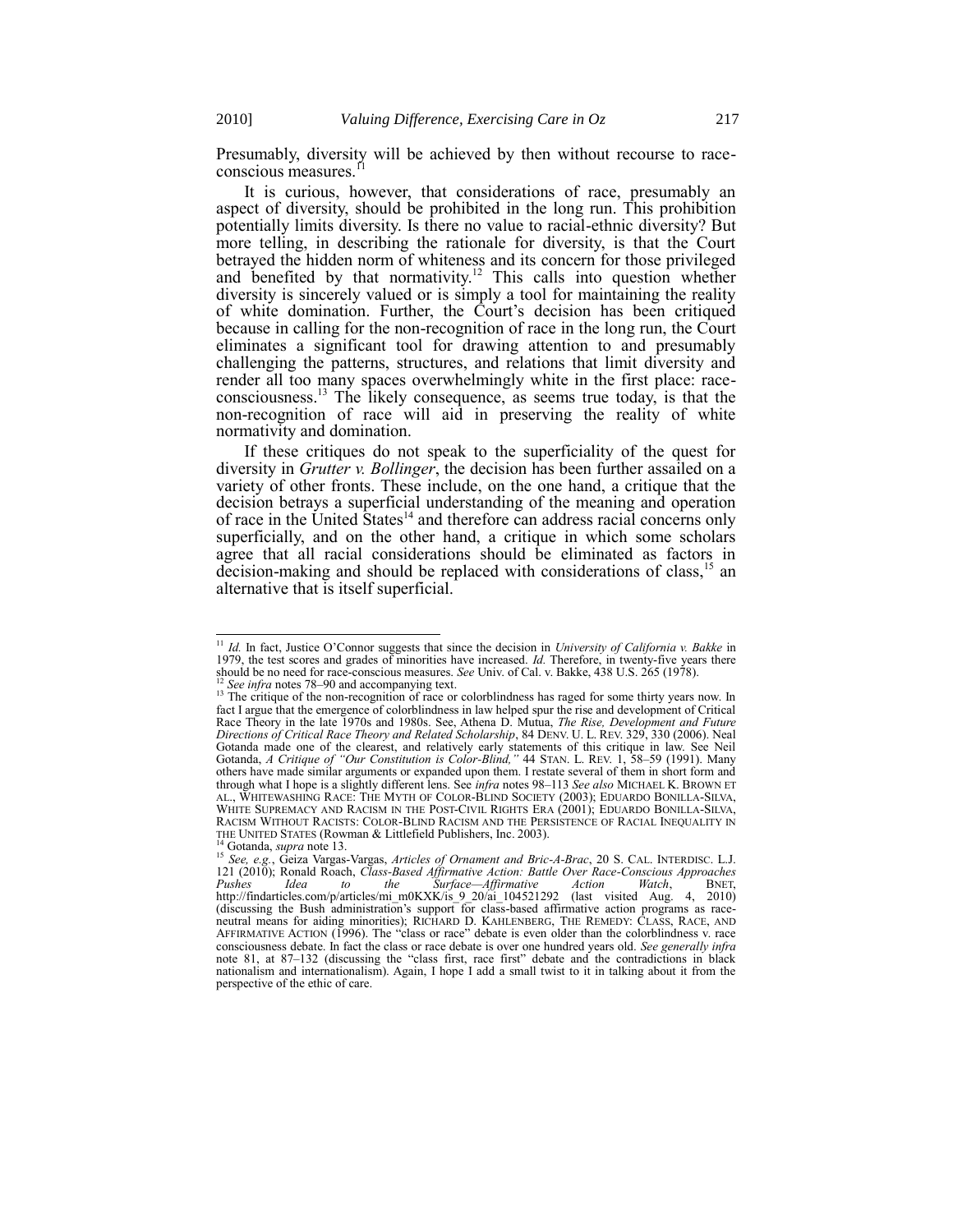This Article briefly examines the story of the shaggy man in L. Frank Baum's series of fairytales about the Wonderful Wizard and the Land of Oz.<sup>16</sup> This Article argues, as against the background of the debates and practices of diversity in the United States, that the people of Oz sincerely value difference and diversity, even though they do not engage the rhetoric of diversity. Instead, they value difference through an ethic of care, a moral philosophy developed by feminists long after Baum's story was imagined.<sup>17</sup> The Article suggests that, as seen in the story of the shaggy man, racial difference may have value for peoples of color. It argues, consistent with Ozian ethics of care, that society should recognize, respect, and respond to differences in a manner that enables participation, and is in contrast to Justice O'Connor's vision of the future. Some might argue that such a story supports Justice O'Connor's instinct that it is not essential to recognize a feature in order to capture it as an aspect of diversity. However, the practice of an ethic of care in Oz not only requires that difference actually be recognized and accepted, but also that society provide for it and include its bearers among all others in the full participation of society. Second, drawing on ethics' aim of assuring that everyone has adequate care, this Article explores the issues of class in relation to racial oppression, arguing that because the issues are intertwined and related to inadequate resources and care, they must be changed together. Finally, the Article suggests that the practice of diversity in Oz, though imperfect, is a deeper, richer, and more thoroughgoing practice than the practice of diversity in the United States.

The taken for granted acceptance and provision for difference in Oz could be examined through a number of Baum's fantastic characters. Consider the wise and living Scarecrow, or the living and loving Tin Man, or the brave but Cowardly Lion, or even Toto, not of Oz, a dog who could not talk, at least not in the way that humans do, but who is respected nonetheless. Each is a different kind of being who is the beneficiary of the care ethic and who is provided for and accepted at face value, both within the context of the story and without. This is not so surprising. After all, this is a fairy tale. But it is the shaggy man's welcome into Oz and his bid to stay and live there that demonstrates that the taken-for-granted acceptance and provision of him is a function of the care ethic, and that the care ethic is a conscious philosophical position.

The shaggy man makes his appearance in Baum's fifth book entitled *The Road to Oz*. <sup>18</sup> Dorothy, the main character from the first book *The Wonderful Wizard of Oz*, meets the shaggy man on a road not far from her Kansas home, and "he is shaggy all right."<sup>19</sup> In the story, he appears to be

<span id="page-3-0"></span><sup>16</sup> *See generally* BAUM, *supra* note [2.](#page-0-0) <sup>17</sup> *See infra* Part III.

<sup>18</sup> BAUM, *supra* not[e 2.](#page-0-0)

<sup>&</sup>lt;sup>19</sup> Though I interpret the shaggy man differently, Baum's biographer suggests that "the 'shaggy man' is an Ozian view of a tramp." ROGERS, *supra* not[e 2](#page-0-0), at 163. And that his appearance "suggests humorous eccentricity rather than poverty or slovenliness." *Id.* Michael Riley agrees. He suggests that there are no indications that the shaggy man is forced to be who he is. Rather his shagginess is simply a reflection of his individuality. In fact, he suggests that Hobo or Bum are the wrong words to describe the shaggy man. He thinks of him as simply having dropped out; one who cares nothing for money and simply wants to wander. MICHAEL O. RILEY, OZ AND BEYOND: THE FANTASY WORLD OF L. FRANK BAUM 153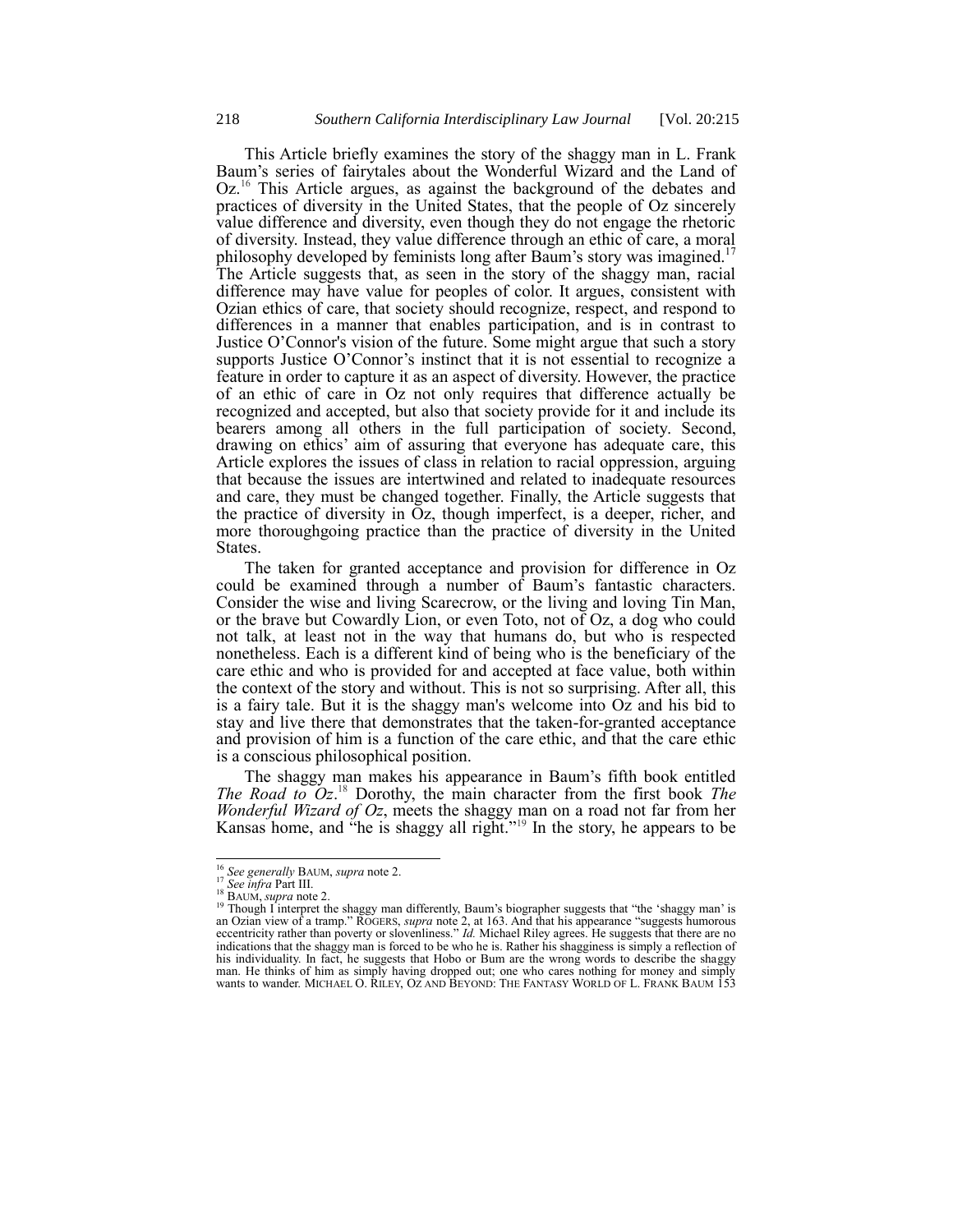looking for the road to Butterfield and Dorothy offers to show him the way.<sup>20</sup> This journey begins a wondrous series of adventures through venues such as Foxville, Dunkiton, a soup kettle in which they are the featured meal, and eventually Oz.

Part II of this Article provides an overview of the shaggy man's story. Part III examines the recognition in Oz of the shaggy man's differences and uses society's treatment and acceptance of him as a basis for critiquing Justice O'Connor's goals and understandings about racial difference in *Grutter*. Part IV analyzes the philosophy of care that drives the Ozian response to the shaggy man and then returns to *Grutter* to explore the critiques calling for considerations of class instead of race. It suggests that the interlocking features of class and race limit care and participation in the United States. Part V concludes the Article by asking whether there are any lessons to be learned by taking the story of Oz and the shaggy man seriously.

# II. OVERVIEW OF THE STORY OF THE SHAGGY MAN

Dorothy meets the shaggy man on a road right outside of her house.<sup>21</sup> At a glance, she realizes that the man is indeed shaggy, "his clothes were shaggy, his boots were shaggy and full of holes and his hair and whiskers were shaggy. But his smile was sweet and his eyes were kind."<sup>22</sup> The shaggy man inquires about directions for the road to Butterfield.<sup>23</sup> Dorothy tries to provide him directions, but they are too complicated and the man seems too stupid to follow them,  $24$  so she decides to show him the way.

Dorothy accompanies the shaggy man to the road to Butterfield. But once they arrive at the road, she discovers several things, two of which are significant. First, she discovers that the shaggy man does not want to go to Butterfield. Rather, he wants to avoid the road to Butterfield.<sup>25</sup> This is because there is a man, he claims, living there who owes him fifteen cents and who would want to return it to him even though the shaggy man does not want the money back.<sup>26</sup> He explains, "Money . . . makes people proud and haughty; I don't want to be proud and haughty. All I want is to have people love me, and as long as I own the Love Magnet, everyone I meet is sure to love me dearly." $27$ 

When Dorothy asks what the Love Magnet is, the shaggy man shows her a "bit of metal shaped like a horseshoe [that is] dull and brown, and not

<sup>(1997).</sup> Both Rogers and Riley suggest that the shaggy man is based on James W. Riley's poems of "Raggedy Man." *Id.* at 153; ROGERS, *supra* not[e 2,](#page-0-0) at 163. Riley argues that it is this book in particular where Oz begins to take shape as an ideal society. RILEY *supra* not[e 19,](#page-3-0) at 153–56.

BAUM, *supra* not[e 2,](#page-0-0) at 215.

<sup>21</sup> *Id.* at 215.

<sup>&</sup>lt;sup>22</sup> *Id.* at 217 (explaining that Dorothy has traveled some distance with the shaggy man and is looking at him more closely).

<sup>23</sup> *Id.* at 215.

<sup>&</sup>lt;sup>24</sup> *Id.* at 215 ("Dear me!' cried Dorothy. 'I shall have to show you the way, you're so stupid. Wait a minute till I run in the house and get my sunbonnet.'").

<sup>25</sup> *Id.* at 217*.*

<sup>26</sup> *Id.* at 217.

<sup>&</sup>lt;sup>27</sup> *Id.* (emphasis added).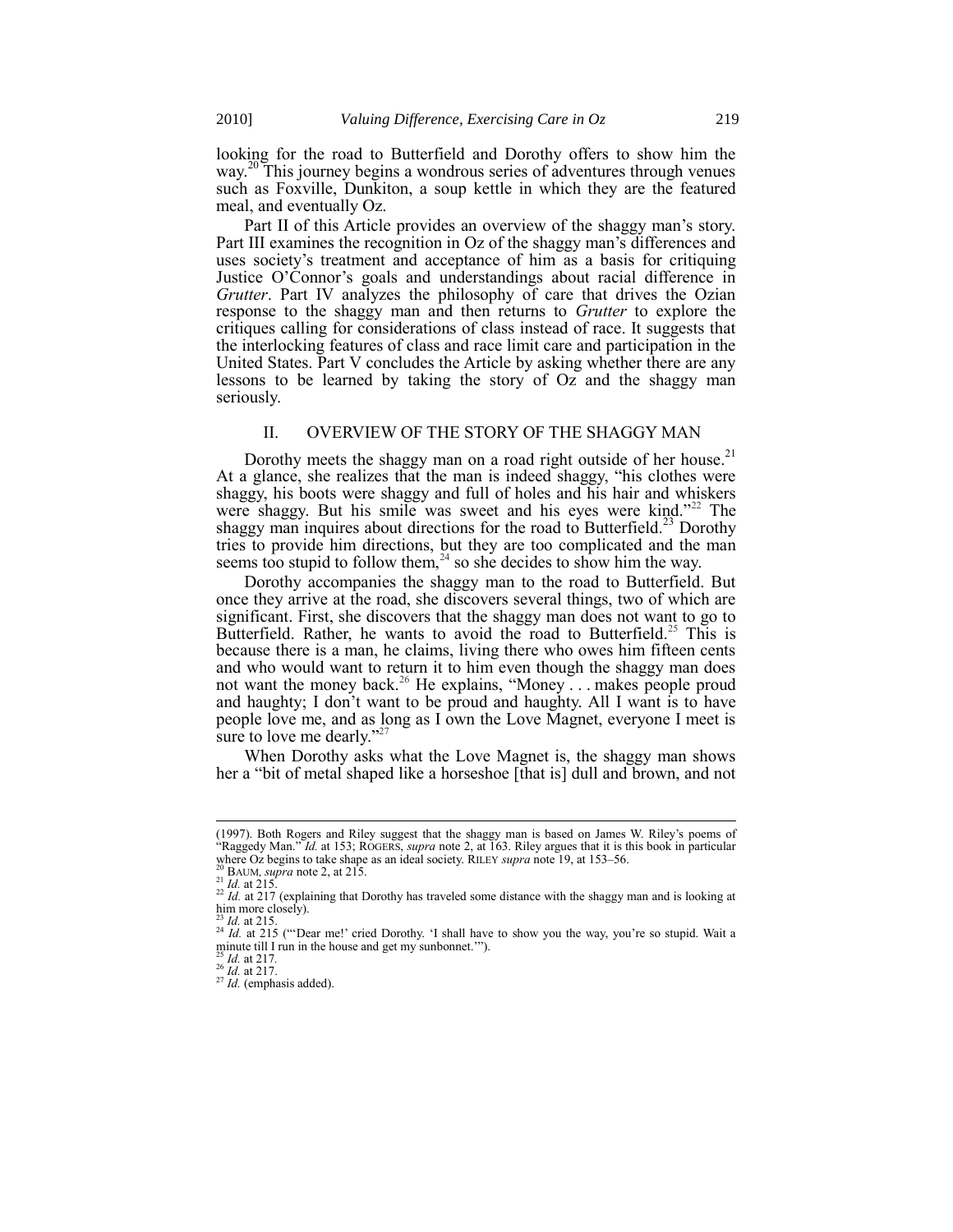very pretty," but seems to work.<sup>28</sup> He tells her that an Eskimo gave him the magnet and that as soon as the Eskimo gave it away, a bear with no conscience ate him.<sup>29</sup>

Second, Dorothy discovers that where there had been five roads, one of which led to Butterfield, another of which led back to her home, there are now seventeen or so.<sup>30</sup> She recognizes none of them and realizes she is lost. After she tries to get home via several different roads, Dorothy agrees to accompany the shaggy man down the seventh road because, as the shaggy man explains, "[s]even is a lucky number for little girls named Dorothy." Two other people, Button-Bright and Polychrome, the Rainbow's Daughter,<sup>32</sup> join them in their journey as they begin a series of adventures that end in Oz at a birthday party for Ozma, the Princess of Oz.

Their adventures take a turn for the worse when they wander into a place called Foxville, a town of talking foxes.<sup>33</sup> They encounter fox soldiers who intend to take the group captive.<sup>34</sup> But because of the shaggy man's Love Magnet, the soldiers come to love the shaggy man.<sup>35</sup> Instead of taking the group captive, the fox soldiers take the group to the king, whom Button-Bright calls King Dox.<sup>36</sup> King Dox becomes so enamored with what he believes to be Button-Bright's intellect that he changes Button-Bright's head into that of a fox.<sup>37</sup> King Dox reasons that Button-Bright's real head made him seem less wise and too youthful and hid his real cleverness. Therefore, he confers on him the wiser head of a fox. When the travelers complain, King Dox informs them that he did not have the power to change Button-Bright's head back to its original state.<sup>38</sup> After Dorothy promises to try to secure an invitation for King Dox to Princess Ozma's big birthday party, the travelers are allowed to leave town.

A similar transformation befalls the shaggy man when the travelers continue on the road through a big city called Dunkiton. It was a city of talking donkeys, who consider the very definition of donkey to mean "clever"<sup>39</sup> and considered Dunkiton to be "the center of the world's highest civilization.‖<sup>40</sup> When the shaggy man flatters the King Kik-a-bray, addressing him as "most novel and supreme ruler of Dunkiton," and calling

<sup>35</sup> *Id.*

l <sup>28</sup> *Id.*

<sup>29</sup> *Id.*

<sup>&</sup>lt;sup>30</sup> BAUM, *supra* not[e 2,](#page-0-0) at 216.<br><sup>31</sup> *Id.* at 217. When Dorothy asks how they might determine the seventh road, the shaggy man explains the seventh  $\frac{f(t)}{f(t)}$ rom where you begin to count." *Id.*<br> $\frac{32 \text{ Dutter}}{f(t)}$  Dutter Diffract 14.

<sup>&</sup>lt;sup>32</sup> Button-Bright, a boy a few years younger than Dorothy, with blue eyes, pretty curly blond hair, was dressed neatly in a sailor suit. *Id.* at 218. Polychrome is the Daughter of the Rainbow. *Id.* at 226. When they meet her she is dancing to keep warm on a lonely road. She was pretty, dainty and about the same height as Dorothy. *Id.* 

<sup>33</sup> *Id.* at 220. <sup>34</sup> *Id.*

<sup>36</sup> *Id.* at 223.

<sup>&</sup>lt;sup>37</sup> The donkeys seem to have misperceived Button-Bright's intellect. When Dorothy and the shaggy man meet Button Bright, the only thing Buttom Bright knows is his own name, which his mother called him

because his father always said he was bright as a button. *Id.* at 218–19. His answer to most questions is ―I don't know,‖ and he appears to be lost. *Id.* at 219–19. So, Dorothy and the shaggy man decided to take him with them. *See id.* at 218–19. <sup>38</sup> *Id.* at 225.

*<sup>39</sup> Id.* at 229.

<sup>40</sup> *Id.* at 230.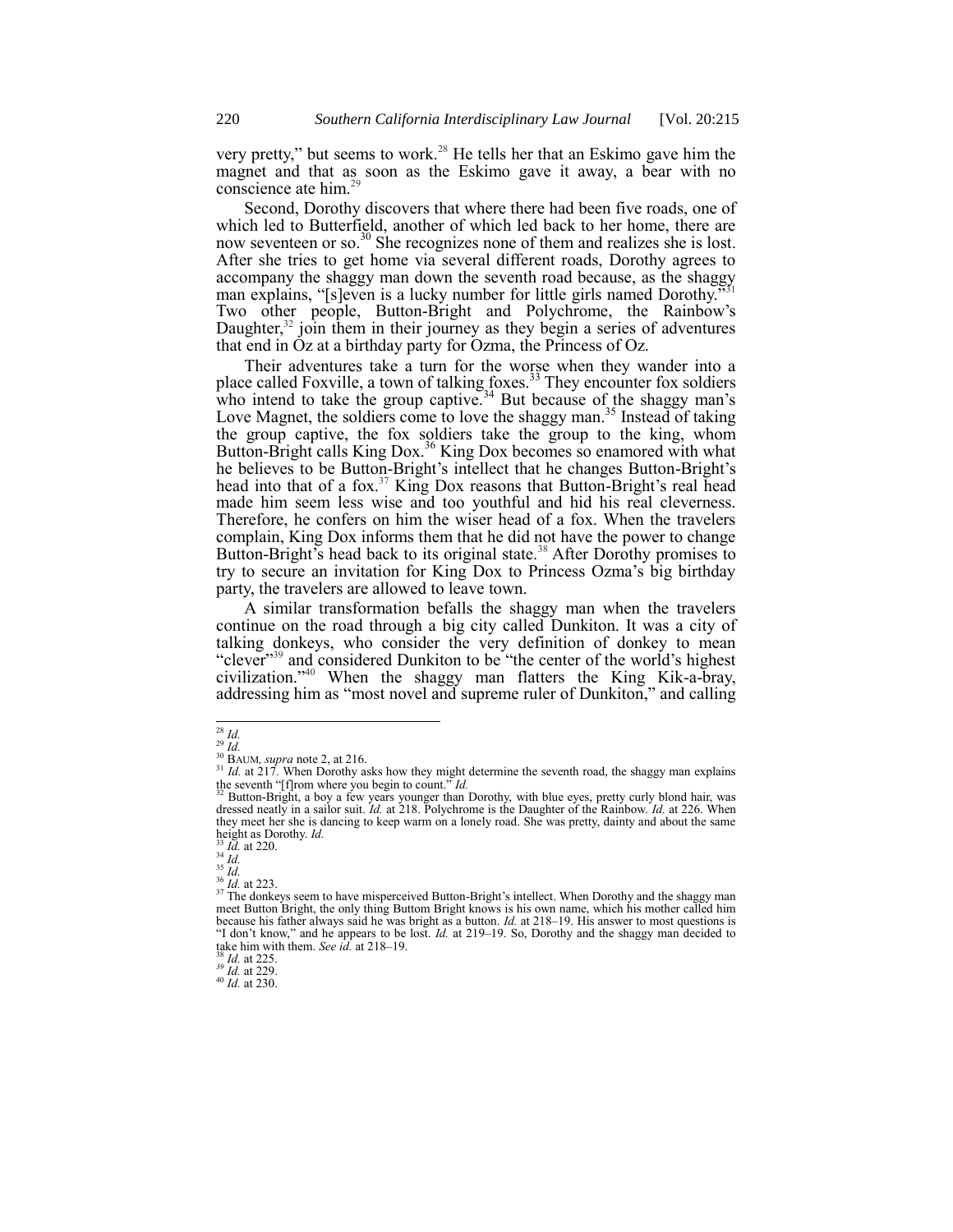him the "cleverest king in all the world," the King is very much pleased, undoubtedly influenced by the Love Magnet. The King states that "[o]nly a donkey should be able to use such fine, big words, and [that the shaggy man was] too wise and admirable in all ways to be a mere man  $\dots$ <sup>41</sup> So the King bestows on the shaggy man what the King considers "the greatest" gift within [his] power—a donkey's head."<sup>42</sup> Unfortunately, like King Dox, King Kik-a-bray cannot undo his spell. He informs the shaggy man, however, that a dive into the Truth Pond, located somewhere in the Land of Oz, could reverse the spell, information that leads the group to set their travel sights squarely on  $Oz^4$ .

The group has a series of other adventures before they make it to  $Oz^{44}$ Upon reaching Oz, however, they quickly find the Truth Pond into which both the shaggy man and Button-Bright dive. For both, their original heads are restored.<sup>4</sup>

Thereafter, the shaggy man, Button-Bright, and Polychrome begin to meet all sorts of the different kinds of beings that inhabit Oz (some of whom Dorothy knows). For instance, they first meet Billina, a talking chicken<sup>46</sup> and Tik-Tok,<sup>47</sup> a machine that thinks, talks and acts, but is not alive per se. Then the group travels and meets the Tin Man, a living man made of tin; Jack Pumkinhead, a living man made of wood with a pumpkin head that periodically rots and needs to be replaced; the Saw Horse, a living wooden horse; Mr. H. M. Woggle-Bug, T.E., a highly magnified, thoroughly educated large, talking bug.<sup>48</sup> The group also hears about a blue bear rug that is alive and causes mischief and the group is picked up and driven to the Emerald city by a "splendid golden chariot," which is drawn by two talking beasts, the Cowardly Lion and the Hungry Tiger. The latter would love to eat fat babies but his conscience will not allow him to do  $\mathrm{SO}^{49}$ 

Now the shaggy man "might have been afraid if he had met the beasts" alone, or in any other country; but so many were the marvels in the Land of Oz that he was no longer easily surprised  $\ldots$ .<sup>550</sup> Nevertheless, the shaggy man "was fairly astounded at what he saw" when he reached the Emerald City:

[F]or the graceful and handsome buildings were covered with plates of gold and set with emeralds so splendid and valuable that

<sup>41</sup> *Id.*

<sup>42</sup> *Id.* at 231.  $\stackrel{43}{\cdot}$ *Id.* 

<sup>&</sup>lt;sup>44</sup> *Id.* at 233–40. Thereafter they met a man who made music by simply breathing, the Musicker. *Id.* at 233. They were beaten and placed in a soup kettle to become a meal for the Scootders, creatures which were almost all black on one side and all white on the other side and which had faces on both sides of their heads, heads that could be detached and thrown at their enemies. *Id.* at 235–38. After escaping the soup kettle, the group walked until they reached the edge of the deadly desert that encircled the Land of Oz, where they contacted Johnny Dooit who built them a sand boat that allowed them to cross the desert into Oz. *Id.*

*Id.* at 242–43.

<sup>46</sup> *Id.* at 244.

<sup>47</sup> *Id.*

<sup>48</sup> *Id.* at 246–50. <sup>49</sup> *Id.* at 242–52.

<sup>50</sup> *Id.* at 251.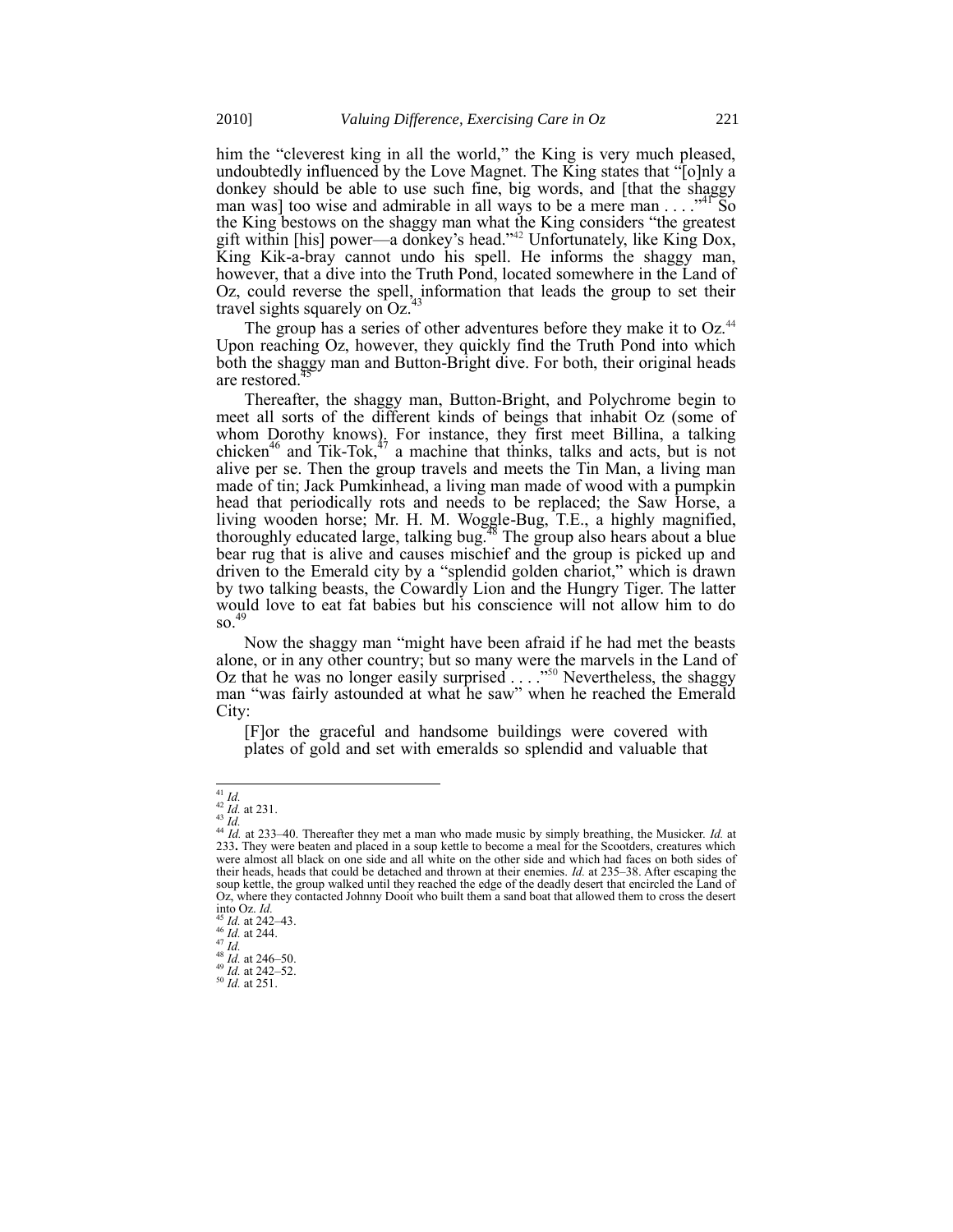in any other part of the world any one of them would have been worth a fortune to its owner. The sidewalks were superb marble slabs polished as smooth as glass, and the curbs . . . were also set thick with clustered emeralds. There were many people on these walks . . . all dressed in handsome garments of silk or satin or velvet, with beautiful jewels. Better even than this: all seemed happy and contented.<sup>5</sup>

The shaggy man begins to learn, in pieces, that in Oz the people work only half of the time and play the other half. They work to build and to farm and to supply all of their needs.<sup>52</sup> But they do not use money. As the Tin Man explains, Oz has "no rich, and no poor; for what one wishes the others all try to give him, in order to make him happy, and no one in all Oz cares to have more than he can use.<sup>753</sup> He also notes that the idea of money in Oz is a "queer" idea because "[i]f we used money to buy things with, instead of love and kindness and the desire to please one another, then we should be no better than the rest of the world."<sup>5</sup>

When finally the shaggy man and the others reach the palace in Emerald City, the capital of  $Oz$ , and the servant Jellia Jamb welcomes them into this wondrous place, "the [s]haggy [m]an hesitat[es].<sup>555</sup> Dorothy sees this. She "had never known him to be ashamed of his shaggy looks before, but now that he was surrounded by so much magnificence and splendor the shaggy man felt sadly out of place.<sup>56</sup> Dorothy assures him he is welcome and he then dusts off his shaggy shoes and enters the grand hall of the palace.<sup>57</sup> After entering, Baum elegantly explains the shaggy man's reaction:

[T]he shaggy man stood in the great hall, his shaggy hat in his hands, wondering what would become of him. He had never been a guest in a fine palace before; perhaps he had never been a guest anywhere. In the big cold, outside world people did not invite shaggy men to their homes, and this shaggy man of ours had slept more in haylofts and stables than in comfortable rooms. When the others left the great hall . . . he expected to be ordered out, [instead a splendidly dressed servant] bowed before him as respectfully as if he had been a prince [and offered to show him to his room].<sup>5</sup>

[Upon arriving to his room the shaggy man] gazed upon all [the] luxury with silent amazement. Then he decided, being wise in his way, to take advantage of his good fortune. He removed his shaggy boots and his shaggy clothing, and bathed in the pool with rare enjoyment. After he had dried himself . . . [he] took fresh linen

l <sup>51</sup> *Id.* <sup>52</sup> *Id.* <sup>53</sup> *Id.* at 246.

. . . .

- <sup>56</sup> *Id.*
- <sup>57</sup> *Id*. <sup>58</sup> *Id.*

<sup>54</sup> *Id.* <sup>55</sup> *Id.* at 252.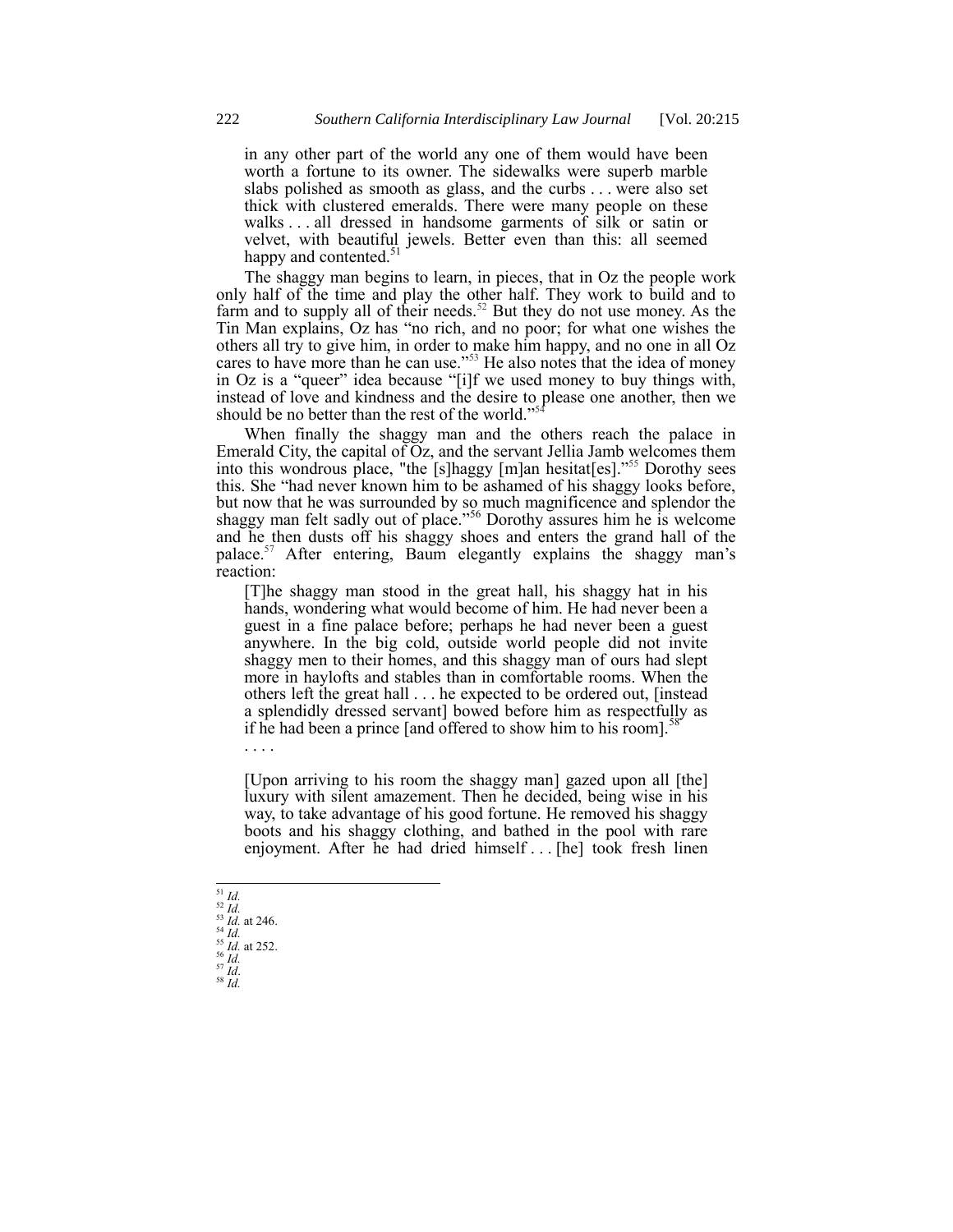from the drawers and put it on, finding that everything fitted him exactly. He examined the contents of the closets and selected an elegant suit of clothing. Strangely enough, everything about it was shaggy, although so new and beautiful, and he sighed with contentment to realize that he could now be finely dressed and still be the shaggy man. His coat was of rose-colored velvet, trimmed with shags and bobtails, with buttons of blood-red rubies and golden shags around the edges. His vest was a shaggy satin of a delicate cream color, and his knee breeches of rose velvet trimmed like the coat. Shaggy creamy stockings of silk, and shaggy slippers of rose leather with ruby buckles, completed his costume, and when he was thus attired the shaggy man looked at himself in a long mirror with great admiration.<sup>5</sup>

So is the shaggy man's welcome. When Dorothy sees him "all clad in shaggy new raiment," she is very pleased. $60$  When Dorothy finally introduces him to Princess Ozma, the Princess too is pleased "because she had meant the shaggy man to remain shaggy when she provided his new clothes for him."<sup>61</sup>

Dorothy introduces the shaggy man as the one who owns the Love Magnet. Princess Ozma then asks the shaggy man from where he got the magnet and the shaggy man tells her a story quite different from the one he had told Dorothy. The shaggy man had stolen the magnet! $62$  When Princess Ozma asks him why, he explains he stole it because:

[N]o one loved me, or cared for me . . . and I wanted to be loved a great deal. It was owned by a girl in Butterfield who was loved too much, so that the young men quarreled over her, which made her unhappy. After I had stolen the Magnet from her, only one young man continued to love the girl, and she married him and regained her happiness.<sup>6</sup>

When asked whether he was sorry for stealing the magnet, he replies, "No, your Highness; I'm glad . . . for it has pleased me to be loved and if Dorothy had not cared for me I could not have accompanied her to this beautiful Land of Oz, or met its kind-hearted Ruler. Now that I'm here, I hope to remain  $\ldots$ .  $^{64}$ 

Princess Ozma explains that in Oz, people "were loved for themselves alone, and for their kindness to one another, and for their good deeds.<sup> $55$ </sup> They both then agree to place the magnet over the gate at the entrance of the Emerald City.

Afterwards, there are magnificent celebrations for Princess Ozma's birthday, in which everybody participates. When the celebrations are finished, and almost all of the guests, including Button-Bright and

<sup>59</sup> *Id.* at 253 (emphasis added). <sup>60</sup> *Id.* at 254.

 $^{61}$ *Id.* at 254.

<sup>62</sup> *Id.*

<sup>63</sup> *Id.* at 254–55.

<sup>64</sup> *Id.* at 255.

<sup>65</sup> *Id.*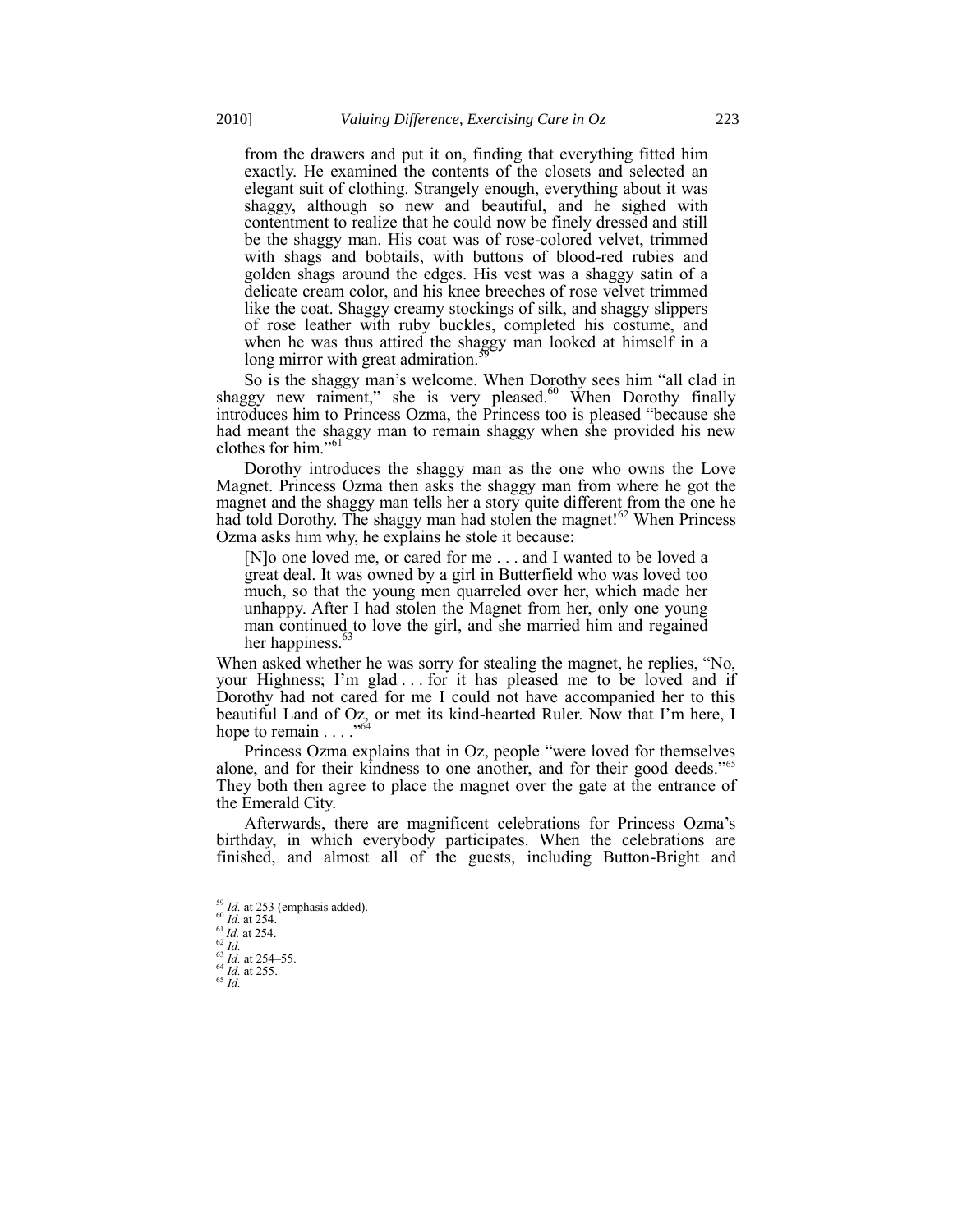Polychrome have returned home, Princess Ozma "decide<sup>[s]</sup> to allow [Shaggy man] to live in Oz for a time, at least. If he prove[s] honest and true she promise[s] to let him live there always, and the shaggy man [is] anxious to earn this reward."66

It seems he is well on his way to earning this reward when he advises Princess Ozma that "self-preservation [is] the first law of nature." Nonetheless, the Shaggy man decides to remain by her side, along with others, when she refuses to fight to save her kingdom and herself from imminent attack and destruction.<sup>68</sup>

# III. THE SHAGGY MAN'S WELCOME: RECOGNIZING **DIFFERENCE**

. . . and he sighed with contentment to realize that he could now be finely dressed and still be the shaggy man.  $-$  L. Frank Baum, *The Road to*  $Oz^6$ 

Justice O'Connor suggested that twenty-five years from the day *Grutter v. Bollinger* was decided, racial difference should no longer be recognized. In Oz, however, the shaggy man gets to be fully himself. And to be fully himself, his full self must be recognized. And it is recognized, so much so, that when the shaggy man reaches his room, he is welcomed with clothes that fit not only his body, his physical self, but which also reflect and reinforce who he is, who he has become, and who he chooses to be. That is, the clothes demonstrate a society that recognizes, embraces, and facilitates his way of being and his style, both culturally and spiritually, even if they appear different from the rest of society. The shaggy man sighs "with contentment to realize he could now be finely dressed and still be the shaggy man." $\frac{7}{2}$ 

<span id="page-9-1"></span><span id="page-9-0"></span>The shaggy man's shagginess could be seen as a racial identity.<sup>71</sup> That is, the shaggy man's shagginess says something about how the shaggy man looks.<sup>72</sup> But like all socially constructed racial identities, his shagginess

group).

<sup>66</sup> *Id.* at 264.

<sup>67</sup> L. FRANK BAUM, THE EMERALD CITY OF OZ (1912), *reprinted in* THE COMPLETE BOOK OF OZ: 15- IN-1 OMNIBUS 265, 329 (2007). <sup>68</sup> *Id.*

<sup>69</sup> BAUM*, supra* not[e 2,](#page-0-0) at 253.

<sup>70</sup> *Id.* <sup>71</sup> Racial identities are complex social constructs that inform and structure multiple dimensions of existence and experience through reference to how people look. *See* MICHAEL OMI & HOWARD WINANT, RACIAL FORMATION IN THE UNITED STATES: FROM THE 1960S TO THE 1990S (2d. ed. 1994). People then must themselves structure and carve out their identities, decide who they are or who they want to be in reaction to these ascribed traits, and in the process create together with others complex social and cultural ways of surviving and living. *See* Athena D. Mutua, *Theorizing Progressive Black Masculinities*, *in Progressive Masculinities*, in PROGRESSIVE BLACK MASCULINITIES 3, 14 (Athena Mutua ed., 2006) (suggesting that masculine identities similarly are both internalized and enacted as

well as constructed and chosen by individuals).<br><sup>72</sup> Although his shaggy feature does not appear to be connected to a group, which is fundamental to racial identity. *See*, Rolanda L. Johnson, *Racial Identity from an African American Perspective*, J. CULTURAL DIVERSITY (Fall 2002), *available at* http://findarticles.com/p/articles/mi\_m0MJU/is\_3\_9/ai\_94639401/ (noting that ―racial identity is defined as the degree to which a person feels connected to or shares commonalities with an ethnic-racial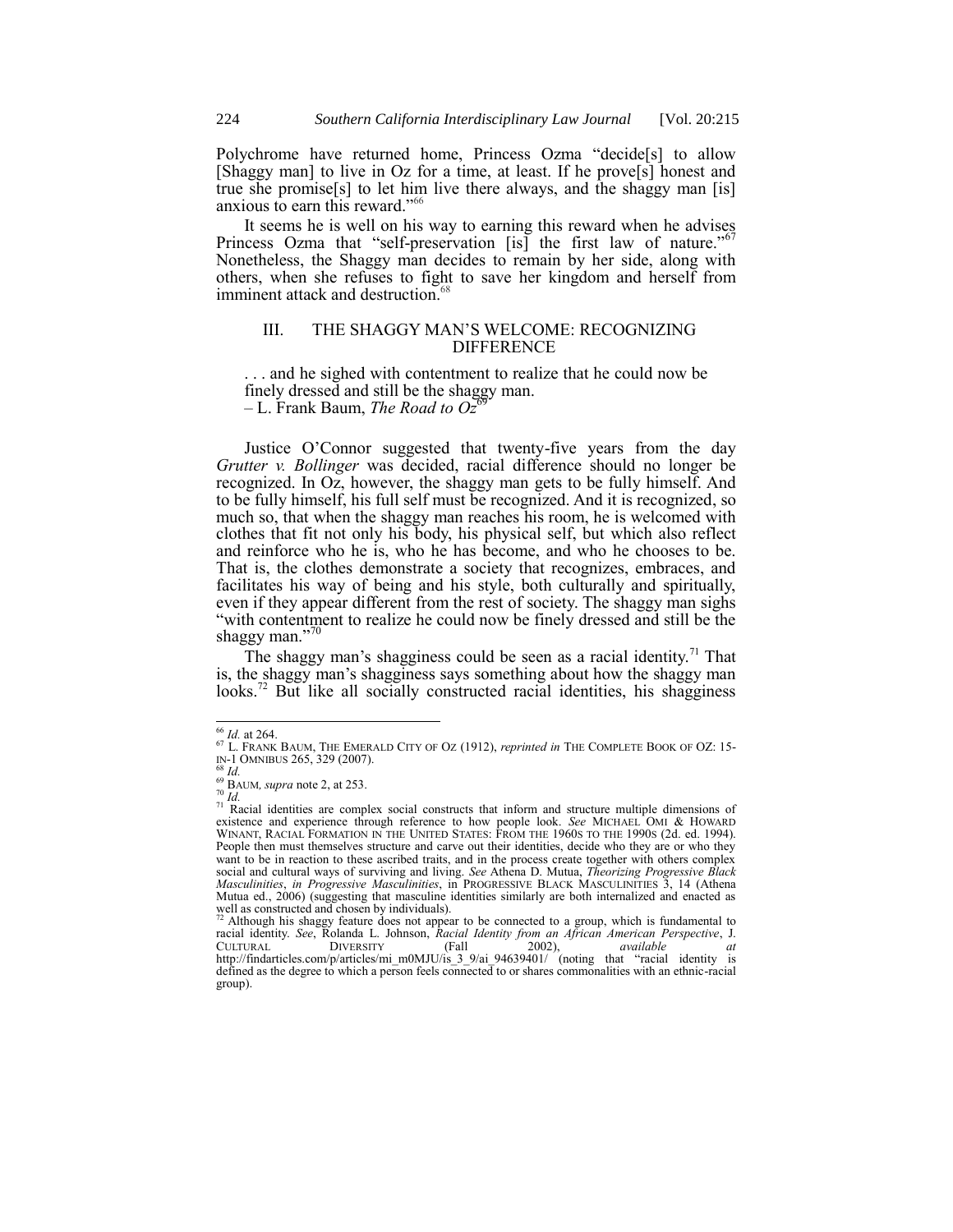also says something about how he exists in the world and the way that existence, both culturally and spiritually, is shaped and informed not only by who he is and chooses to be, but also by how he is seen and treated in the world.<sup>73</sup> For instance, the shaggy man is a wanderer. He explains, "I've been a rover all my life, and although Princess Ozma has given me a suite of beautiful rooms in her palace I still get the wandering fever once in a while and start out to roam the country over."<sup>74</sup> While it is not clear whether the shaggy man is shaggy because he was a wanderer and potentially poor<sup>75</sup> or whether he was a wanderer because he is shaggy, it is clear that he values his identity as a shaggy man.<sup>76</sup>

<span id="page-10-0"></span>The shaggy man's identity would not be appreciated in the United States where his looks and ways of being would render him uncared for and unlovable.<sup>77</sup> Baum explains, "in the big cold, outside world people did not invite shaggy men to their homes, and this shaggy man of ours had slept more in hay-lofts and stables than in comfortable rooms."<sup>78</sup> In addition, the shaggy man had to steal the Love Magnet in order to be provided love and care. This is because the shaggy man was not perceived and appreciated as unique, but rather perceived as different from an established norm, a norm that rendered him different and unlovable, while rendering others detested. Nor were the shaggy man's looks valued in Dunkiton—which is outside of Oz—where to be fully appreciated he was made to look like a donkey.

This is in contrast to his experience in Oz. He is appreciated in Oz because in Oz, people care about sentient beings of all sorts. The shaggy man's aspects of personhood, like his shaggy wandering spirit, were first recognized, then embraced and facilitated. The shaggy man's welcome and acceptance suggests that Justice O'Connor has misdiagnosed the problem of racism on two fronts. First, the problem is not one of recognition as she suggests, but is one of lack of appreciation and oppression. Her error is made more dangerous because Justice O'Connor ignores white normativity and domination, which defines difference and structures oppression, reinforcing them both. Second, she has misunderstood the complexity of racial identity. The history and continuing predominance of white normatively and domination in part give rise and passion to the diversity discourse, but they also ground Justice O'Connor's perspective and various missteps.

<sup>73</sup> In fact all identities are in some ways shaped this way. *See* Mutua, *supra* not[e 71,](#page-9-0) at 13–15. <sup>74</sup> L. FRANK BAUM, THE PATCHWORK GIRL OF OZ (1913), *reprinted in* THE COMPLETE BOOK OF OZ: 15- IN-1 OMNIBUS 339, 365 (2007).

<sup>&</sup>lt;sup>75</sup> This is simply one interpretation of who the shaggy man might be. *See supra* note [19](#page-3-0) (understanding the shaggy man as a tramp as opposed to a hobo or hum).<br><sup>76</sup> BAUM, *supra* note [2,](#page-0-0) at 253 (describing shaggy man si

These are not the only parts of Shaggy man's identity.<br><sup>77</sup> It is not clear that the shaggy man originates or lives in Kansas as Dorothy does. For example, not

only does the shaggy man ask Dorothy for directions but he also explains that he is "a stranger in these parts." *Id.* at 216. While this could simply mean that he is from another part of Kansas, the reader never really learns exactly where in the United States he was born or lives. In fact it is not clear that the shaggy man lives in any particular place. <sup>78</sup> *Id.* at 253.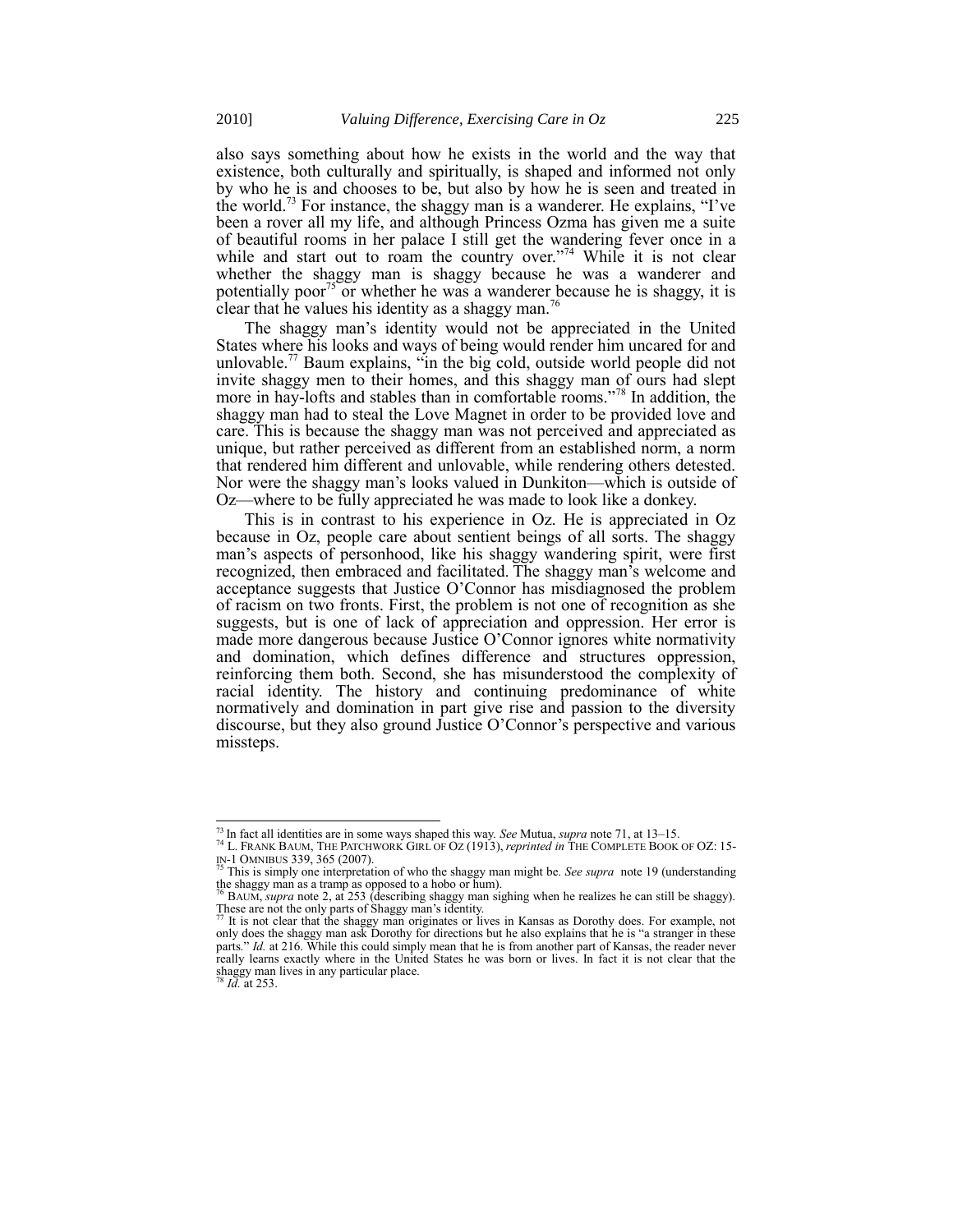# A. DIVERSITY: OUT OF HISTORICAL OPPRESSION

Here on the first day that matters, dominance was achieved, probably by force. By the second day, division along the same lines had to be relatively firmly in place. On the third day, if not sooner, differences were demarcated, together with social systems to exaggerate them in perception and in fact, because the systematically differential delivery of benefits and deprivations required making no mistake about who was who.

– Catherine MacKinnon, *On Difference and Dominance*<sup>79</sup>

Justice O'Connor located the problem of racial oppression with the recognition of race. But diversity, at least racial diversity, requires the recognition of race and racial difference. This is a conundrum. But the concept of diversity can only be understood against the historical background of white domination and oppression of non-whites. The conundrum is created in part by the continuing practice of that domination as well as Justice O'Connor's and other's misdiagnosis of the problem as a problem of recognition of race.

The United States was and is not so different from Oz. One could argue that human and group differences and uniqueness have always existed. Historically, the Native American populations were quite diverse, speaking a host of different languages and living in a plethora of different ways. With the arrival of various groups from around the world, the number of these differences increased. But the differences between the United States and Oz is not that the United States was inhabited by a host of different peoples, each noting and recognizing each others' uniqueness, but rather that these peoples came to be dominated by one group, in law and in practice, Europeans, who demarcated Native Americans, among others, as different and inferior to themselves.<sup>80</sup> Europeans established a hierarchy for the purpose of extracting from others and monopolizing for themselves, the resources of the country and later the world.<sup>81</sup>

<span id="page-11-1"></span><span id="page-11-0"></span>According to Jared Diamond, the rise of Europe approximately 500 years ago marked a change in the status of a people who for most of their history remained the intellectual and economic backwater of Asia.<sup>82</sup> They struck out into the world as a seafaring people with a combination of steel, guns, and germs,<sup>83</sup> which allowed them not only to explore and trade with other peoples of the world, but also to conquer, subdue, and exploit other

<sup>79</sup> CATHARINE MACKINNON, *On Difference and Dominance*, *in* FEMINISM UNMODIFIED (1987), *reprinted in* POWER, PRIVILEGE AND LAW: A CIVIL RIGHTS READER 241, 247 (Leslie Bender & Daan Braveman eds., 1995). <sup>80</sup> *See generally* RONALD TAKAKI, A DIFFERENT MIRROR: A HISTORY OF MULTICULTURAL AMERICA

<sup>(1993).</sup> <sup>81</sup> Bush, like others, argues that white supremacy is a global order. *See* RODERICK D. BUSH, THE END OF WHITE WORLD SUPREMACY: BLACK INTERNATIONALISM AND THE PROBLEM OF THE COLOR LINE 7–8  $(2009)$ .

<sup>&</sup>lt;sup>82</sup> JARED DIAMOND, GUNS, GERMS, AND STEEL: THE FATES OF HUMAN SOCIETIES 409-10 (1997). *See*<br>also CHARLES MILLS, RACIAL CONTRACT 33 (1999) (making a similar point).<br><sup>83</sup> DIAMOND supra note [82](#page-11-1) at 354-75 (comparing the land

and America from which Europeans and Native Americans originate).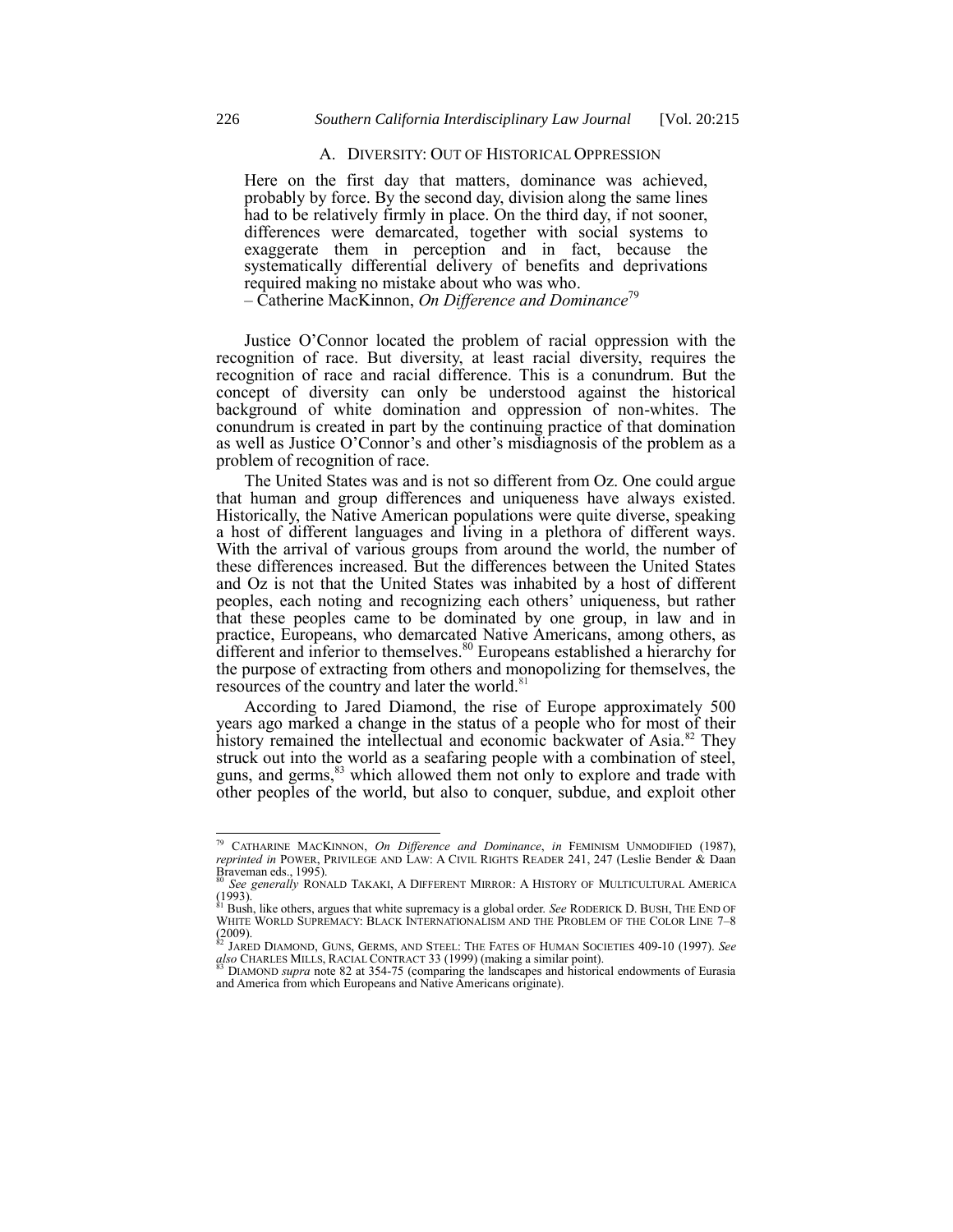<span id="page-12-0"></span>people. And they did so with genocidal expertise while claiming the knowledge and resources of these peoples as their own.<sup>84</sup>

In the Americas, the Europeans nearly wiped out the Amerindian population<sup>85</sup> and seized, built on, and exploited their land with the labor and expertise of enslaved Africans, among others, all while claiming the blessings of a Christian God and purporting to share those blessings.<sup>86</sup> In short order, they claimed themselves as white and superior to all others, demarcating the presumed differences between themselves and the colored others, as well as the differences among the others and all the while assigning themselves their most virtuous and valued traits. $87$  As virtuous free men, Europeans became the top of the hierarchy and designated the enslaved Africans, as depraved and on the bottom of the hierarchy. The other colored groups fell in-between.<sup>88</sup> Domination, however, is never absolute and the colored groups resisted white oppression even as they continued to adopt and intertwine white cultural practices with their own and to develop alternative cultural practices and understandings, even of imposed religions.<sup>89</sup> They thereby created new cultures and ways of being.

<span id="page-12-1"></span><sup>84</sup> *See* Charles Miller, *White Supremacy as Sociopolitical System: A Philosophical Perspective*, *in*  WHITE OUT: THE CONTINUING SIGNIFICANCE OF RACISM 35, 45 (Ashley W. Doane & Eduardo Bonilla-Silva eds., 2003) (discussing cultural appropriation of others' knowledge without acknowledging its origins, a feature of white supremacy). This history, one summarized in this Article with the author's own emphasis, is currently being repeatedly retold. *See, e.g.*, JOE FEAGIN, THE WHITE RACIAL FRAME: CENTURIES OF RACIAL FRAMING AND COUNTER-FRAMING (2010) (telling the story for the purposes of explaining the creation and development of the frame); David Roediger, HOW RACE SURVIVED U.S. HISTORY: FROM SETTLEMENT AND SLAVERY TO THE OBAMA PHENOMENON (2008).

<sup>&</sup>lt;sup>5</sup> See DAVID STANNARD, AMERICAN HOLOCAUST: THE CONQUEST OF THE NEW WORLD, at X (1992) (arguing that "[t]he destruction of the Indians of the Americas was, far and away, the most massive act of genocide in the history of the world," with almost 100 million Amerindians killed in what he calls the American Holocaust). *But see* Guenter Lewy, *Were American Indians the Victims of Genocide?*, HIST. NEWS NETWORK (Nov. 22, 2004), <http://hnn.us/articles/7302.html> (suggesting that most of the American Indians died from disease).

<sup>&</sup>lt;sup>86</sup> *See, e.g.*, FEAGIN, *supra* not[e 84](#page-12-0), at 25 (discussing the meaning of "Manifest Destiny").

 $87$  *Id.* at 11, 56 (noting that "whites have long viewed themselves as ... good-looking physically, intelligent, and culturally and morally superior, as the virtuous Americans").<br><sup>88</sup> I have argued that one of the meanings of the black/white paradigm is that it places other minorities,

such as Latinos, Latinas and Asian Americans, in between blacks and whites. The paradigm has been under serious attack for a number of years because it appears to ignore these and other minorities. See<br>Athena D. Mutua, Shifting Bottoms and Rotating Centers: Reflections on LatCrit III and the<br>Black/White Paradigm, 53 U. *Landscape of Race: Old Targets, New Opportunities*,104 MICH. L. REV. 1269, 1272 (2006); Rachel F. Moran, *Neither Black Nor White,* 2 HARV. LATINO L. REV. 61, 81–82 (1997); Juan R. Perea, *The Black/White Binary Paradigm of Race: The ―Normal Science‖ of American Racial Thought,* 85 CALIF. L. REV. 1213, 1220, 1254 (1997) (arguing that the black/white paradigm promotes the invisibility and marginalized Latina/o experiences). Devon W. Carbado has surveyed and examined a variety of these critiques. *See* Devon W. Carbado, *Race to the Bottom*, 49 UCLA L. REV. 1283, 1305–12 (2002).

<sup>&</sup>lt;sup>89</sup> See OMI & WINANT, *supra* note [71,](#page-9-0) at 79–80 (citing EUGENE D. GENOVESE, ROLL, JORDAN, ROLL: THE WORLD THE SLAVES MADE (1976) (1972)) (noting "Even at its most oppressive, the racial order was unable to arrogate to itself the entire capacity for the production of racial meaning, of racial subjects. Racial minorities were always able to counter pose their own culture traditions, their own forms of organization and identity . . . [a]s the voluminous literature on black culture under slavery shows, black slaves developed cultures of resistance based on music, religion, African traditions and family ties . . . ."); JULIUS LESTER, TO BE A SLAVE (7th prtg. 1980); Vincent Harding, *Religion and Resistance Among Antebellum Negroes, 1800*–*1860, in* 1 THE MAKING OF BLACK AMERICA, THE ORIGINS OF BLACK AMERICANS 179 (August Meier & Elliott Rudwick eds., 1969); GEORGE P. RAWICK, 1 FROM SUNDOWN TO SUNUP: THE MAKING OF THE BLACK COMMUNITY (1972); HERBERT GUTMAN,<br>The Black Family in Slavery and Freedom (1976)). *See also* James H. Cone, A Black Theology OF LIBERATION (1986) (originally published in 1970 and understanding the Bible and Christianity through the interpretative lens of the African American experience).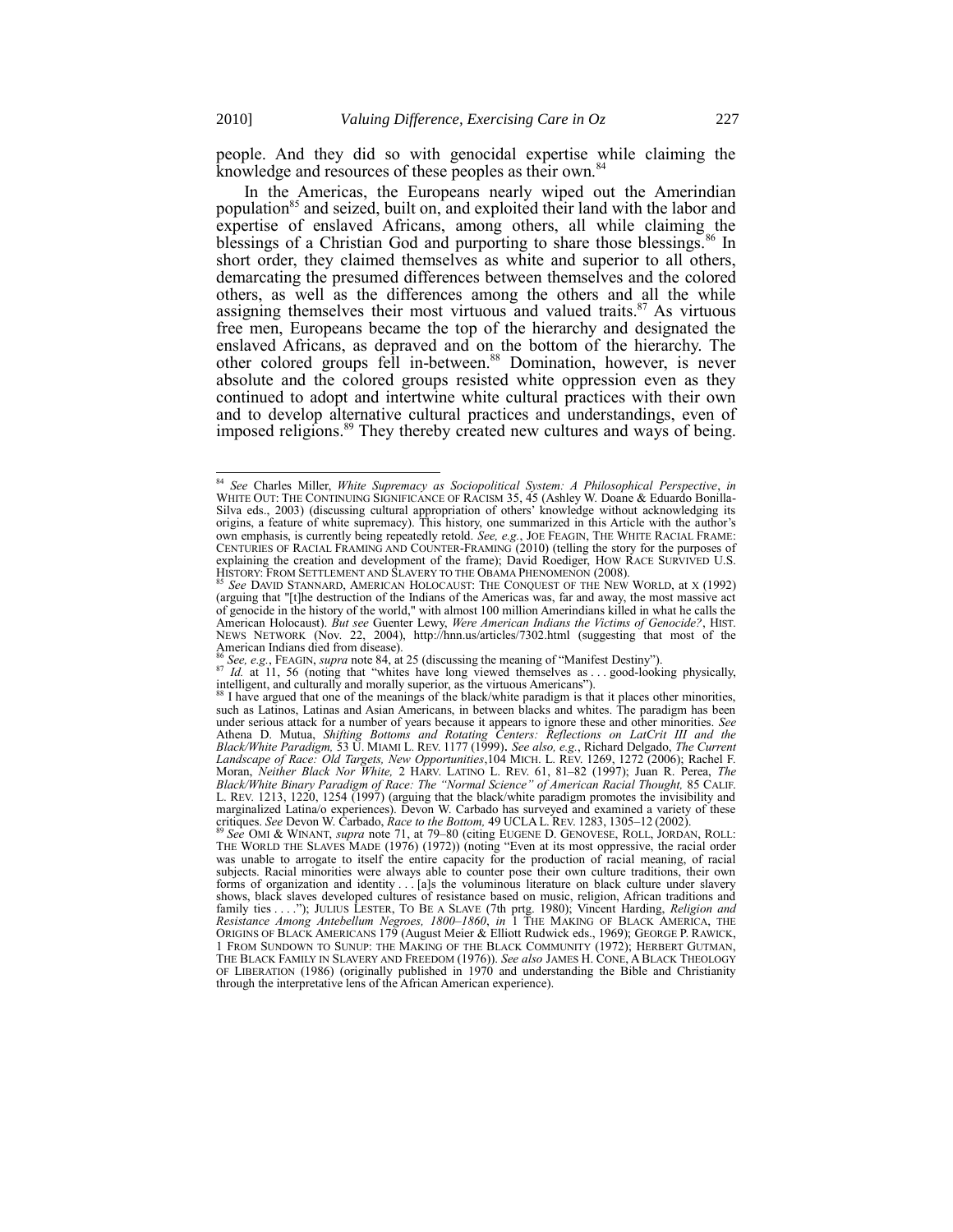<span id="page-13-0"></span>While they resisted, the world also changed and slavery was soon abolished.<sup>90</sup>

But Europeans in America and abroad, having enhanced their wealth and power with the previous extractive and oppressive systems, created new systems out of the ashes of the old to maintain their dominance.<sup>91</sup> They also more clearly articulated, enshrined in culture and in law, and institutionalized the ideology of white supremacy. This period, called the Jim Crow period, was, from a black perspective, the second phase of the racial order that the white elite imposed.<sup>92</sup> Here, the white elite clearly recognized race and recognized difference, but they did so for the continuing purpose of privileging some at the expense of others.

Nevertheless, people of color developed social movements of resistance and change, drawing on their cultural and historical practices, as well as on stories that whites tell about their commitment to freedom, liberty, fairness, and democracy—secondary social stories that belie the reality of racial, gendered, and ethnic hierarchies and philosophies.<sup>93</sup> Together with other changes in the world,  $94$  these social movements, by the mid-twentieth century, began to transform in many ways the status quo of blatant racial oppression and usher in the third and current period of the white dominated racial order.

<span id="page-13-1"></span>It is in the current period that the rhetoric of diversity has arisen. Whites, in reaction to the social movements of the different colored groups and to the changes in the world, move to demonstrate their commitment to values of freedom, democracy, and fairness: ideas they claim to have longpracticed, but which are belied by reality.<sup>95</sup> Consequently, they are forced to better incorporate the peoples of color into the polity. They are also forced to eliminate the notions and practices of white superiority in law. They initiate affirmative action policies, which promote the token appearance of

 $90$  U.S. CONST. amend XIII (abolishing slavery in the United States in 1865 and prohibiting its existence  $\frac{1}{91}$  except as punishment for a crime).

See, e.g., DOUGLAS A. BLACKMON, SLAVERY BY ANOTHER NAME (2008) (discussing sharecropping and the other mechanisms used to re-enslave black people after the civil war).

 $<sup>2</sup>$  The period of official legal racial segregation in the United States is commonly referred to as the Jim</sup> Crow system. Although segregation laws appear on the books of many states before 1877, Woodard dates the period beginning in 1877 with the compromise between Republicans and Southern Democrats that made Rutherford B. Hayes president. It ended in 1965 after the enactment of the Civil Rights Act of 1964, PUB. L. NO. 88-352, 78 STAT. 241 and the National Voting Rights Act of 1965 42 U.S.C. §§ 1973– 1973aa-6 (2010). C. VANN WOODWARD, THE STRANGE CAREER OF JIM CROW 52–53, 192–94 (Commemorative ed. 2001).

<sup>&</sup>lt;sup>93</sup> FEAGIN, *supra* not[e 84,](#page-12-0) at 18–19, 155–58 (explaining that in addition to the white racial frame there is a "white-crafted liberty and justice frame that is mostly rhetorical for most white Americans although over time a very small minority of whites has taken it seriously; for example white abolitionists during slavery or the miniscule numbers of whites who participated in the civil rights movement."). *See also* MILLS, *supra* not[e 82](#page-11-1) (suggesting, as a philosophical matter that the social contract including notions of fairness and justice implemented in American society was limited to whites and that the real social contract as between whites and non-whites is that of a racial hierarchy, the racial order in which injustice, inequity, and white domination, exploitation, and genocide against nonwhites are the

foundational principles).<br><sup>94</sup> See, e.g., Derrick A. Bell, Jr.,Brown v. Board of Education *and the Interest-Convergence Dilemma*, 93<br>HARV. L. REV. 518 (1980); MARY L. DUDZIAK, COLD WAR CIVIL RIGHTS: RACE AND THE IMAGE OF AMERICAN DEMOCRACY (2002) (discussing the changes in the world that affect United States domestic policy and arguing in part that the *Brown* decision came about because of its value to whites in sending

a signal to the world about American democracy). <sup>95</sup> DUDZIAK, *supra* note [94,](#page-13-1) at 116–18, 250–51 (discussing Brown v. Board of Education, 347 U.S. 483 (1954)).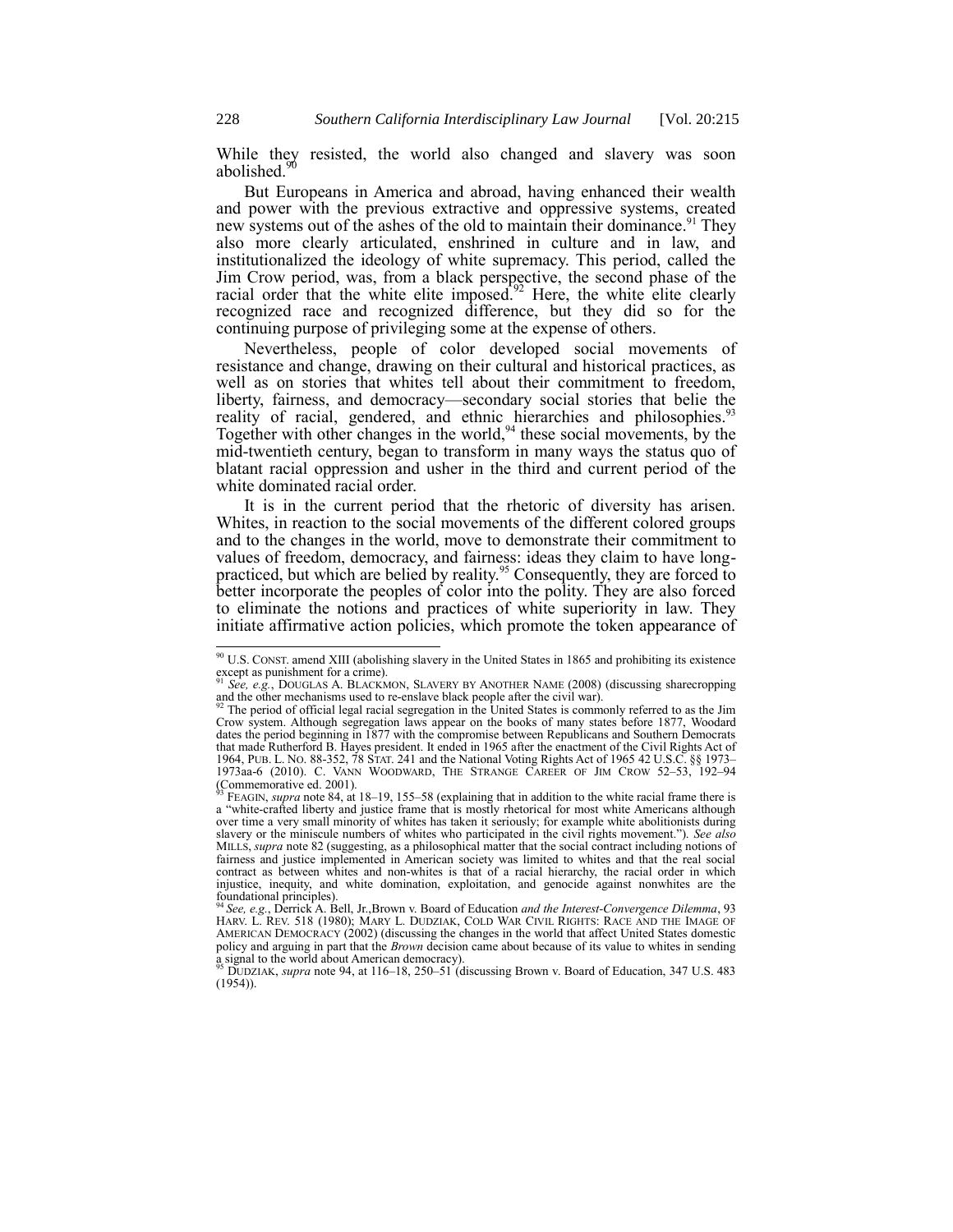peoples of color in American institutions. But they do not destroy the bureaucratic, institutional, or even the silent but ideological practices of white supremacy that maintain their domination. For instance, they rename white cultural practices, domination, and privileges merit, forcing others to abandon their cultural practices of life and resistance in order to merit inclusion.<sup>96</sup> In other words, they force assimilation to the norms they dictate by their domination as the price of token inclusion and thereby continue to assign to themselves the lion's share of the country's wealth.<sup>9</sup>

<span id="page-14-0"></span>In the process, whites, like Justice O'Connor, assigned the blame of the historical racial oppression and the maldistribution of resources along racial lines to the historic recognition of difference as opposed to the historic, continuing, structural, and ideological practice of white domination and oppression. Difference surely existed before white domination and oppression, but it was the assignment of difference with the maldistribution of goods along racial lines, after the achievement and at the behest of white domination, that structured the problem of white racial privilege through the oppression and disadvantage of colored people.

The debate over multiculturalism is in part a debate about the Eurocentrism (and patriarchy) of the standard curriculum and also is a critique of what constitutes merit. *See*, *e.g.*, Peggy McIntosh, *White Privilege and Male Privilege: A Personal Account of Coming to See Correspondences Through Work in Women's Studies* (Wellesley C. Center Res. on Women, Working Paper No.189, 1988) (discussing the maleness of the curriculum as a starting point for analyzing racial privilege); CHRISTINE E. SLEETER, UN-STANDARDIZING CURRICULUM: MULTICULTURAL TEACHING IN THE STANDARDS-BASED CLASSROOM 150–52, 167–82 (2005); William C. Welburn, *Multicultural Curriculum in Higher Education*, 27: 1 J. OF LIBR. ADMIN. 157 (1999).

<sup>&</sup>lt;sup>96</sup> See, e.g., Daria Roithmayr, *Deconstructing the Distinction Between Bias and Merit*, 85 CALIF. L. REV.<br>1449, 1475–94 (discussing the formulation of merit standards and the historical development of the LSAT, a development meant to exclude Eastern and Southern Europeans from the practice of law); John Hayakawa Torok, *LatCrit VII: Coalitional Theory and Praxis: Social Justice Movements and LatCrit Community: Progressive Pedagogy: Challenging Master Narratives with Racial and Ethnic Curricular and Faculty Diversity: The Story of "Towards Asian American Jurisprudence" and Its Implications for*  Latinas/os in American Law Schools, 13 LA RAZA L.J. 271 (2002) (discussing "meritocratic fundamentalism" which suggests that grades and tests measure merit and citing Duncan Kennedy, *A Cultural Pluralist Case for Affirmative Action in Legal Academia*, DUKE L. [J. 705, 707](http://www.lexis.com/research/buttonTFLink?_m=b556d3f329eae422ae60f1abfc3c26c0&_xfercite=%3ccite%20cc%3d%22USA%22%3e%3c%21%5bCDATA%5b13%20La%20Raza%20L.J.%20271%5d%5d%3e%3c%2fcite%3e&_butType=3&_butStat=2&_butNum=282&_butInline=1&_butinfo=%3ccite%20cc%3d%22USA%22%3e%3c%21%5bCDATA%5b1990%20Duke%20L.J.%20705%2cat%20707%5d%5d%3e%3c%2fcite%3e&_fmtstr=FULL&docnum=4&_startdoc=1&wchp=dGLzVlz-zSkAB&_md5=f2292de678944cd557af125e2b10e141)–12, 719–21 [\(1990\)](http://www.lexis.com/research/buttonTFLink?_m=b556d3f329eae422ae60f1abfc3c26c0&_xfercite=%3ccite%20cc%3d%22USA%22%3e%3c%21%5bCDATA%5b13%20La%20Raza%20L.J.%20271%5d%5d%3e%3c%2fcite%3e&_butType=3&_butStat=2&_butNum=282&_butInline=1&_butinfo=%3ccite%20cc%3d%22USA%22%3e%3c%21%5bCDATA%5b1990%20Duke%20L.J.%20705%2cat%20707%5d%5d%3e%3c%2fcite%3e&_fmtstr=FULL&docnum=4&_startdoc=1&wchp=dGLzVlz-zSkAB&_md5=f2292de678944cd557af125e2b10e141) (addressing colorblind meritocratic fundamentalism and destabilizing attitudes about merit and race)). For a discussion of cultural bias, racially-biased validating practices, and institutional racism in standardized testing, see William C. Kidder, *Affirmative Action in Higher Education: Recent Developments in Litigation, Admissions, and Diversity Research*, 12 LA RAZA L.J. 173 (2001); Jay Rosner, *Disparate Outcomes By Design: University Admissions Tests*, 112 LA RAZA L.J. 377, 379, 383– 84 (2001); David M. White, *The Requirement of Race-Conscious Evaluation of LSAT Scores for Equitable Law School Admissions*, 12 LA RAZA L.J. 399 (2001). *See also* Susan Sturm & Lani Guinier, *The Future of Affirmative Action: Reclaiming the Innovative Ideal*, 84 CALIF. L. REV[. 953, 957 \(1996\)](http://www.lexis.com/research/buttonTFLink?_m=b556d3f329eae422ae60f1abfc3c26c0&_xfercite=%3ccite%20cc%3d%22USA%22%3e%3c%21%5bCDATA%5b13%20La%20Raza%20L.J.%20271%5d%5d%3e%3c%2fcite%3e&_butType=3&_butStat=2&_butNum=286&_butInline=1&_butinfo=%3ccite%20cc%3d%22USA%22%3e%3c%21%5bCDATA%5b84%20Calif.%20L.%20Rev.%20953%2cat%20957%5d%5d%3e%3c%2fcite%3e&_fmtstr=FULL&docnum=4&_startdoc=1&wchp=dGLzVlz-zSkAB&_md5=fb98d549fbcf6e0f316e125ce67e1d7a) (criticizing reliance on standardized tests).

Work being done on the issue of whether meritocracy is a myth shows that wealth is the determining factor of performance on tests. *See, e.g.*, Ross Douthat, *Does Meritocracy Work?*, ATLANTIC MONTHLY (Nov. 2005), http://www.theatlantic.com/magazine/archive/2005/11/doesmeritocracy-work/4305/; Interview by Rebecca Parish with Lani Guinier, *in* DOLLARS AND SENSE, Jan./Feb. 2006, *available at* http://www.nathanielturner.com/meritocracymyth.htm. Though Peter Schmidt's book is primarily concerned with class, it is a discussion of class that is really a discussion about race—white racial privilege. That is, it is primarily concerned about poor and middleclass whites and written for their benefit. It sees white elites simply using race and affirmative action to protect elite's advantages. *See* PETER SCHMIDT, COLOR AND MONEY: HOW RICH WHITE KIDS ARE WINNING THE WAR OVER COLLEGE AFFIRMATIVE ACTION (2007*). See also* STEPHEN J. MCNAMEE & ROBERT K. MILLER JR., THE MERITOCRACY MYTH (Rowman & Littlefield Publishers, Inc. 2d. ed. 2009) (arguing in part that the notion of meritocracy is an ideology meant to mask but perpetuate inequality).

<sup>97</sup> *See supra* not[e 96.](#page-14-0) *See also* McIntosh, *supra* note [96;](#page-14-0) SLEETER, *supra* not[e 96;](#page-14-0) Wellborn, *supra* note [96](#page-14-0) (discussing multicultural education).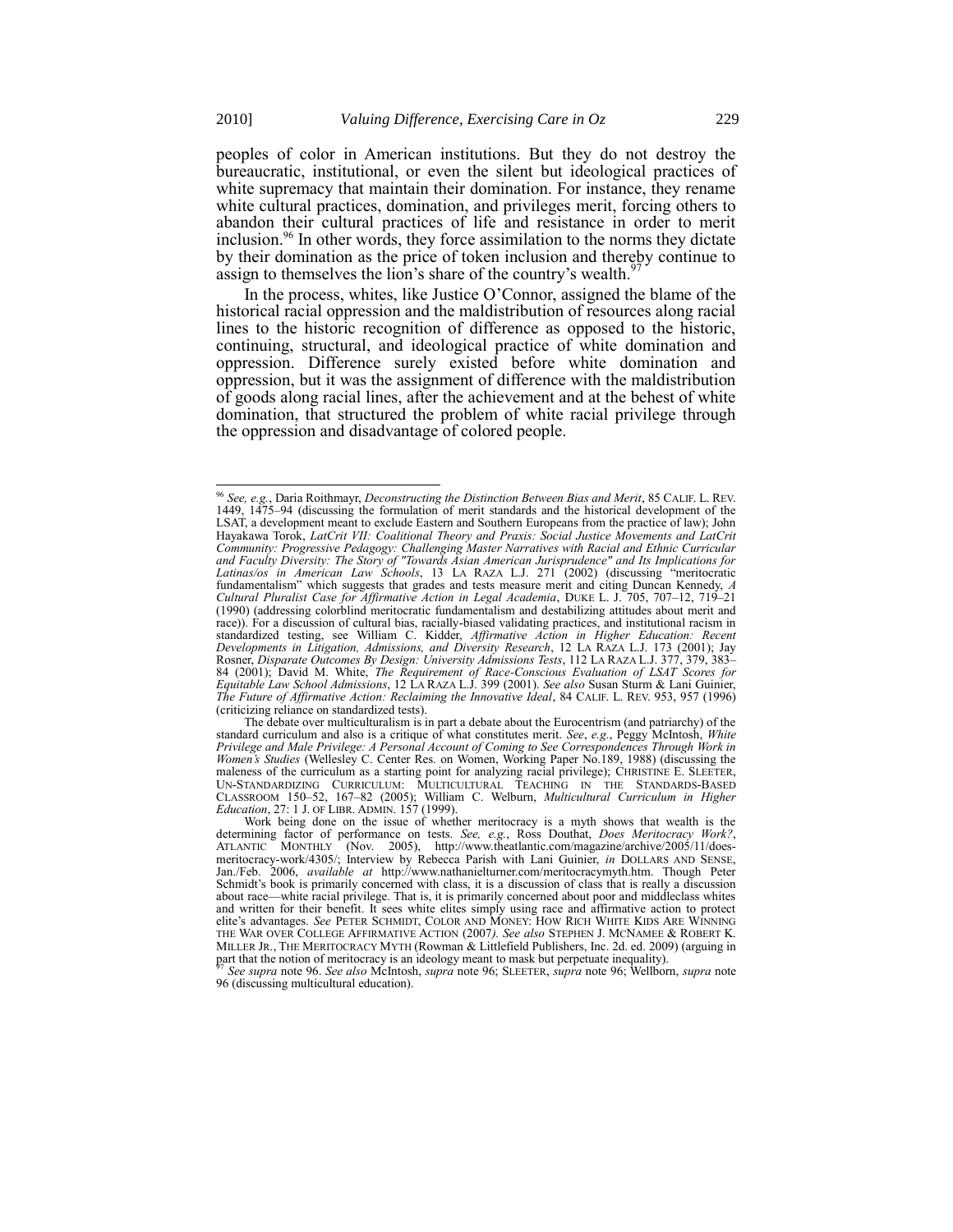#### <span id="page-15-0"></span>B. NON-RECOGNITION OF RACE AND WHITE NORMATIVITY IN **GRUTTER**

In the *Grutter v. Bollinger* opinion, Justice O'Connor recognized that race still matters.<sup>98</sup> She explains that "[j]ust as growing up in a particular region or having particular professional experiences is likely to affect an individual's views, so too is one's own, unique experience of being a racial minority in a society, like our own, in which race unfortunately still matters."<sup>99</sup> But Justice O'Connor's explanation, and indeed her opinion, reveal at least two different understandings of race. One understanding is that in creating diversity, racial minority identity may represent or be a proxy for different cultural practices, ideas, and viewpoints,<sup>100</sup> even though minority individuals may not always or even consistently express some characteristic minority view or partake in some characteristic practice.<sup>101</sup> On the other hand, Justice O'Connor finds the fact that race still matters unfortunate. Here, she understands race simply as a reflection of unequal power and historic inequality. Ultimately, this latter view triumphs in her opinion and her hope is that in the future all people will be treated equally, without regard to their racial identity.<sup>102</sup> But, Why do people's racial identities need to be disregarded in order for them to be treated equally? Why should diversity, racial diversity in particular, matter now and not in the future? Finally, Why should diversity occur in the absence of the recognition of race in the future when Justice O'Connor's reasoning, and the equal protection case law that followed *Grutter*, <sup>103</sup> does nothing to change the underlying structures and practices that result in the lack of diversity now and in the first place?

Justice O'Connor's perspective, a perspective of non-recognition, of blindness, could be interpreted as a well-meaning attempt to rectify and correct the racial hierarchy created by whites. But this attempt, and the hungering for colorblindness, nevertheless, reflect a white power perspective<sup>104</sup> in which the power of those who dominate can and do remain invisible as a race and invisible as a privileged race even to themselves. One consequence of this invisible power is that they understand and see themselves as "the generic, the universal, [and] the generalizable"; $\frac{105}{105}$  they see themselves as the norm. They believe that their

l

You have probably noticed that there is one big difference between e-mail addresses in the United States and e-mail addresses of people in other countries: Their addresses have country

<sup>98</sup> Grutter v. Bollinger, 539 U.S. 306, 327–29, 333 (2003).

<sup>99</sup> *Id.* at 333.

<sup>&</sup>lt;sup>100</sup> *Id.* at 330–31 (discussing value of diversity in a global marketplace). *Id.* at 333.

<sup>102</sup> *See generally id.*

<sup>&</sup>lt;sup>103</sup> *See, e.g.*, Girardeau A. Spann, *Disintegration*, 46 U. LOUISVILLE L. REV. 565, 565–567 (2008) (discussing the Supreme Court case *Parents Involved in Community Schools v. Seattle School District* 

No. 1, 551 U.S. 701 (2007)).<br><sup>104</sup> See, e.g., Barbara J. Flagg, "Was Blind, but Now I See": White Race Consciousness and the<br>Requirement of Discriminatory Intent, 91 MICH. L. REV. 953, 970–73 (1993).<br><sup>105</sup> Michael Kimmel,

MASCULINITIES, *supra* note [71,](#page-9-0) at 63. Kimmel explains the politics of invisibility and notes:<br>"Invisibility is a privilege in a double sense—hiding the power relations that are kept in place by the very dynamics of invisibility, and in the sense of privilege as luxury. It is a luxury that only white people have in our society not to think about race every minute of their lives.<sup>"</sup> *Id.* at 65. white people have in our society not to think about race every minute of their lives."  $Id$  at 65.<br>Kimmel gives another example of how dominance and invisibility works: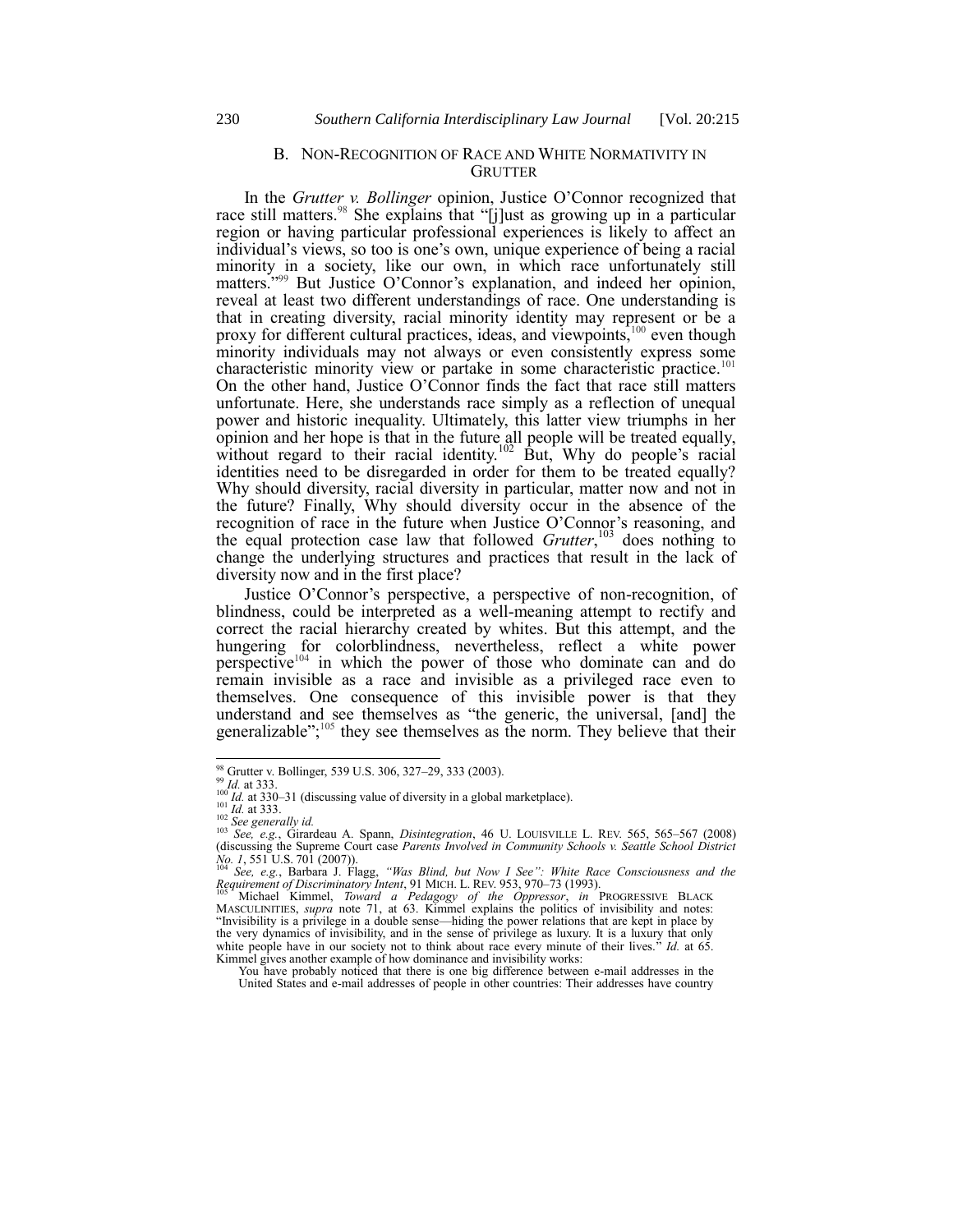way of "not admitting to seeing race" is the correct solution to the problem of racial oppression. That is, this perspective informs their views on how the issue of racial oppression and inequality should be handled. However, the imposition of this view, whether well-intentioned or not, remains an imposition, a prerogative of power. But it has other benefits as well.

The beauty of labeling the problem of oppression as one of racial recognition is that whites have been able to remove the stain of the term white supremacy while maintaining the institutions and habits that structure white dominance and hinder diversity. It maintains the institutions and habits of racial oppression by eliminating a crucial way of recognizing it (that is, through race consciousness) and makes it appear as if the nonrecognition of race solves the problem of racial oppression, thereby justifying the preclusion of more radical measures to intervene and change these structures and habits. As a consequence, the institutions and habits of white dominance and privilege are left in place undetected so that they operate as a hidden norm against which others are measured.

<span id="page-16-0"></span>The hidden normativity of whiteness becomes evident in Justice O'Connor's decision. She advocates for diversity, but the diversity sought as she encourages the admission of minority students appears to be for the benefit of white students.<sup>106</sup> Justice O'Connor suggests that admitting minorities into a school contributes to a diverse educational environment. Presumably, this new educational environment is for whites.<sup>107</sup> Furthermore, she argues that minorities' presence in the classroom "augment [s] a robust exchange of ideas demonstrating that there is no minority viewpoint,<sup>2108</sup> again, presumably for the benefit of white students. She also believes it is important to have minorities in the legal profession, not so that they might help structure better laws or that they might meet the legal needs of their communities,<sup>109</sup> but so that they might "visibly lend legitimacy to the system by signifying that the path to leadership is open to talented and qualified individuals of every race and ethnicity,"<sup>110</sup> even if the system is neither open nor legitimate. Behind each of her rationales stands the concern for white people and the normativity of whiteness. Her rationales reinforce this norm, while her goal of non-recognition of race in the future imposes a white perspective that furthers this norm.

The non-recognition of race also allows whites to equate and to smear the practices of colored people's cultural expression and resistance with the same brush rightly used to smear the practices of white violence and

l

<sup>108</sup> Grutter v. Bollinger*,* 539 U.S. 306, 324 (2003).

codes at the end of the address. So, for example, if you are writing to someone in South Africa, you put "za" at the end, or "jp" for Japan . . . . [This] is because when you are the dominant power in the world, everyone else needs to be named. When you are in power, you need not  $\alpha$  draw attention to yourself  $\ldots$ .

*Id.* at 65–66. <sup>106</sup> Sheldon Zedeck et al., *Who Gets In? The Quest for Diversity After* Grutter, Panel, *in* 52 BUFF. L. REV. 531, 590–94 (2004) (moderated by Athena D. Mutua); Daria Roithmayr, *Tacking Left: A Radical Critique of* Grutter, 21 CONST. COMMENT*.* 191, 207 (2004). <sup>107</sup> Zedeck, *supra* not[e 106,](#page-16-0) at 592 (moderator Athena Mutua making this same argument).

<sup>&</sup>lt;sup>109</sup> See generally id. O'Connor relies on *University of California v. Bakke* in noting that although the goal of having minorities meet the underserved needs of their communities might be important, it is not enough to justify the use of race as a factor in admissions decisions; it is not legal. <sup>110</sup> *Id.* at 332.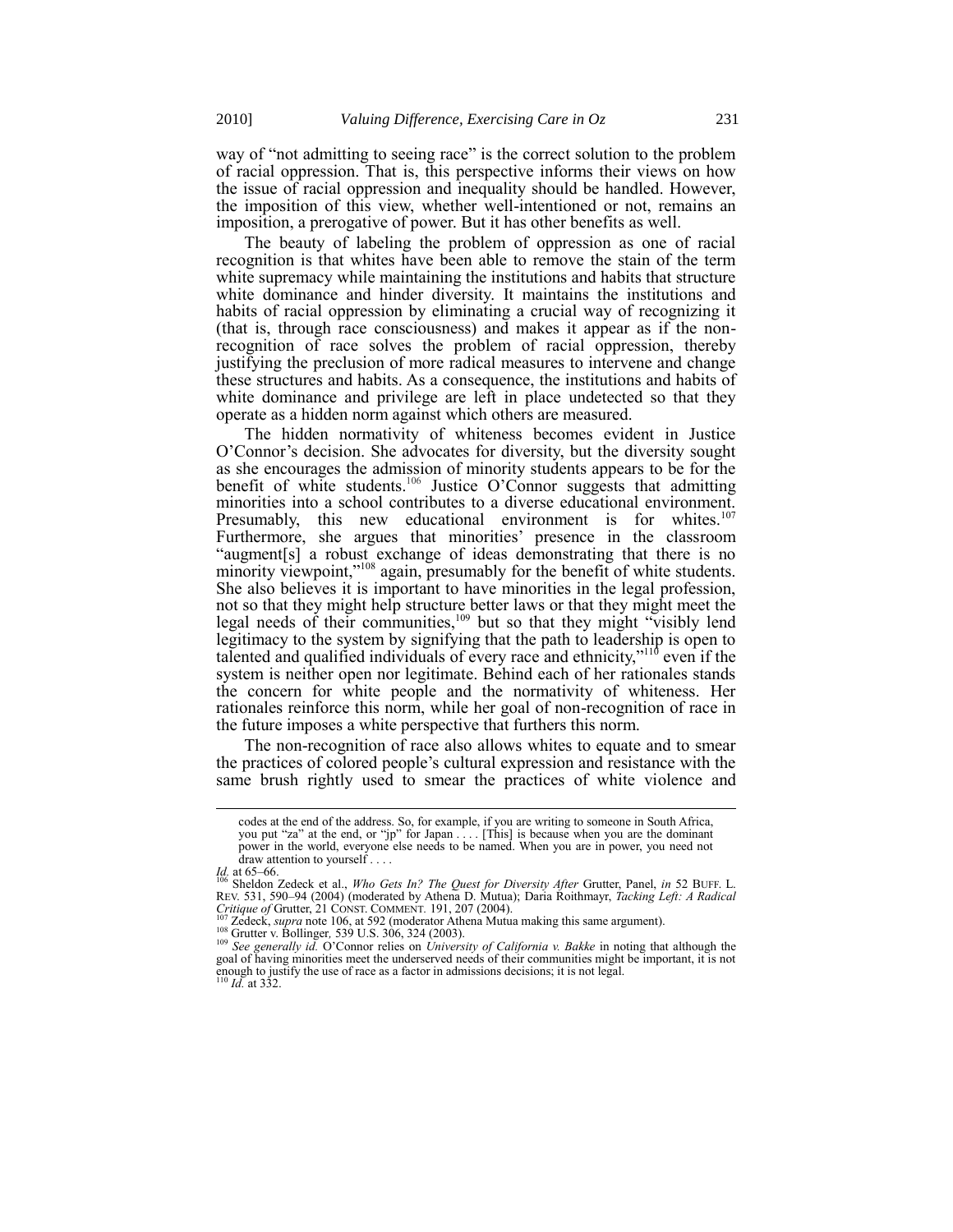domination by stigmatizing racial consciousness itself, and thereby stigmatizing and perhaps hindering colored people's resistance.<sup>111</sup> The result is that the non-recognition of race allows whites to ignore their continuing domination and privilege. At the same time, whites can demean the race-consciousness and solidarity of other groups, which hinders their ability to dismantle the apparatus of white supremacy. The non-recognition of race, combined with the continuation of white domination and normativity, leaves white power intact and unchallenged to reign for another day.

<span id="page-17-0"></span>Recognizing racial difference, on the other hand, allows the society to see the continuing forced assimilation to and operation of white control, as well as the resistance to it. It also potentially allows the elevation and equality of alternative insights and cultural expressions. In short it may allow people of color to be themselves, or what they choose to be outside of white dictates.

# C. RECOGNIZING COMPLEXITY: FREE TO BE ME

While Justice O'Connor recognizes that racial identity and the racial formation process may be more than simply a reflection of unequal power,

a decision by the majority to impose a special burden on the members of a minority race and a decision by the majority to provide a benefit to certain members of that minority notwithstanding its incidental burden on some members of the majority. In my opinion that assumption is untenable. There is no moral or constitutional equivalence between a policy that is designed to perpetuate a caste system and one that seeks to eradicate racial subordination. . . . The consistency that the Court espouses would disregard the difference between a "No Trespassing" sign and a welcome mat.

Adarand Constructors v. Pena, 515 U.S. 200, 243 (1995) (Stevens, J., dissenting).<br><sup>112</sup> There has been an exercise 515 U.S. 200, 243 (1995) (Stevens, J., dissenting).

<sup>111</sup> *See* Gary Peller, *Race Consciousness*, *in* CRITICAL RACE THEORY: THE KEY WRITINGS THAT FORMED THE MOVEMENT 127 (Kimberleé Crenshaw et al. eds., 1995). A host of scholars have analyzed and commented on the ridiculousness of the claim that black resistance is the same as white oppression. *See, e.g.*, Ian Haney López, *A Nation of Minorities: Race, Ethnicity, and Reactionary Colorblindness*, *59 STAN. L. REV. 985, 987 (2007) (citing* J.M. Balkin, *The Constitution of Status*, 106 YALE L.J. 2313 (1997); Ruth Colker, *Anti-Subordination Above All: Sex, Race, and Equal Protection*, 61 N.Y.U. L. REV. 1003 (1986); Owen M. Fiss, *Groups and the Equal Protection Clause*, 5 PHIL. & PUB. AFF. 107 (1976); William E. Forbath, *Caste, Class, and Equal Citizenship*, 98 MICH. L. REV. 1 (1999); Reva Siegel, *Why Equal Protection No Longer Protects: The Evolving Forms of Status-Enforcing State Action*, 49 STAN. L. REV. 1111 (1997); Cass R. Sunstein, *The Anticaste Principle*, 92 MICH. L. REV. 2410 (1994)) (noting that the equation of efforts to advance equality with efforts to subjugate would "merit[] ... derision" except that "the Supreme Court . . . has moved ever closer to a full embrace" of it as a basis for "contemporary constitutional antidiscrimination law;" and noting that most prominent scholars reject this anti-classification approach in favor of a anti-subordination approach to antidiscrimination law). Justice Stevens also commented on this equivalency in his dissent in *Adarand Constructors* by stating:<br>The Court's concept of "consistency" assumes that there is no significant difference between

There has been an ongoing debate not just between whites and people of color but also among scholars of color as to whether race consciousness and thus racial identities should be retained. *See* PAUL GILROY, AGAINST RACE: IMAGINING POLITICAL CULTURE BEYOND THE COLOR LINE 29 (2000); K. ANTHONY APPIAH & AMY GUTMAN, COLOR CONSCIOUS: THE POLITICAL MORALITY OF RACE 32 (1996) ("If we are to move beyond racism we shall have, in the end, to move beyond current racial identities."). *Cf.* Reginald Leamon Robinson, *The Shifting Race-Consciousness Matrix and the Multiracial Category Movement: A Critical Reply to Professor Hernandez*, 20 B.C. THIRD WORLD L.J. 231, 232–33 (2000) (arguing that race does not exist beyond its historical and social contexts); Sharon Hoffman, *Is There a Place for "Race" as a Legal Concept?*, 36 ARIZ. ST. L.J. 1093 (2004) (suggesting that we begin to use more specific terms such as color, national origin, etc instead of racial categories). *But cf.* Darren Lenoard Hutchinson, *Progressive Race Blindness?: Individual Identity, Group Politics, and Reform*, 49 UCLA L. REV. 1455, 1458 (2002) (demonstrating the pitfalls of non-recognition of race); Rhonda V. Magee Andrews, *The Third Reconstruction: An Alternative to Race Consciousness and Colorblindness in Post-Slavery America*, 54 ALA. L. REV. 483, 490 (2003) (seeking a compromise in the short term but ultimately seeking the elimination of race consciousness).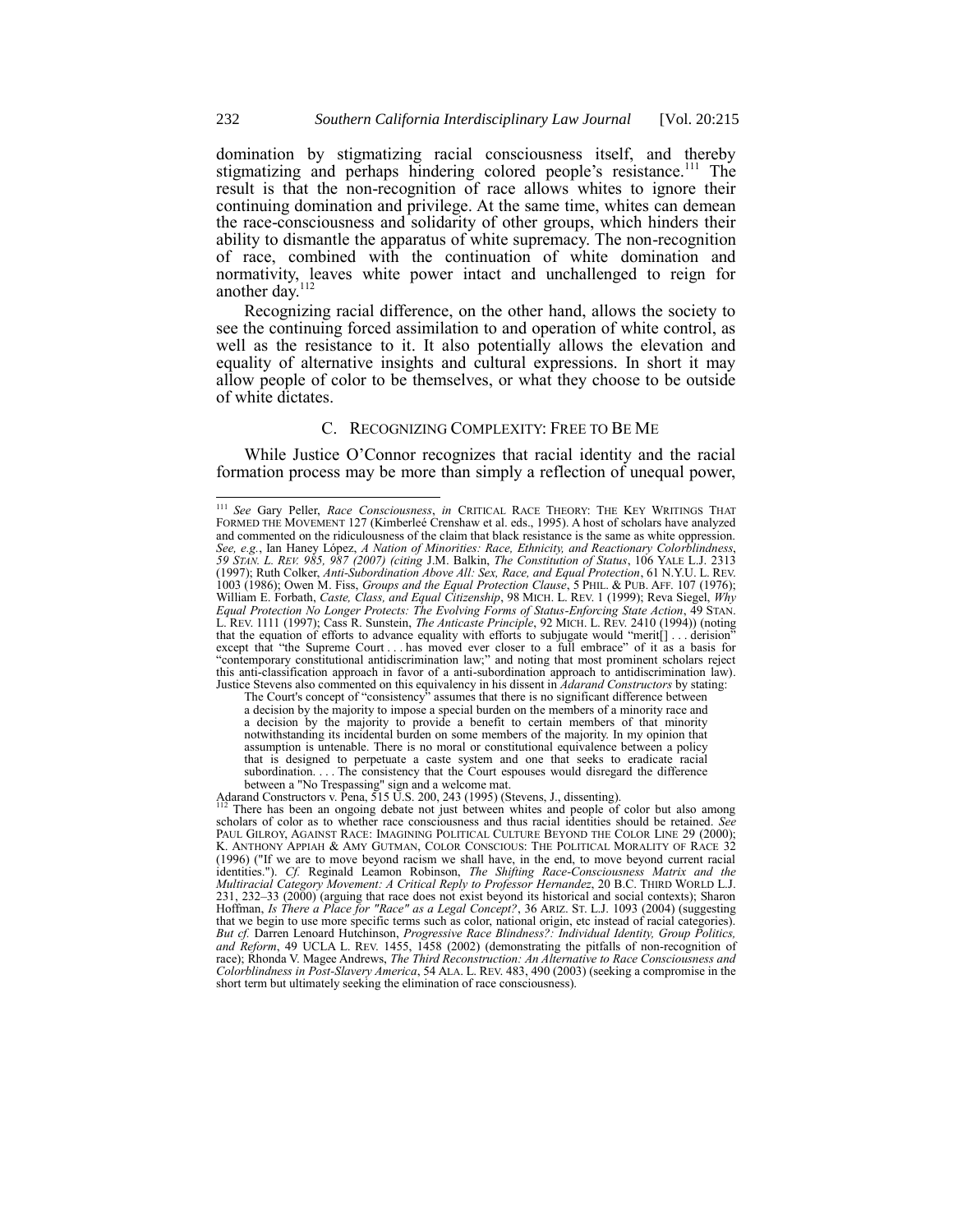<span id="page-18-0"></span>she ultimately imposes a worldview that speaks only to this aspect of the racial order. That is, she does not appreciate the complexity of racial identity, and may not even understand the complexity of her own identity. Said differently, she may not see that her perspective, in all too many ways, reflects her privileged white racial identity and its basis in the prerogatives of power.<sup>113\*</sup> But many scholars have analyzed the multitude of meanings that the term race conveys, even in court cases.<sup>114</sup> Others have discussed the complexity and multidimensionality of racial identity.<sup>115</sup> To the extent that Justice O'Connor ignores this complexity, she crafts at best a superficial solution to the problem of racial oppression and diversity.

Her perspective, while potentially acknowledging the fact that whites created a racial order for their own aggrandizement, fails to capture the reality that history did not stop at the point when the racial order was formed. Nor does it capture the fact that people of color continue to live and create philosophical traditions, alternative understandings of the world, and human relations and culture after the imposition of that order—both in response to it and despite it. Further, Justice O'Connor's opinion does not appear to contemplate the fact that people of color through their own lives and circumstances might have imbued racial identity with meanings, including cultural meanings, other than those of oppression and exploitation and might, therefore, find something of real value in those meanings. In fact, they have. Neil Gotanda notes in reference to African Americans:

[A] substantial literature has developed that recognizes the existence of a distinctly Black culture and its contributions to American life. While the emergence of Black literary criticism has been perhaps the most dramatic example, there has been a corresponding recognition of "minority" critiques in many areas,

<sup>&</sup>lt;sup>113</sup> Justice O'Connor may have been operating from a white racial frame. Feagin argues that a "white racial frame has become part of most whites' *character structure*, a character structure habitually operated out of, with individual variations, in everyday life." FEAGIN, *supra* note [84,](#page-12-0) at 15. That is, a white racial frame is part of whites' racial identity. This frame combines "(1.) racial stereotypes (a beliefs aspect); (2.) racial narratives and interpretations (integrating cognitive aspects); (3.) racial images (a visual aspect) and language accents(an auditory aspect); (4.) racialized emotions (a 'feelings aspect'); and (5.) inclinations to discriminatory action.<sup>9</sup> *Id.* at 10–11. It also encompasses a positive orientation toward whites and whiteness and a negative one toward people of color*. Id.* at 13–18. It operates at both an emotional and cognitive level in ways that denigrate people of color and their cultures and dehumanize institutions.

Gotanda, *supra* not[e 13.](#page-2-0)

<sup>115</sup> *See, e.g.*, Hutchinson, *supra* not[e 112,](#page-17-0) at 1467–72 (discussing the relationship between racial identity and resistance and the multidimensionality of racial identity and subordination); Johnson, *supra* not[e 72](#page-9-1) (noting that "contrary to previous thought, racial identity is a multidimensional construct"); Rav Ravinder Barn, *Care Leavers and Social Capital: Understanding and Negotiating Racial and Ethnic*<br>*Identity*, 33 ETHNIC & RACIAL STUD. 5, 2010 at 832, 832–50 (May, 2010) (explaining: "Racial and ethnic identity have also been defined in specific ways. Racial identity has been defined as 'a sense of group or collective identity based on one's perception that he or she shares a common racial heritage with a particular racial group . . . .' Ethnic identity refers to ‗one's sense of belonging to an ethnic group and the part of one's thinking, perception, feelings, and behaviour that is due to ethnic group membership . . . .' Thus, aspects such as a shared history, common values and beliefs, and customs are important in ethnic group membership, and a sense of belonging to a racial group predominates in racial group identification. Thus, a person may define their racial identity as Asian, but may choose to define their ethnic identity according to ethnicity, for example as Indian, or Punjabi. It has been argued that race and ethnicity are highly salient for all minority groups throughout their life span . . . " (internal citations omitted)). It is important to recognize, however, that the complexities of racial and ethnic identity should not be reduced to race/colour, or cultural simplifications.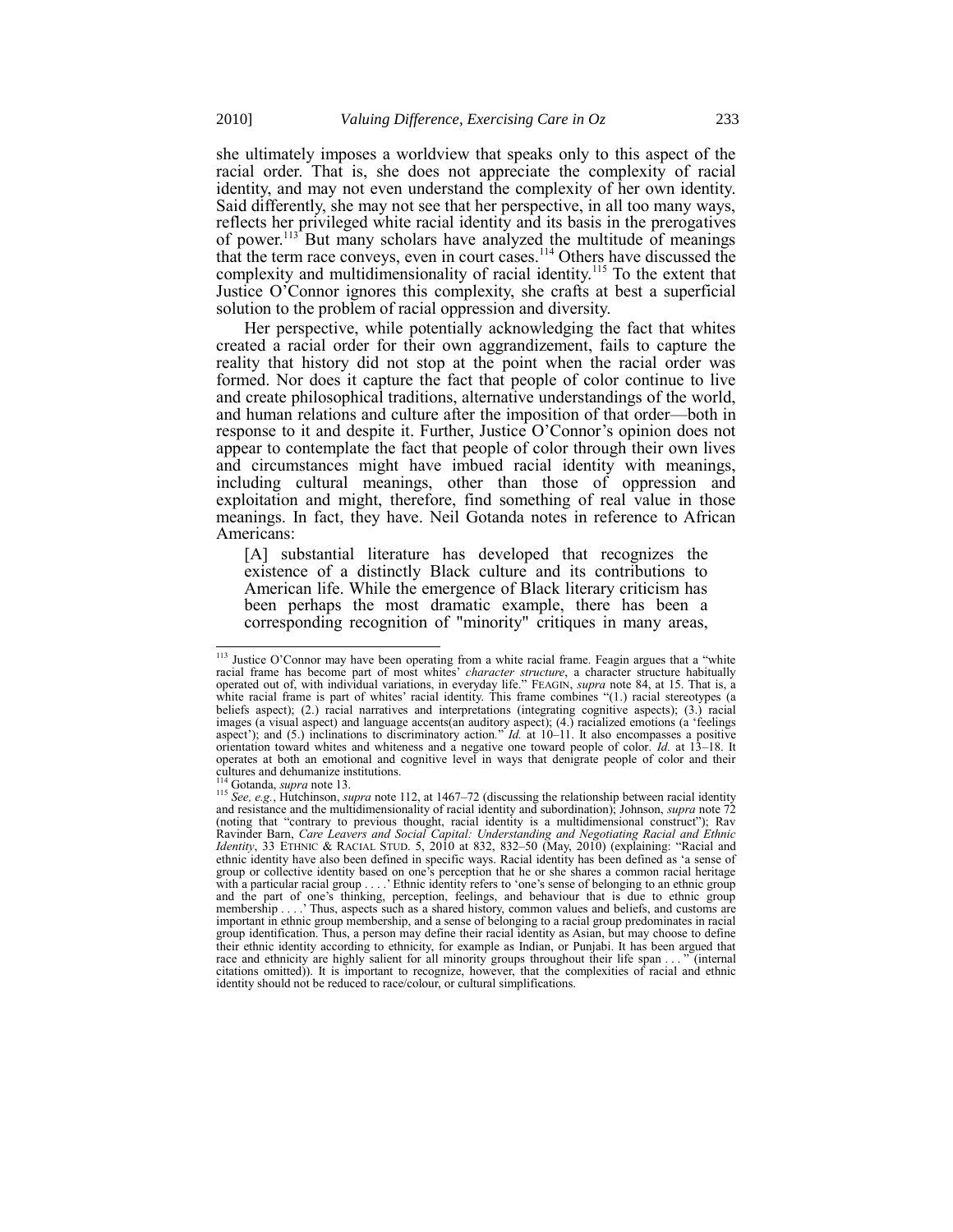including legal scholarship. In popular culture as well, there has been a belated recognition of the importance of Black culture. . . . . [T]here is no consensus that a color-blind norm, the racial nonrecognition advocated for public sphere constitutional discourse, is the desired social norm for general application in the private sphere. . . . The adoption of a strong version of color-blindness and a refusal to permit culture-race in the public sphere implicitly promotes white cultural dominance.<sup>116</sup>

Nevertheless, many have decried "Black culture" as deficient; while some simply point out its faults,<sup>117</sup> others use critiques of culture as a more acceptable way to continue to denigrate black people.<sup>118</sup> Although critiques of Black culture have always been a part of white America's denigration and oppression of black people,  $119$  in the past, tales of black inferiority were linked more directly to their bodies, or their "race," as it were. As the idea of race as a biological feature has been gradually discredited,<sup>120</sup> the critiques in this current period of the racial order have moved steadily toward critiques of black and other people of color's culture. For instance, poor family structure or false consciousness about racism are often said to be the primary causes of black people's disproportionate poverty and other problems.<sup>121</sup> It appears that almost anything other than four hundred years of oppression (which includes one hundred years of segregation, which still exists today in new forms) explains their situation. Denigration of black and other people's looks, however, has not disappeared entirely. Culturally affirming dress, hairstyles, and orientation—ways of being that inform the way people look—still continue to be judged as unacceptable in certain spaces. $1$ 

<sup>116</sup> Gotanda, *supra* not[e 13,](#page-2-0) at 58–59.

<sup>&</sup>lt;sup>117</sup> Consider for instance the controversy over Bill Cosby's comments about black culture and black poor people. *See* MICHAEL ERIC DYSON, IS BILL COSBY RIGHT?: OR HAS THE BLACK MIDDLE CLASS  $\frac{\text{LOST}}{\text{118}}$  The modern during

The modern denigration of black culture is situated in the critique of black families, a family structure that Moynihan saw as deviantly matriarchal. This deviance together with government policies, so the argument goes, has resulted in low marriage rates, high levels of out-of-wedlock childbirth which leads to poverty, lack of family values, poor educational results and lack of value for education, and criminality. *See* BUSH, *supra* note [81,](#page-11-0) at 136–43 (describing the reassertion of patriarchy, the Moynihan report, and black feminism). But the notion of black culture and people as criminals has a much longer history. For instance, Feagin notes that laws and constitutions in the 1600s refer to the slaves as "barbarous, wild and savage," terms which he argues serve a double purpose: "They not only conjure up notions of African Americans as uncivilized, the early cultural stereotyping, but also views [them] as dangerous, rebellious, and criminal, a distinctive legal and moral stereotyping relating to emotional white concerns of African American rebelling against enslavement, against good 'laws and orders.' FEAGIN, *supra* not[e 84,](#page-12-0) at 47. He also notes that six of the ten anti-black stereotypes that whites hold are cultural. These include: (1) uncivilized, alien, foreign; (2) immoral, criminal, and dangerous; (3) lazy; (4) oversexed; (5) ungrateful and rebellious; and (6) disorganized families. *Id.* at 56. <sup>119</sup> *See* FEAGIN, *supra* not[e 84,](#page-12-0) at 4; MILLS, *supra* note [82,](#page-11-1) at 44–45.

<sup>&</sup>lt;sup>120</sup> In favor of understanding race as a social construction that might have favorable attributes as well as negative ones, see Hutchinson, *supra* not[e 112,](#page-17-0) at 1466 (discussing the way in which scholars of color

who advocate colorblindness essentialize race and see it as inherently negative).<br><sup>121</sup> See generally Robinson *supra* note [112](#page-17-0). See also Athena D. Mutua, *The Rise, Development and*<br>Future Directions of Critical Race Theo (discussing the focus on postmodern discourse and the social construction of race and discussing Reginald Leamon Robinson, *Human Agency, Negated Subjectivity, and White Structural Oppression:*<br>An Analysis of Critical Race Practice/Praxis, 53 AM. U. L. REV. 1361, 1365–66 (2004)).<br><sup>122</sup> See, e.g., Michelle L. Turner,

*Indictment of* Rogers v. American Airlines, 7 CARDOZO WOMEN'S L.J. 115, 117 (2001).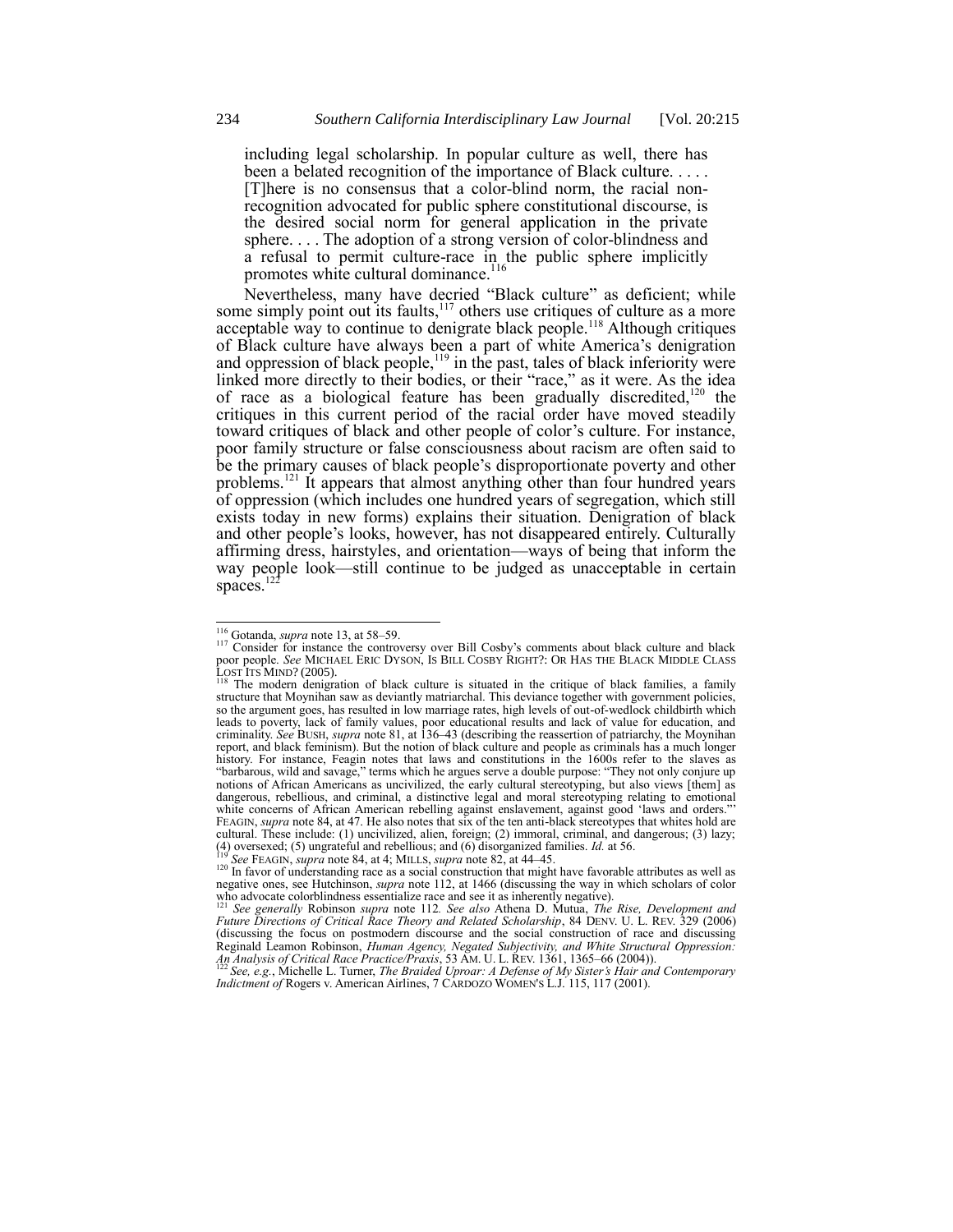In other words, cultural inferiority is the mainstay of criticism today.

<span id="page-20-0"></span>There have been, however, those who have fought for blacks and other minority groups.<sup>123</sup> Although their words are all too often used to justify continued black exclusion and oppression,<sup>124</sup> these heroes' entire lives have been a testament to a critical but deeply felt respect and love for people of color, even as they have assessed the problems in their communities with piercing insight.<sup>125</sup> A critical reading of some of these assessments provides a way to critically engage those community problems without malice and exclusionary results.<sup>126</sup> Every community has its problems; it would be miraculous if communities as despised and abused as black communities had no problems at all. Yet these heroes recognized that while communities of color have their problems, the communities themselves were not the problem.<sup>127</sup> Instead, a people who have embraced a philosophy and system of greed, self-centeredness, and racial hierarchy, and have claimed themselves, like the Donkeys of Dunkiton to be the highest of all civilizations, might just be the problem in the world.

Ultimately, black and other minorities' cultures have been shaped in part by oppression, and their psychologies have been shaped by the white population's aversion to the mere existence of their bodies and lives. This shaping also informs their racial identities. Such is the complexity of racial identity. Nevertheless, they have continued to live and draw on their own historical practices and insights, as well as more modern ideas, to produce great things. Said differently, their life experiences, their epistemological insights, and their cultural practices have created world renowned music and art forms, literary traditions that celebrate living despite their suffering, redemptive religious practices and beliefs, and insights on the partiality of perspective.<sup>128</sup> They learned how to live fully within their culture and contribute to the articulation of one of the most powerful social movements

l <sup>123</sup> Consider such people as Martin Luther King, Malcolm X, Caeser Chavez, Delores Huerta, Fanny Lou Hamer, A. Randolph Phillips, Angela Davis, Barnard Rustin, Ida B. Wells, Elijah Mohammed, W.E.B. Du Bois, Marcus Garvey, and innumerable others. <sup>124</sup> *See* Justice Thomas using Fredrick Douglass' words in *Grutter*. Grutter v. Bollinger, 539 U.S. 306,

<sup>349 (2003) (</sup>Thomas, J., dissenting).<br><sup>125</sup> This includes Martin Luther King, Pauli Murray, W.E.B. Du Bois, James Baldwin, Mary Church<br>Terrell, Zora Neale Hurston, Marcus Garvey, Ida B. Wells, and Fredrick Douglass, among o

HURSTON, THEIR EYES WERE WATCHING GOD, (Perennial Library 1990).<br><sup>127</sup> Here I am thinking of Du Bois's question: "How does it feel to be a problem?" DU BOIS, *supra* note

[<sup>126,</sup>](#page-20-0) at 1. My answer is much like his, black people are not the problem.

<sup>128</sup> Both hip hop and Jazz have been black music art forms that are world renowned. *See, e.g.*, NELSON GEORGE, HIP HOP AMERICA, at ix (2005) (commenting on how hip hop and a hip hop aesthetic has impacted the world); Gerald Early, *Jazz and the African American Literary Tradition*, NATIONAL HUMANITIES CENTER CENTER<br>http://nationalhumanitiescenter.org/tserve/freedom/1917beyond/essays/jazz.htm (last visited Nov. 7, 2010). For more commentary on African American literary traditions, see THE CAMBRIDGE COMPANION TO THE AFRICAN AMERICAN SLAVE NARRATIVE (Audrey A. Fisch ed., 2007) (discussing the African American literary tradition); Khem Guragain, *African American Literary Tradition and Toni Morrison's Aesthetic Perspectives,* THE AFRICAN EXECUTIVE (May 6, 2009), http://www.africanexecutive.com/modules/magazine/articles.php?article=4324. On redemptive religious practices, see Cone, *supra* note [89.](#page-12-1) On partial perspectives see PATRICIA HILL COLLINS, BLACK FEMINIST THOUGHT: KNOWLEDGE, CONSCIOUSNESS, AND THE POLITICS OF EMPOWERMENT, 234–35 (2d. ed. 2000).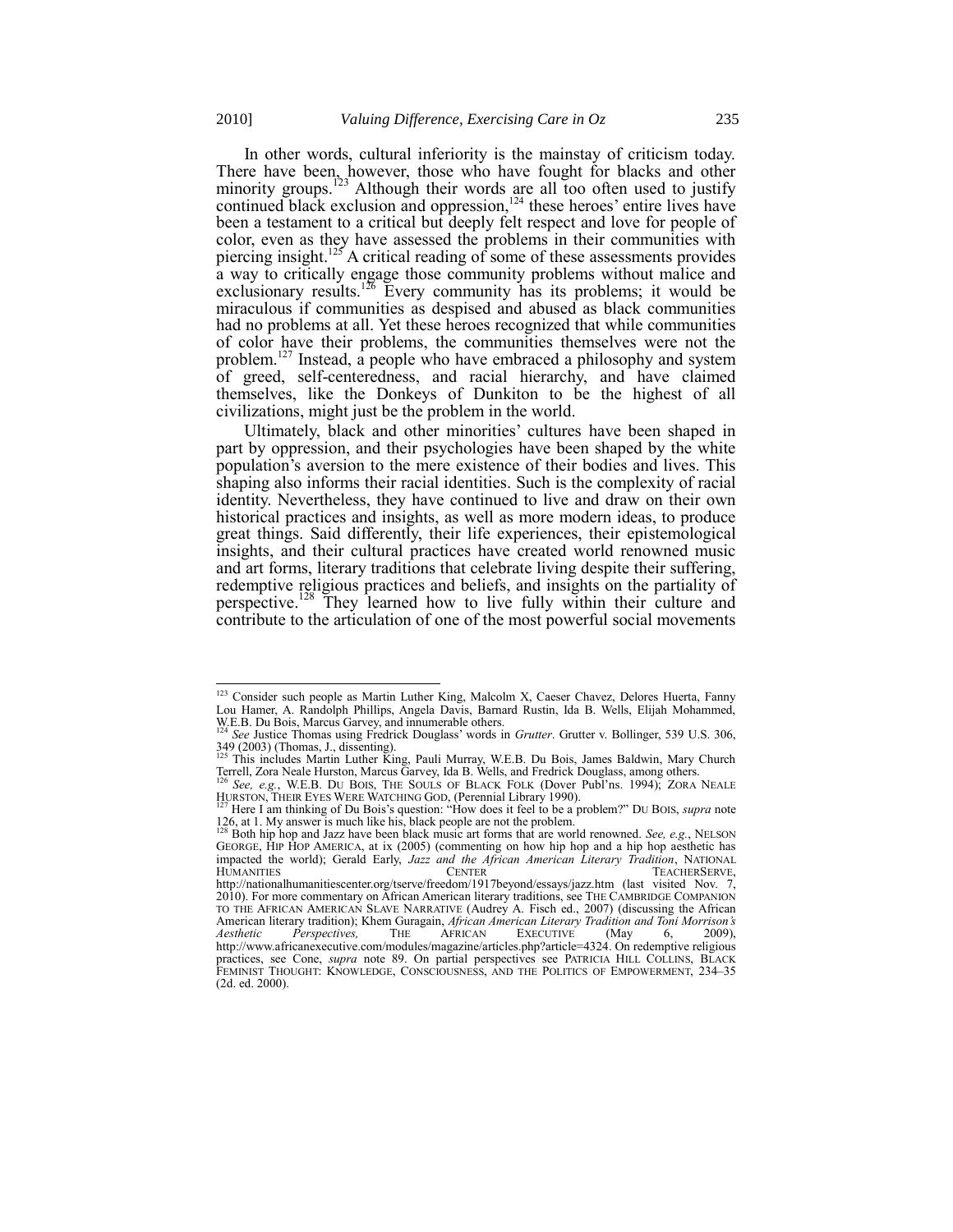in the last century the world has ever seen.<sup>129</sup> As Roderick Bush notes, these "captive people locked in a stolen land ... articulated an internationalist and egalitarian vision that . . . had its own logic," was built on their own insights, $130$  and which challenged the heart of the white order. Because of their cultural experiences, there exist alternative ways of viewing the world and they may yet continue to make contributions to the world.

But, it is so easy to despise a despised people. This takes no great act of bravery at all and too many people engage in it. Consequently, it would not be surprising that black people and other people of color, like the shaggy man, might breathe a sigh of contentment if they could live well in a society in which they could still be people of color,  $131$  with all the philosophical, cultural, and alternative understandings that it entails.<sup>132</sup> Their jubilance over President Obama's election was likely a part of this wistfulness.

<sup>&</sup>lt;sup>129</sup> See Athena D. Mutua, *Restoring Justice to Civil Rights Movement Activists?: New Historiography and the "Long Civil Rights Era (Buffalo Legal Studies Research Paper No. 2008-12), <i>available at* http://papers.ssrn.com/sol3/papers.cfm?abstract\_id=1133130.

<sup>130</sup> BUSH, *supra* not[e 81,](#page-11-0) at 91 (commenting on the class first v. race first debate and noting that it was not the Euro-North American workers movement but the long civil rights movement in which such a vision arose).

<sup>131</sup> *See* John P. McQueen & Arthur L. Whaley, *Evaluating Cohort and Intervention Effects on Black Adolescents' Ethnic-Racial Identity: A Cognitive-Cultural Approach*, 33 EVALUATION & PROGRAM PLAN., no. 4, 2010 at 436, 436–45 (2010) (arguing that given their racial-ethnic identity black youth may do better in school if schooling is framed as a way for them to help their communities. The authors argue: "In the cognitive–cultural model . . . ethnic–racial identity in Black populations is defined as cognitive schemata consisting of beliefs, attitudes, values and behaviors that reflect a positive association with people of African descent. That is, the individual's identity is composed of cognitive schemata representing the individual self, the cultural self, and social roles. The individual self embodies those personal qualities that ensure successful functioning in the mainstream of society. The cultural self includes knowledge, attitudes, and behaviors that ground the individual in Black culture. Broadly speaking, these components of the African American self-system reflect the values of individualism and collectivism, respectively. Social roles are activities, functions and positions that allow the individual of African descent to integrate the individual and cultural aspects of the self. For African American youth, the social role of student or scholar serves this function. Schooling or academic achievement is an individualistic endeavor for Black youth, as it is for those of other ethnic/racial groups. From the cognitive–cultural perspective, if African-descended youth are encouraged through ethnic–racial or Africentric socialization to link their achievement to the collective needs of the larger Black community, they are more likely to have a balanced identity and better psychosocial functioning" (internal cites omitted)).<br><sup>132</sup> BUSH, *supra* note [81,](#page-11-0) at 129, 139 (citing Anibal Quijano, *Coloniality of Power, Eurocentrism, and* 

*Latin America*, 1 NEPANTLA: VIEWS FROM S. 533, 533–580 (2000)) (explaining that Anibal Quijano suggests that the first step in depriving the "colonialist of power is epistemological decolonization"—to clear the way for new intercultural communication: "It is the very height of irrationality for some group to insist that its own cosmic vision should be taken as a universal rationality. This is nothing but an attempt to impose a provincialism as universalism. This is an attempt to liberate intercultural relations from the prison of coloniality [understood relations of domination better Europeans and non-Europeans] as inequality decimation, exploitation and domination. South people are free ‗to choose between various cultural orientations, and above all the freedom to produce, criticize, change, and exchange culture and society. This liberation is part of the process of liberation from all power organized as inequality discrimination, exploitation and domination."").

While Bush agrees with Quijano, he also agrees with Walter Mignolo, who thinks there must be "identity in politics" from which people of color can speak in order to "de-naturalize the imperial and racial construction of identity in the modern world system.<sup>"</sup> *Id.* at 129 (citing Walter Mignolo, *The The Construction* of *identity* in the modern world system." *Id.* at 129 (citing Walter Mignolo, *The Decolonial Option and the Meaning of Identity in Politics*, 9:10 ANALES N. E. 43–72 (2007)).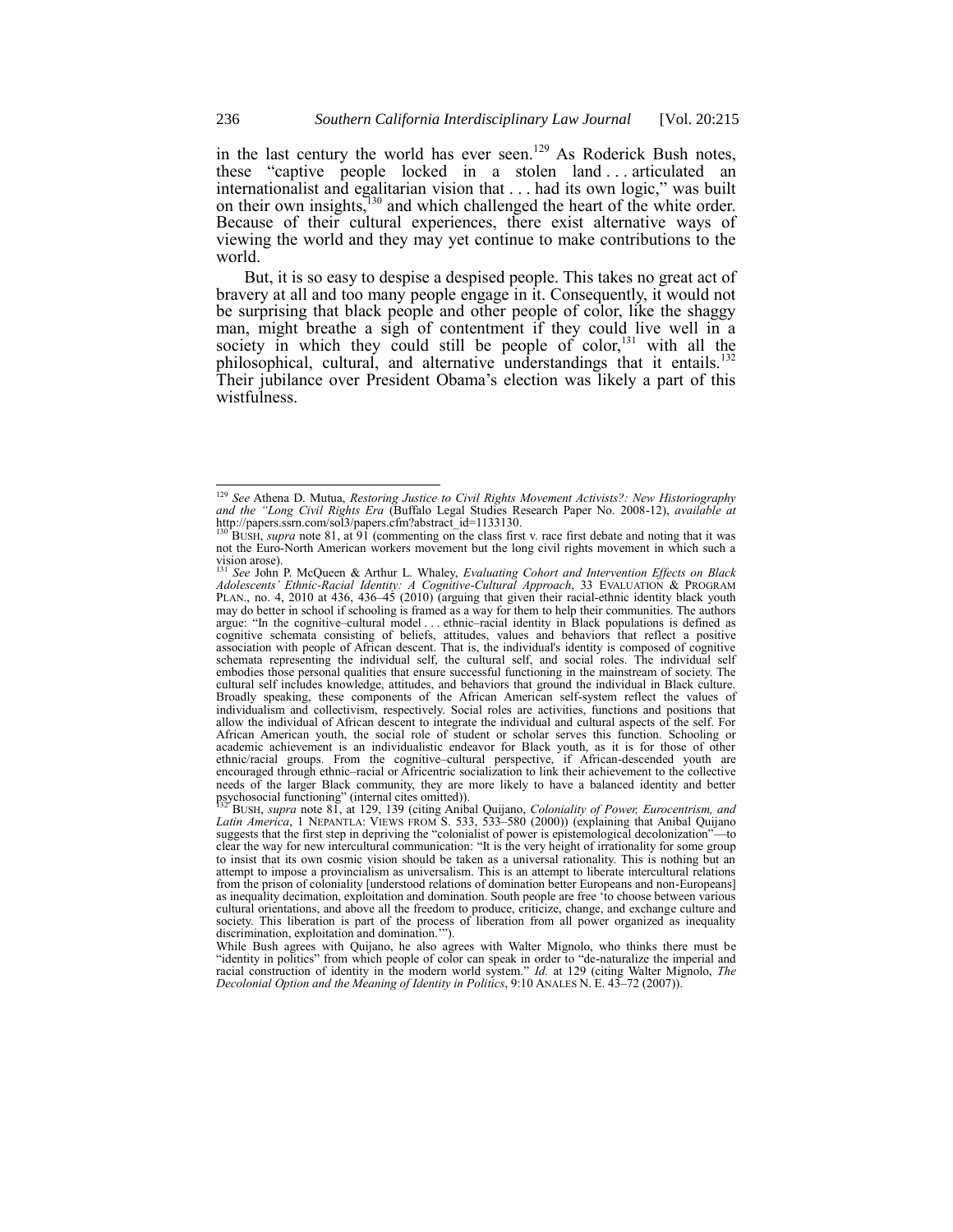# IV. PROVIDING FOR DIFFERENCE: AN ETHIC OF CARE

And when she finally introduced him to Princess Ozma, Ozma "nodded brightly because she had meant the shaggy man to remain shaggy when she provided his new clothes."

<span id="page-22-0"></span> $-L$ . Frank Baum, *The Road to Oz*<sup>13</sup>

Virginia Held notes that if we cared about people and "took care seriously, . . . [i]nstead of [being] a society dominated by conflict restrained by law and preoccupied with economic gain, we might have a society that saw as its most important task the flourishing of children and the development of caring relations, not only in personal contexts but among citizens and using governmental institutions.<sup> $2134$ </sup> The ethic of care, as developed by feminists, long after Princess Ozma's fictional action, is grounded in the universal experience of being cared for as children and grows out of the observations of the relationships of care between mother and child.<sup>135</sup>

<span id="page-22-2"></span>The response in Oz to the shaggy man's difference is not born out of a theory of difference and diversity, but rather, out of an ethic of care.<sup>136</sup> In Oz, people care about beings, particularly sentient beings; they recognize and respect differences in these living beings, and they accommodate and respond to these differences by providing for them.<sup>137</sup> The key here is that they provide for them. They provide for the shaggy man, they facilitate his uniqueness, and they provide for all others.<sup>138</sup> They do so, not "regardless" of" his racial, class, immigration status, or ethnic difference, but in relation to his different, specific needs and ways of being, whether those ways are biologically or culturally driven.

<span id="page-22-1"></span>Some scholars have agreed with Justice O'Connor that all considerations of racial difference should be eliminated from decisionmaking.<sup>140</sup> They argue, instead, that racial considerations should be replaced with considerations of class difference.<sup>141</sup> They appear to sense

<sup>133</sup> BAUM, *supra* not[e 2,](#page-0-0) at 254.

<sup>&</sup>lt;sup>134</sup> VIRGINIA HELD, THE ETHICS OF CARE: PERSONAL, POLITICAL AND GLOBAL 18 (2006).

<sup>&</sup>lt;sup>135</sup> The ethic of care revives its first impetus from the work of Carol Gilligan who suggested that while addressing moral problems, girls seemed to be more concerned with relationships and context rather than focusing on abstract rules. *See* CAROL GILLIGAN, IN A DIFFERENT VOICE: PSYCHOLOGICAL THEORY AND WOMEN'S DEVELOPMENT (1982). Though the perceived differences between girls' and boys' moral reasoning was challenged, it suggested alternative approaches to moral reasoning. *Id.* at 27.

<sup>&</sup>lt;sup>136</sup> See generally HELD, *supra* note [134;](#page-22-0) NEL NODDINGS, STARTING AT HOME: CARING AND SOCIAL POLICY (2002) [hereinafter NODDINGS, STARTING AT HOME]; NEL NODDINGS, CARING; A FEMININE APPROACH TO ETHICS AND MORAL EDUCATION (1986) [hereinafter NODDINGS, CARING]; MICHAEL SLOTE, THE ETHICS AND CARE OF EMPATHY (2007).

<sup>137</sup> BAUM, *supra* note [2,](#page-0-0) at 253. (describing the accommodations and clothes provided for the shaggy man; clothes that fit both his body and his shaggy style). *See also infra* notes [158](#page-24-0)–[169](#page-27-0) and  $\frac{1}{138}$   $\frac{1}{138}$   $\frac{1}{138}$ 

<sup>138</sup> *See infra* note[s 158](#page-24-0)–[169](#page-27-0) and accompanying text. <sup>139</sup> *See infra* note[s 158](#page-24-0)–[169](#page-27-0) and accompanying text.

<sup>&</sup>lt;sup>140</sup> See, e.g., DINESH D'SOUZA, ILLIBERAL EDUCATION: THE POLITICS OF RACE AND SEX ON CAMPUS 251–53 (1991) (critiquing affirmative action based on race and advocating class-based affirmative action); RICHARD D. KAHLENBERG, GETTING BEYOND RACIAL PREFERENCES: THE CLASS-BASED COMPROMISE 45 AM. U.L. REV. 721 (1996). <sup>141</sup> *See supra* note[s 15,](#page-2-1) [140.](#page-22-1)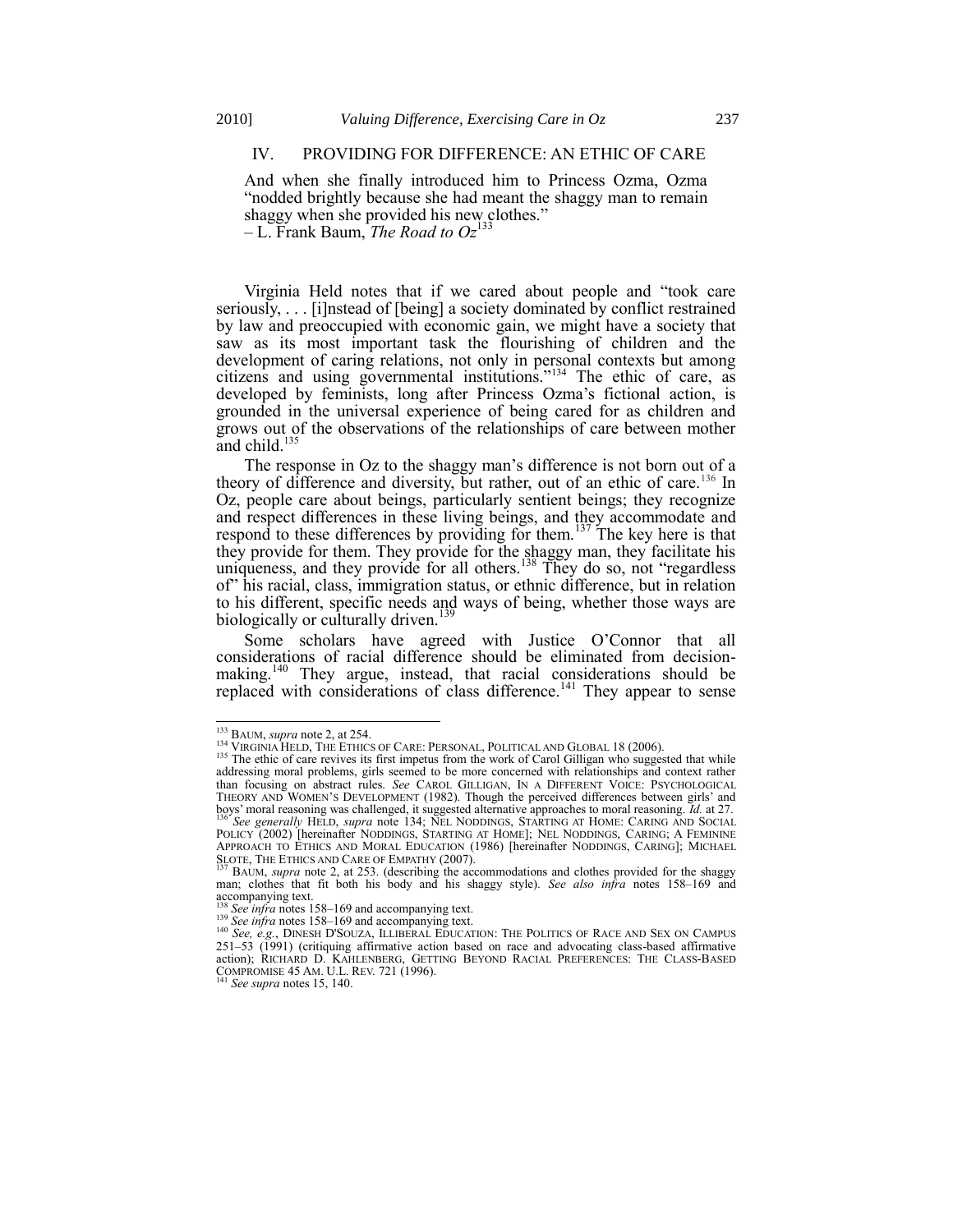that the system in place not only cares little for the welfare of minorities, and therefore works to exclude them, but also cares little for the welfare of poor people and excludes them as well, which limits economic diversity.<sup>142</sup> Their solution, nevertheless, seeks to include some (poor people), at the expense of others (people of color). This is unlike the situation in Oz, where the society not only cares for everyone by providing for everyone, but also provides for them in a way that aids and enables their inclusion and participation.

#### A. ETHIC OF CARE: PROVIDING FOR ALL

[T]he [E]thic[] of care is based on the universal experience . . . of being cared for.

– Virginia Held, *The Ethics of Care: Personal, Political and*   $Globa\check{l}^{143}$ 

# 1. *Ethic of Care*

The ethic of care, as developed by feminists, centers on relations between people and understands these relations, rather than individual people, to be the basis of existence.<sup>144</sup> They suggest instead that social ties constitute individuals, who are relational, interdependent, and historically situated.<sup>145</sup> Ultimately, an ethic of care seeks to cultivate caring relations between people (as well as among people and the environment and things) and to create the conditions for these relationships to flourish.<sup>146</sup>

According to Virginia Held, care itself is both a "practice and value."<sup>147</sup> "[C]are involves work and the expenditure of energy" by the one providing care.<sup>148</sup> She explains that practices of care are multitudinous, including, for example, taking care of a child, bandaging a wound to avoid infection, or  $\alpha$ arranging food aid to families across the world.<sup>149</sup> But all care, she notes, involves "attentiveness, sensitivity and responding to needs."<sup>150</sup> Caring is a value in and of itself, but it also revolves around a "cluster of moral considerations, such as sensitivity, trust," and receptivity, by which practices of care are evaluated.<sup>151</sup> Nel Noddings also suggests that caring involves certain attitudes, such as "[c]lose attention to the feelings, needs, desires, and thoughts of those cared for, and a skill in understanding a situation from that person's point of view  $\ldots$ <sup>7152</sup>

Held also explains that an ethic of care has four other characteristics in addition to seeing the individual as interdependent. These are: (1) ―Attending to [and meeting the needs of] particular persons and actual

<sup>142</sup> *See supra* note[s 169](#page-27-0)–[171.](#page-27-1)

<sup>143</sup> HELD, *supra* not[e 134,](#page-22-0) at 132.

<sup>144</sup> NODDINGS, STARTING AT HOME, *supra* not[e 136,](#page-22-2) at xiv.

<sup>&</sup>lt;sup>145</sup> HELD, *supra* note [134,](#page-22-0) at 13–15. I remember years ago hearing a story about a frustrated music teacher insisting that there was no such thing as a baby, only a caretaker-baby unit. He emphasized that this was true because without the caretaker there would be no baby. The baby would die.<br><sup>146</sup> NODDINGS, STARTING AT HOME, *supra* not[e 136,](#page-22-2) at xiv.<br><sup>147</sup> HELD, *supra* not[e 134,](#page-22-0) at 39.

 $^{148}$  *Id.* at 30.

<sup>149</sup> *Id.* at 39. <sup>150</sup> *Id.* at 37.

<sup>151</sup> *Id.* at 38.

<sup>152</sup> *Id.* at 31(citing NODDINGS, CARING, *supra* note [136](#page-22-2) at 14–19).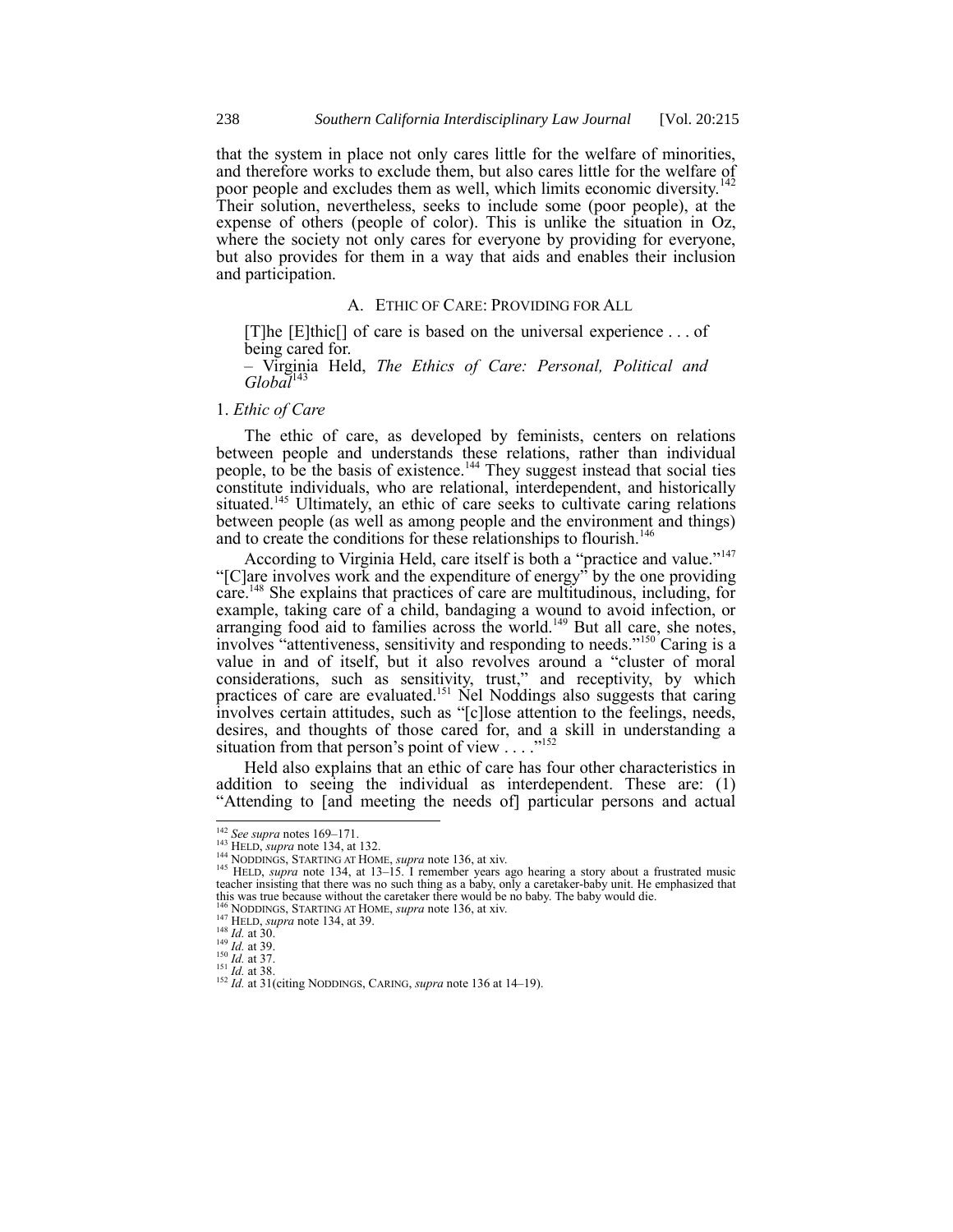contexts in all their diversity";  $(2)$  valuing emotion;  $(3)$  respecting the claims of particular others with whom actual shared relationships exist, as opposed to distancing ourselves through abstract reasoning; and (4) reconceptualizing traditional notions about the public and private spheres.<sup>153</sup>

Joan Tronto and Held, among others, have argued for the social and political applications of an ethic of care. They suggest that the aim of social and political institutions under such an ethic would be "to assure 'that all people are  $[]$  cared for ... .<sup>1154</sup> Tronto notes that this is "not a utopian question, but one which immediately suggests answers about employment policies, nondiscrimination, equalizing expenditures for schools, providing adequate access to health care, and so forth.<sup>2155</sup> Held agrees, suggesting that:

[A] society that cultivates caring relations between its members might limit rather than expand the kinds of activities, from health care to child care to cultural production, that it leaves to be determined by the market, where individual self-interests prevails. And a society with well-functioning governmental practices to care for its members' needs would be able to expend far fewer of its resources and attention on legal remedies for illegal actions.<sup>156</sup>

# 2. *Care and Provision in Oz*

Princess Ozma perceives and recognizes the importance of the shaggy man remaining shaggy. She also perceives it, however, by providing him new clothes that are shaggy. In doing so, Princess Ozma, representing the state, is operating out of the central understanding of an ethic of care, which is "attending to and meeting the needs [whether physical or cultural] of the particular others for whom [she is taking] responsibility."<sup>157</sup> The society, through Princess Ozma, is responding to the shaggy man's uniqueness not because it values diversity, but because it cares about people.

<span id="page-24-0"></span>The ethic of care in Oz is a clear, conscious position and it is noteworthy that so many of Oz's leaders are women. First, Princess Ozma informs the shaggy man that in  $Oz$ , people are "loved for themselves alone, and for their kindness to one another, and for their good deeds."<sup>158</sup> Second, this ethic of care shapes the way the people of Oz engage difference. Ozians accept and facilitate difference by providing for it. Princess Ozma is "pleased when she saw [the shaggy man in his new clothes] because she meant the shaggy man to be shaggy when she provided his new clothes."<sup>159</sup> The clothes not only fit his physical needs by covering and fitting his physical size and shape, but they also fit his cultural style and sense of self.

 $\frac{153}{100}$  *Id.* at 31.

<sup>&</sup>lt;sup>154</sup> *Id.* at 130 (quoting JOAN TRONTO, MORAL BOUNDARIES: A POLITICAL ARGUMENT FOR AN ETHIC OF CARE 145 (1993)).<br>CARE 145 (1993)).<br>*155 Id.* 

<sup>156</sup> *Id.* <sup>157</sup> *Id.* at 10.

<sup>158</sup> BAUM, *supra* not[e 2,](#page-0-0) at 155.

<sup>159</sup> *Id.* at 154.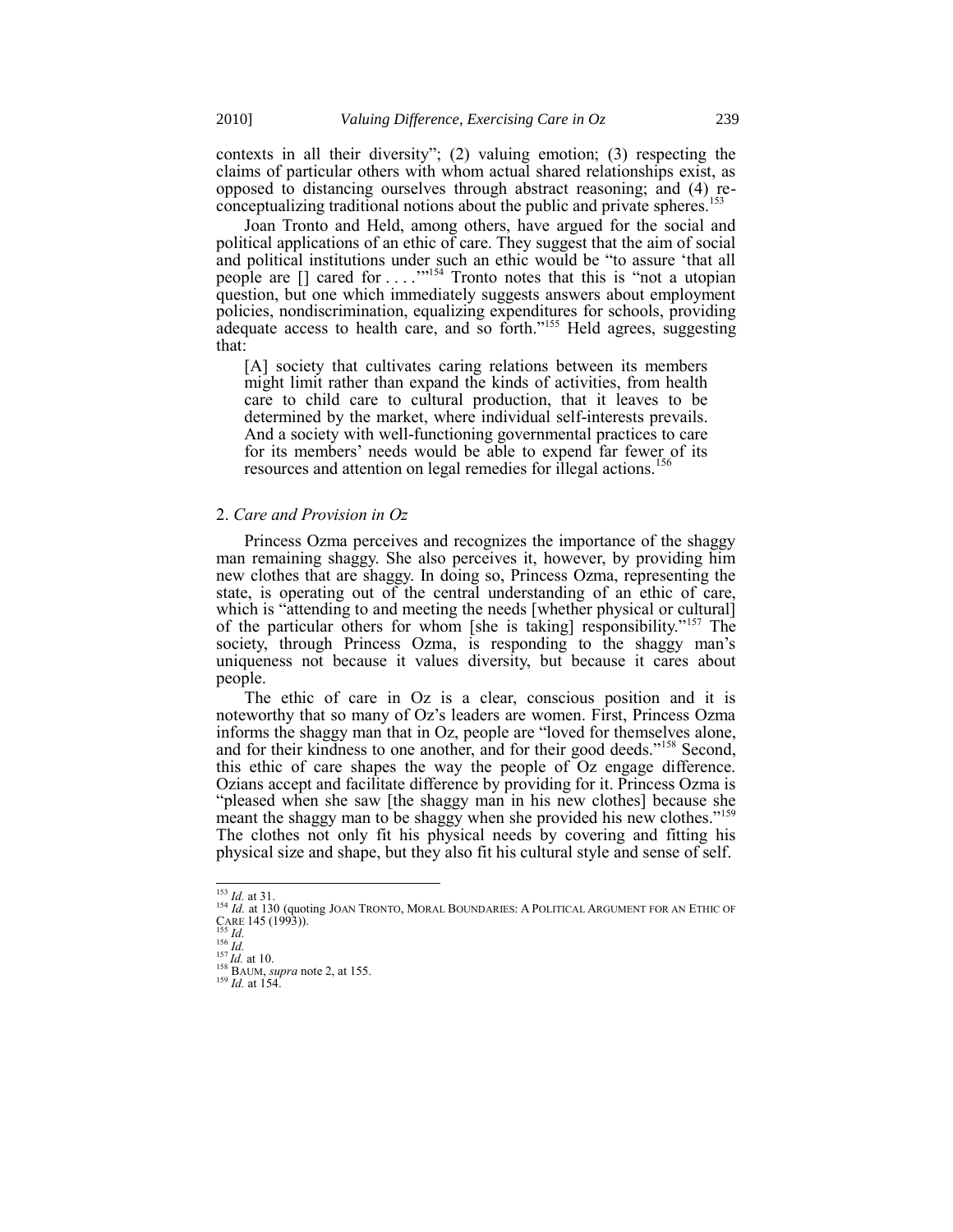Further, the clothes are provided even though the shaggy man is not a national, a citizen. Thus  $Oz^2$ s philosophy of care is not limited to only a select group. Everyone who exists in  $Oz$  is cared for and shares in the abundance of the society. Third, the ethic of care binds the shaggy man and limits his bid to stay in Oz. Baum notes that Princess Ozma "decides to allow [the shaggy man] to live in Oz for a time, at least. If he proved honest and true she promised to let him live there always, and the [s]haggy [m]an was anxious to earn this reward."<sup>160</sup> In this sense, though the shaggy man is seeking to immigrate to Oz, he is not required to assimilate—to become something or someone else.<sup>161</sup> The ethic of care actually facilitates his being more fully his shaggy self, and as a philosophy, he is encouraged to embrace others as he has been embraced.

The ethic of care seems imperfect, however, in some small way, even though it promotes relationships and, perhaps, society more generally. The ethic of care that binds the shaggy man's actions also binds the actions of others in a way that seems to impinge on their very being. So, for instance, the Hungry Tiger hungers for fat babies,<sup>162</sup> but he does not eat them because his conscience will not allow him to do so.<sup>163</sup> Said differently, he has been socialized in Oz to believe that it is immoral to hurt others and to not care for others. Thus, although the Ozians embrace all kinds of sentient beings and facilitate them in the fullness of themselves, their ethic of care limits the actions of those inclined to hurt others.

Finally in Oz, the ethic of care also encourages abundance and the sharing of abundance. Like the United States, Oz has an abundance of resources (enough to provide the shaggy man with new shaggy clothes). Unlike the United States, however, Oz has a vision of both creating and sharing that abundance that begins and ends with the ethic of care. The people of Oz work only half the year and are socialized to use only what they need.<sup>164</sup> That is, greed and acquisitiveness are not valued. This likely contributes to social abundance, feelings of having abundance, and maintaining that abundance. In addition, this orientation likely makes whatever they have easier to share. Furthermore, the ethic of care is complimented by a philosophy and cultivated interest on the part of individuals to serve others and to make others happy. As such, the philosophy of care allows everyone to live, and to live relatively well.

# 3. *Participation and Inclusion*

When the shaggy man arrives in Oz, he meets a host of strange and wondrous characters. All of these characters fully participate in the life of Oz. Baum provides a clear picture of this at Princess Ozma's birthday party celebration. In attendance at the grand banquet are all of these beings:

I wish I could tell you how fine the company was that assembled that evening at Ozma's royal banquet. A long table was spread in the center of the gardening-hall of the palace and the splendor of

 $^{160}$ *Id.* at 264.

<sup>161</sup> *Id.* at 153. <sup>162</sup> *Id.* at 250.

<sup>163</sup> *Id.*

 $^{164}$  *Id.* at 246.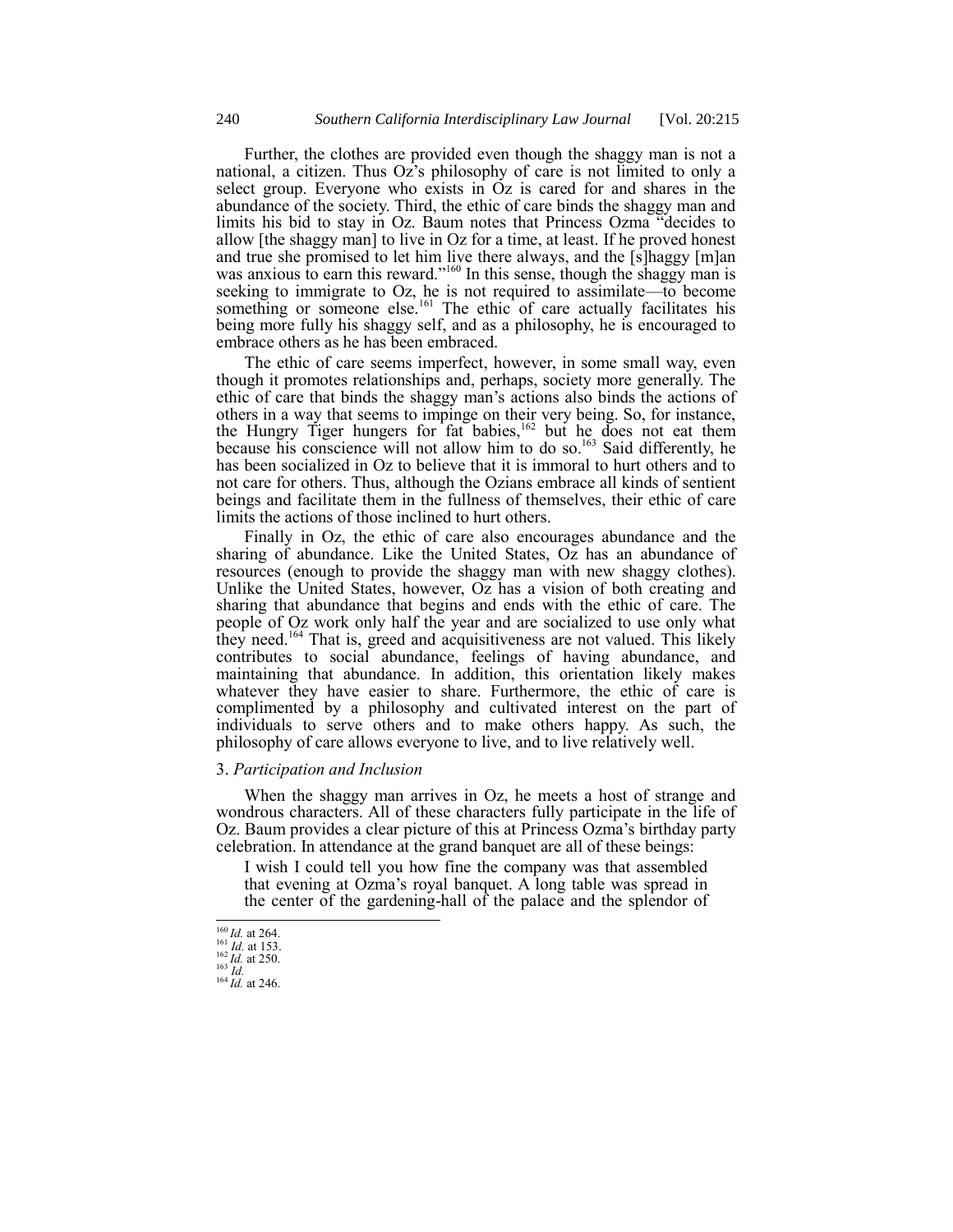. . . .

. . . .

. . . .

the decorations and the blaze of lights and jewels were . . . magnificent.

Santa Claus . . . was given the seat of honor at one end of the table while at the other end sat Princess Ozma, the hostess.

At the upper end of the banquet room was a separate table provided for the animals. Toto sat at one end of this table with a bib tied around his neck and a silver platter to eat from. At the other end was placed a small stand, with a low rail around the edge of it, for Billina and her chicks.

At the lower end of the great room was another table, at which sat the Ryls and Knooks who had come with Santa Claus [and] the 165 wooden soldiers . . . .

Many of these beings approximate human beings. That is, almost all of them act like people and almost all are sentient beings in some narrow sense. This includes the talking animals, like the Cowardly Lion, the Hungry Tiger, Billina the Talking Chicken, and Eureka the talking kitten. It also includes sentient "thing-beings," such as the Scarecrow, the Tin Man, Jack Pumpkin Head, and the Sawhorse. But it also seems to include, to a lesser degree, regular animals that cannot talk, like Toto.<sup>166</sup> These beings could be understood as sentient in that they feel pleasure and pain.<sup>167</sup>

All the creatures participate in the party and in everyday life, as does the shaggy man, a person who is not originally from Oz. One might argue, however, that there is some rank order in their participation and that humanness, at lease in physical form, constitutes a hidden norm. Consider that all the animals, whether they can talk or not, sit at one table in the banquet hall while many of the other human-like creatures sit at the table with Princess Ozma.<sup>168</sup> Further, there is the question of the palace servants who presumably attend the party but are working. In this sense, even the Land of Oz is not perfect though its practices of diversity are both richer and deeper.

In addition, however, their differences are noticed and provided for, for the purpose of enabling their participation. So, for instance, the shaggy man is made comfortable with fine clothes that, like he, are shaggy. Toto is provided a plate to eat off of, while Billina and her chicks are placed in a stand with a rail around to keep them safe. Being attentive to their specific needs enables their participation in the day and the day is grand.

In the end, the shaggy man appears to earn his reward of staying in Oz when he and others face almost certain death. Embracing the ethic of care, participating in the life of the country, the shaggy man decides to stay with

<sup>165</sup> BAUM, *supra* not[e 2,](#page-0-0) at 261.

<sup>&</sup>lt;sup>166</sup> Toto is also seated at the table with his bib. *Id.* at 161.<br><sup>167</sup> MERRIAM-WEBSTER'S DICTIONARY (11th ed. 2004) defines sentient as responsive to or conscious of sense perceptions. <sup>168</sup> *See id.* at 261.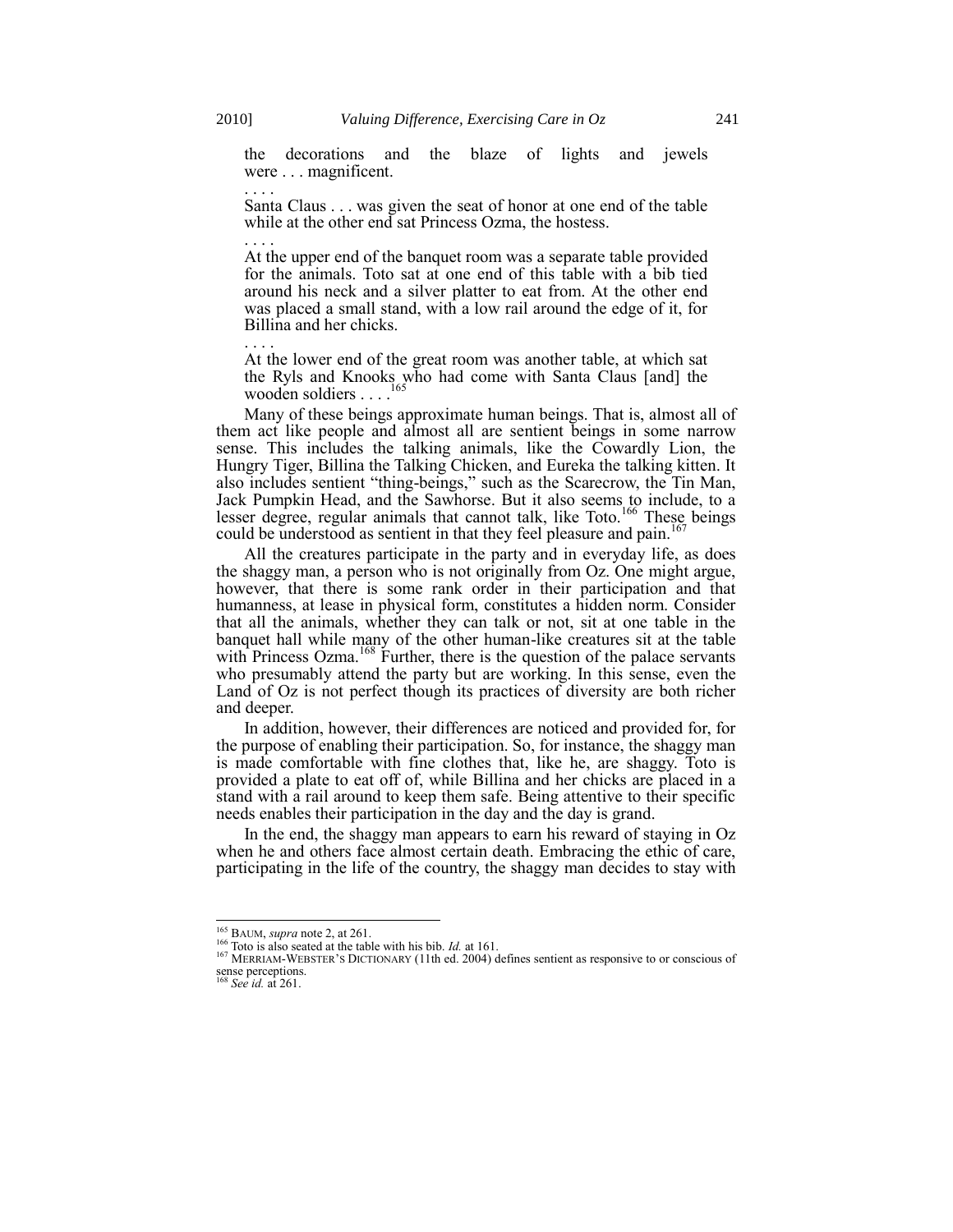Princess Ozma who refuses to hurt those who are attacking Oz, intent on its destruction.

# <span id="page-27-0"></span>B. INTERLOCKING DIFFERENCES OF RACE AND CLASS

Those who argue for class-related considerations in decision-making (as opposed to racial considerations) in reaction to Justice O'Connor's *Grutter v. Bollinger* opinion may well sense that not only is economic diversity lacking in too many places, but that also, in fact, elite schools, among other institutions, do not care about including poor people—they do not care about them, do not adequately provide for them, and therefore do not enable their participation. For instance, most students who drop out of school do so because they must work.<sup>169</sup> Scholars who argue for class based consideration may sense that the society cares about, and provides more opportunities to, minorities.<sup>170</sup> Other scholars may believe that if class considerations are used, minorities will be included (although this has been shown not to be the case).<sup>171</sup> Still others may think that racial issues will disappear if the society moves toward a social democratic order, whereby all people have access to the necessities of life.

<span id="page-27-2"></span><span id="page-27-1"></span>They all may be on to something. However, their insights are limited in several significant ways. The problem of exclusion is much deeper than the first two critiques allow. A significant part of the problem is in the provision and distribution (as well as production) of resources—in economic relations and class. But even these revolve around racial identity, where the society is supposedly organized to care for some at the expense of others, but in reality society cares for very few.

First, the idea that class considerations should replace racial ones entails a rather superficial understanding of the mechanisms that limit poor people's access to resources, including resources such as admission to elite schools. The problem of accessing educational opportunities lies not with the admission of students of color (who take "white places") but with the

<sup>&</sup>lt;sup>169</sup> Held notes that in the issue of elite schools and the poor, there is a difference between caring or exercising care and "caring about" something. See, eg., Reactions: Is It Time for Class-Based *Affirmative Action?*, THE CHRON. OF HIGHER EDUC. (Dec. 16, 2009), http://chronicle.com/article/Reactions-Is-It-Time-for/62615/ (explaining that several experts reacting to the fact that most students drop out of school because they have to work and discussing class based affirmative action and race based affirmative action). Nevertheless, she allows that if you "care about" something you might be motivated to do something about it. HELD, *supra* not[e 134,](#page-22-0) at 30.

<sup>170</sup> *See, e.g.*, Ronald Roach, *Class-based affirmative action: battle over race-conscious approaches pushes idea to the surface - Affirmative Action Watch*, BLACK ISSUES IN HIGHER EDUCATION, June 19, 2003, *available at* http://diverseeducation.com/article/3029/ (discussing among other things, a report ―commissioned by the Century Foundation entitled ‗Socioeconomic Status, Race/Ethnicity and Selective College Admissions'" that found that "at the most selective 146 colleges and universities 3 percent of the undergraduates at those schools are from families in the bottom quartile for socioeconomic status and 10 percent are from the bottom half. Though Blacks and Latinos were 28 percent of all 18 year olds in 1995, they represent only 12 percent of the freshmen students attending the top 146 colleges, according to the report." Dr. Anthony P. Carnevale, one of the authors of the report ―thinks the wholesale replacement of race-conscious affirmative action by class-based programs would be a devastating move given that Blacks and Latinos are fast growing segments of the U.S. population. In 2015, Black and Latinos are expected to be 29 percent of the college population, which is a 5 percent increase over the 2000 total, according to Carnevale. Given that class-based programs would result in a decrease in Black and Latino representation at the top 146 schools, "we'd be going backwards."); SCHMIDT, *supra* not[e 96.](#page-14-0) The text could be read as implying such an argument.

<sup>171</sup> *See Reactions: Is It Time for Class-Based Affirmative Action?*, *supra* note [169;](#page-27-0) Roach, *supra* note [170.](#page-27-2)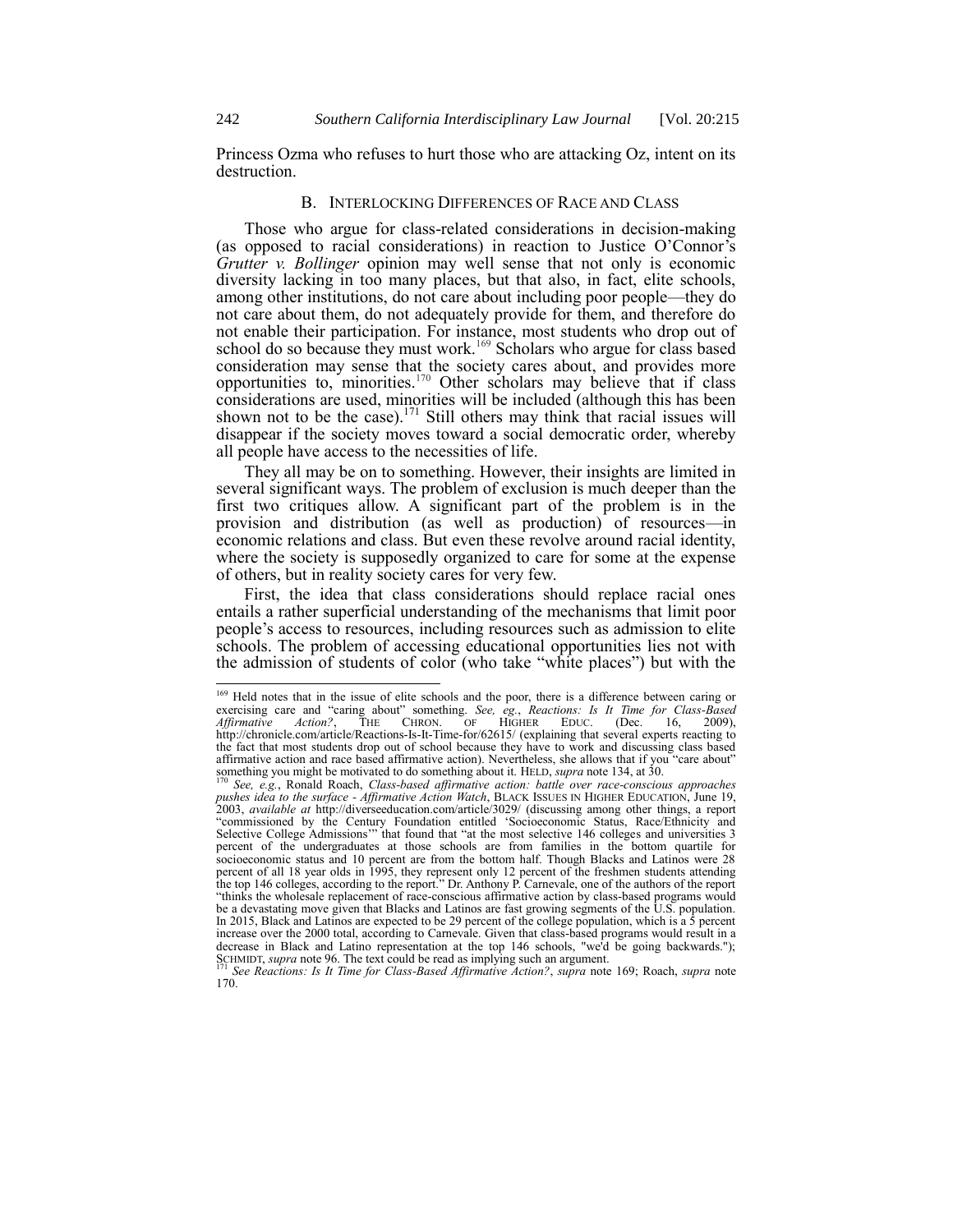maldistribution of resources that allow the few to monopolize such resources at the expense of the many. That is, both people of color and less affluent whites often lack adequate resources to meet their needs. In the context of higher education, less affluent whites often cannot afford the preparatory tools that render admission accessible.<sup>172</sup> That is, the problem is not that they cannot afford to attend these institutions, a problem that financial aid is supposed to fix. But rather, it is that they do not have enough money to prepare at the level that will even allow them to gain admission in the first instance.<sup>173</sup> In other words, the construction of merit is very much related to access and to money, $174$  and not unrelated to race. Although white supremacy theoretically allows all whites to participate fully in everyday life, historically trying to limit the access to schools to those considered white enough, white elites designed tests that screened out those too new to the country and those too poor from accessing the information that might make passing entrance tests possible.<sup>175</sup> The effect of those policies even today, in the current post-civil rights period, the third period of this racial order, is that many minorities and poor people of all sorts cannot access a good education. This then impacts their access to good jobs and the cycle of exclusion begins anew.

Second, the conversation about class in the higher education context is often distorted by race, such that talk about class is really a conversation about white racial privilege.<sup>176</sup> In other words, class is a proxy for whiteness in which the hidden refrain is that people of color should not take the places to which whites are entitled. Or, all whites should be accommodated and have access to social goods before any people of color. Although these statements are publicly qualified with the idea that unqualified people of color should not take the place of qualified whites, both the intent and result are the same. Whites are presumed qualified, people of color are not, and whites then should be admitted to schools over, and instead of, people of color. It rarely occurs to anyone that in some elite institutions the only economic diversity that exists results from the admission of minorities, $177$  or that efforts that seek to exclude colored people also often work to exclude poor whites. Consider the case of voting. In order to limit blacks' voting rights, white supremacists did not simply block blacks from voting, they established literaracy rules and poll taxes that had the effect of not just simply blocking blacks' access, but also keeping poor white people from voting and participating.<sup>178</sup>

<sup>172</sup> *See supra* not[e 96.](#page-14-0) <sup>173</sup> *See* sources cited *supra* not[e 96.](#page-14-0)

<sup>174</sup> *See* sources cited *supra* not[e 96.](#page-14-0)

<sup>175</sup> *See* Roithmayr, *supra* not[e 96.](#page-14-0)  <sup>176</sup> *See generally* Martha R. Mahoney, *Class and Status in American Law: Race, Interest, and the Anti-Transformation Cases*, 76 S. CAL. L. REV. 799 (2003); Athena D. Mutua, *Introducing ClassCrits: From*  Class blindness to a Critical Legal Analysis of Economic Inequality, 56 BUFF. L. REV. 859, 910–11 (2008) (summarizing Mahoney's insight on this issue and noting "the white working class' [sic] ‗economic' interests are primarily concerns about race status[].‖). <sup>177</sup> *See* Interview by Rebecca Parish with Lani Guinier, *supra* not[e 96.](#page-14-0)

<sup>&</sup>lt;sup>177</sup> See Interview by Rebecca Parish with Lani Guinier, *supra* note 96.<br><sup>178</sup> See Breedlove v. Suttles, 302 U.S. 277 (1937). A suit was brought by a white man challenging a Georgia provision requiring payment of a poll tax as a prerequisite for voting. *Breedlove* was overruled by *Harper v. Va. State Bd of Elections*, 383 U.S. 663 (1966).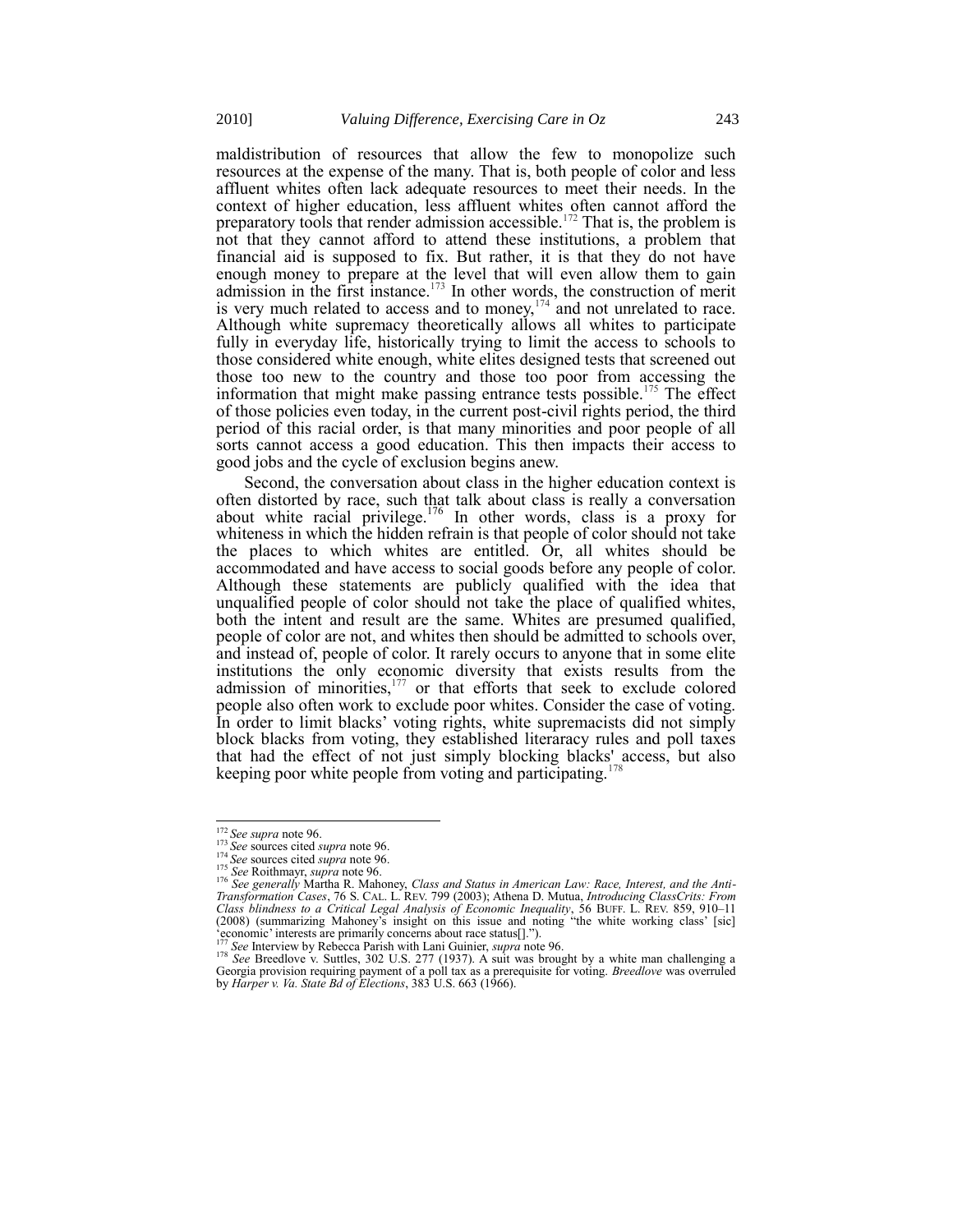This is not to say that poor whites and people of color are situated the same. They are not.<sup> $179$ </sup> But it is to say that "although race and social class" are conceptually separate," $180$  they are, in social practice, always intertwined.<sup>181</sup> Capitalism began the process of marking and demarcating peoples as races,<sup>182</sup> but it was the exploitation of people of color and their vast resources that made global capitalism work. That is, capitalism underwrote race, but race also underpinned capitalism. As Minkah Makalani, in rejecting the position that pursuing socialism first would lead to the liberation of people of color, points out:

‗[T]he national liberation of India was central to breaking down the British Empire and capitalism.' In contrast to the notion that socialist revolution would lead automatically to the liberation of the colonies as Engels had argued in 1882, [others] held that it was the existence of the colonies in Asia and Africa which allowed the imperialist bourgeoisie to maintain social control over workers in the metropole, and that it would not therefore be possible to overthrow the capitalist system in Europe without the breaking up of the colonial empire. . . . [This] . . . placed the liberation of Africa and Asia (and  $\dots$  Blacks in the U.S.<sup>183</sup>) at the center of the world socialist revolution.<sup>184</sup>

<span id="page-29-0"></span>Further, "the social classes under capitalism have always been differentially distributed among the populations of the earth on the basis of the coloniality of power  $\ldots$ <sup>185</sup> Certain classes have existed "in the Eurocore" and similar, but additional, classes, including slaves and serfs, have existed in the periphery.<sup>186</sup> Anibal Quijano suggests that it has been ―precisely this set of power relations that has allowed the capitalists to shape and finance the loyalty of the exploited or dominated whites against the other 'races.'"<sup>187</sup> W.E.B. Du Bois is even clearer in situating dominated white workers in relation to people of color and demonstrating the ways in which class and race are intertwined.<sup>188</sup> He suggested "workers of color were the true proletariat of the world-system, while white workers occupied an intermediate position in the world division of labor. The psychological sop of racism undermined the commitment to equality among white

<sup>179</sup> *See* John A. Powell, *Post-Racialism or Targeted Universalism*, 86 DENV. U. L. REV. 785 (2009) (explaining the ways in which these groups are situated in a way that allows whites much greater access

to social goods). <sup>180</sup> BUSH, *supra* not[e 81,](#page-11-0) at 90.

<sup>181</sup> William E. Forbath, *Caste, Class, and Equal Citizenship*, 98 MICH. L. REV. 1, 16 (1999).

<sup>&</sup>lt;sup>182</sup> Anthony Farley, *The Colorline as Capitalist* Accumulation, 56 BUFF. L. REV. 953 (2008).<br><sup>183</sup> Bush expanded "liberation" to include Blacks in America. BUSH, *supra* not[e 81,](#page-11-0) at 103.

<sup>&</sup>lt;sup>184</sup> BUSH, *supra* note [81,](#page-11-0) at 103 (citing Minkah Makalani, For the Liberation of Black People Everywhere: The African Blood Brotherhood, Black Radicalism, and Pan-African Liberation in the New Negro Movement, 1917–1936 (2004) (unpublished Ph. D. dissertation, University of Illinois at Urbana-Champaign (2004)).

<sup>185</sup> BUSH, *supra* note [81,](#page-11-0) at 90 (citing Anibal Quijano, *Coloniality of Power, Eurocentrism, and Latin America,* 1 NEPANTLA: VIEWS FROM S. 533–80 (2000)).

<sup>186</sup> *Id.* (citing Quijano, *supra* note [185\)](#page-29-0) (explaining that Quijano suggests that in the south exist "tributary capitalists, dependent associates, slaves, serfs, small independent mercantile producers, reciprocal workers, wage workers, middle classes, and peasants in the colonial periphery").<br><sup>187</sup> *Id.* 

<sup>&</sup>lt;sup>188</sup> BUSH, *supra* at not[e 81,](#page-11-0) at 93.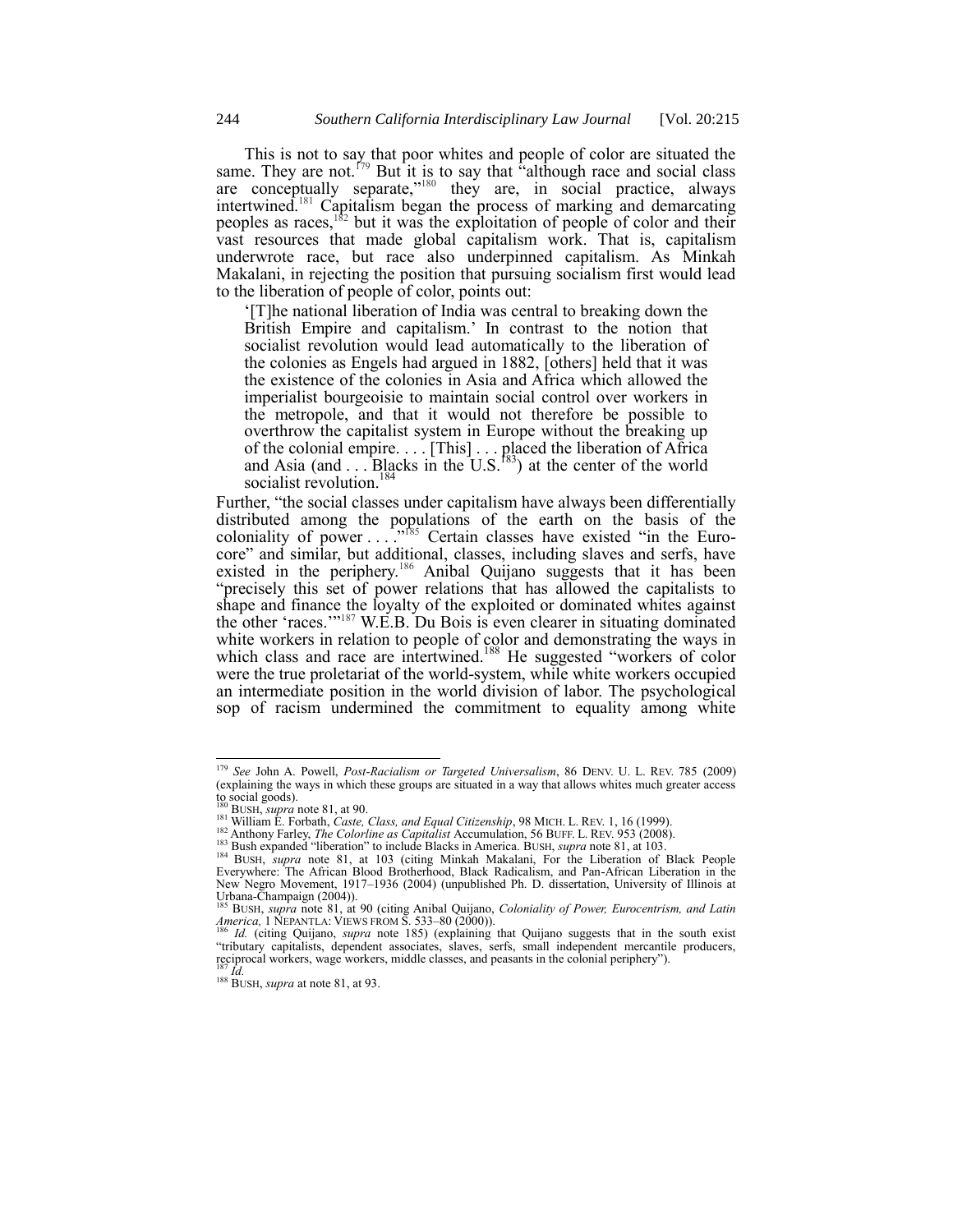workers, who instead guarded their position of relative privilege, acting as police over 'niggers.'"<sup>189</sup>

It is this differential in social class between whites and people of color that all too often renders the third idea—a quick transition to some sort of social democratic order, which could end all our problems—merely wishful thinking. The idea is that if there is more social provisioning of goods, such as health care, food, housing, childcare, etc., and these are more equally distributed, as in Oz, then racial oppression will be eliminated. It will be eliminated in part because the material basis that supports the ideology of white entitlement, poverty among people of color and segregation, will disappear, and therefore the ideology itself will also disappear. In such a society perhaps everyone would go to a good school.

<span id="page-30-0"></span>The problem with this idea is two-fold. First, as Noddings notes, Americans dread communism even though they have not sorted or adapted the current worth of the idea and they have an uncritical acceptance that competition, whether moderate or extreme, is good.<sup>190</sup> Second, race which has become a semi-autonomous system—and in particular, white racial positioning, hinders movement toward more social cooperation and provision of goods and services, like universal health care. This is because whites fear that blacks, other people of color, and immigrants, will somehow get something that they do not deserve, or will get more than they.<sup>191</sup> Whites do so, in part, because they participate and live in a system where often their own needs are barely met.<sup>192</sup> They figure—buying into capitalist white supremacist ideologies—that it is better for no one to get anything, rather than for whites to lose out. If they, however, can be guaranteed first dibs, or better yet, guaranteed to get something, while people of color get little or nothing at all, then their opposition decreases, as did Southern Democrats' opposition to New Deal policies once the majority of black workers were precluded from benefiting under them<sup>193</sup>.

<sup>189</sup> *Id.* <sup>190</sup> NODDINGS, STARTING AT HOME, *supra* not[e 136,](#page-22-2) at 233.

<sup>191</sup> *See, e.g.*, MICHAEL K. BROWN ET AL., WHITEWASHING RACE: THE MYTH OF A COLOR-BLIND SOCIETY  $2(2003)$  (discussing three tenets that white Americans tend to believe that support white racial resentment and the move toward colorblindness and noting "in an era when economic inequality is growing, when many families stand still financially despite earning two and three incomes these beliefs [about racism being dead and minorities not working hard enough to benefit from civil rights movement, etc] provide a convenient explanation of their circumstances. Historically class inequality has exacerbated racial inequality and the present is no different. The idea that lazy blacks get government handouts inflames white men whose real wages barely increased during the 1990s economic boom. And for whites turned away from elite [schools] . . . that accept African Americans, these notions provide a deep outlet for resentment.‖); Rich Benjamin *White Racial Resentment Bubbles Under the Surface of the Tea Party Movement*, ALTERNET (Feb. 5, 2010), http://www.alternet.org/story/145560/--.

<sup>192</sup> *See* BROWN, *supra* not[e 191.](#page-30-0)

<sup>&</sup>lt;sup>193</sup> *Id.* at 27–32. During the era of the New Deal three laws passed that augmented racial stratification even though they could be thought of as race neutral universal/inclusive laws. *Id.* These were the Social Security Act, The Wagner Act and the Federal Housing Act, all of which "led to the accumulation of wealth in white households" while laying the seeds for the urban ghetto and producing a "welfare system in which recipients would be disproportionately black." *Id.* at 27. Under the first two acts blacks initially would not receive the old age pensions or unemployment because Southern Democrats insisted that agricultural and domestic workers be excluded from these Acts' provisions. *Id.* 27–32. At the time blacks worked overwhelmingly in these spheres). For further examples, see generally Adam Gordon, *The Creation Of Homeownership: How New Deal Changes in Banking Regulation Simultaneously Made Homeownership Accessible To Whites And Out Of Reach For Blacks*, 115 YALE L.J. 186 (2006);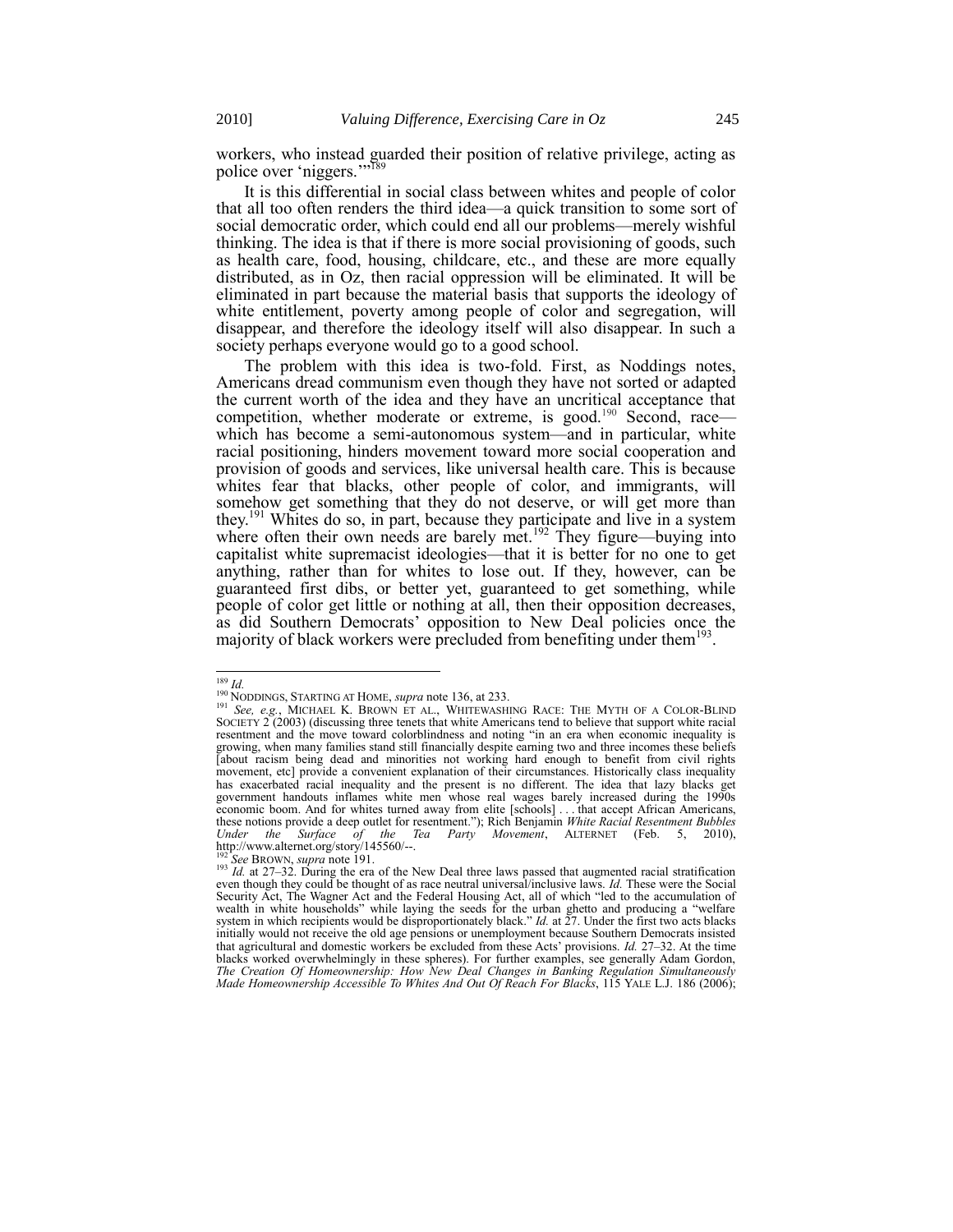This of course suits white capitalists just fine, in part because often they are deeply racist and in part because while proclaiming allegiance to liberty and freedom, they do not want anyone other than themselves to be liberated and free from want. They recognize that "a person who has nothing can be made to do anything,  $5^{194}$  and such people can be coerced to work for pennies and contribute to profits, which makes capitalism go round. And so elites feather the bed of an ideology that says you keep what you accumulate—no matter how you accumulate it—and only the smart, talented, and lucky are rich. This justifies their own positions and allows them to continue to ensure that the rules favor their preservation. In this way, white supremacy and capitalism walk hand in hand. To get rid of one, it is almost certain that you have to get rid of the other or severely curtail both their operations. Said differently, accepting and providing for all in ways that enable their participation or promoting both those marked as racially different and poor may be a way out.

# V. CONCLUSION: CARING, SHARING, AND BEING OURSELVES

There is a stark difference between Oz and the United States. In Oz, the people value difference not out of a theory of difference and diversity, but rather out of an ethic of care. In Oz, people care about beings. They recognize and respect differences in these living beings, they accommodate and respond to these differences, and they provide for them. In the United States, by contrast, there is a lot of talk about difference and diversity. But the society either oppresses difference—or those considered different—for the purposes of elevating some and not others, or the society attempts to ignore difference, which given society's organization, becomes another tool of oppression.

Given the preceding dreary picture, How might we get out of this mess and how might we better engage difference and deepen our practices of diversity? That is, How do we get from where we are to where Oz is? Of course, if the answer to this question were easy, both in conception and implementation, somebody else would have already thought of it! But continuing with the exploration of Oz, the shaggy man's story in Oz suggests that we move toward caring and sharing and being ourselves. And though this sounds rather "mamby pamby," this is no easy task. Instead, it is a fight—one, in some ways, in which we are already engaged.

First, to move toward an ethic of care, most of us would have to learn a great deal more about what constitutes an ethic of care, and likely participate in further developing it in ourselves and others. Then we would have to really evaluate and potentially restructure our relations to ensure

IRA KATZNELSON, WHEN AFFIRMATIVE ACTION WAS WHITE: AN UNTOLD HISTORY OF RACIAL INEQUALITY IN TWENTIETH-CENTURY AMERICA (2005); Florence Wagman Roisman, *Intentional Racial Discrimination and Segregation by the Federal Government as a Principal Cause of Concentrated Poverty: A Response to Schill and Wachter*, 143 U. PA. L. REV. 1351 (1995).

<sup>&</sup>lt;sup>194</sup> Athena D. Mutua, *Introducting ClassCrits: From Class blindness to a Critical Legal Analysis of <br><i>Economic Inequality*, 56 BUFF. L. REV. 859, 895 (2008) (explaining "that economic deprivation is coercive and [despite the country's commitment to liberty and freedom] [] it is difficult to be selfsufficient and to implement individual choice when one does have the resources to do so").